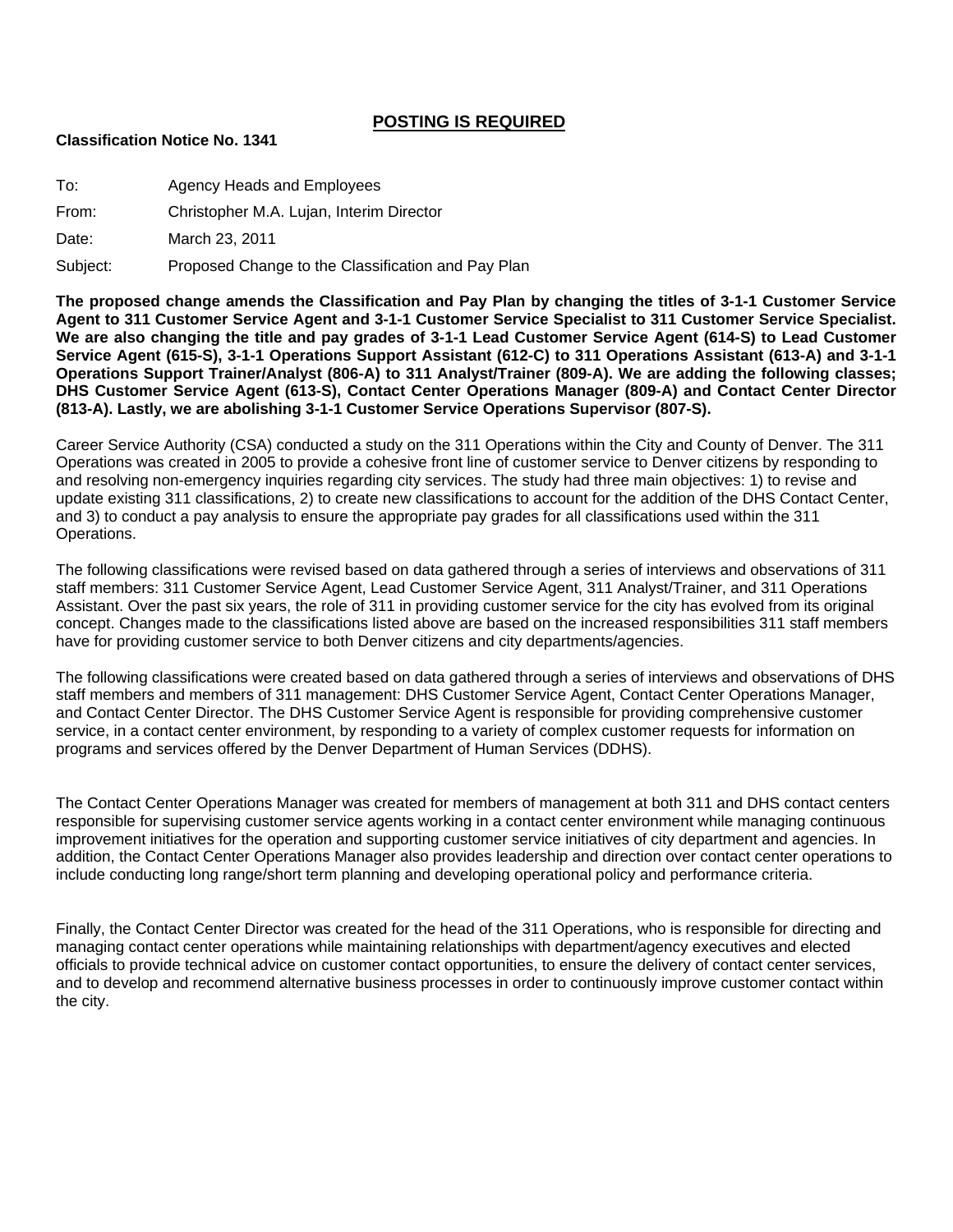### **REVISED CLASS SPECIFICATIONS INCLUDING TITLE CHANGES**

| Job Code: | <b>Current</b><br><b>Classification Title:</b> | <b>Proposed</b><br><b>Classification Title</b> |
|-----------|------------------------------------------------|------------------------------------------------|
| CS2154    | 3-1-1 Customer Service Agent                   | 311 Customer Service Agent                     |
| CS2374    | 3-1-1 Customer Service Specialist              | 311 Customer Service Specialist                |

### **REVISED CLASS SPECIFICATIONS INCLUDING PAY GRADE AND TITLE CHANGES**

| <b>Current</b>  | <b>Proposed</b> | <b>Current</b>                           | <b>Proposed</b>    |
|-----------------|-----------------|------------------------------------------|--------------------|
| <b>Job Code</b> | <b>Job Code</b> | <b>Classification Title</b>              | <b>Classificat</b> |
| CS2155          | CS2155          | 3-1-1 Lead Customer Service Agent        | <b>Lead Custo</b>  |
| CC2158          | CA2434          | 3-1-1 Operations Support Assistant       | 311 Operat         |
| CA2157          | CA2157          | 3-1-1 Operations Support Trainer/Analyst | 311 Analys         |

**Job Code Job Code Classification Title Classification Title** d Customer Service Agent **Operations Assistant** Analyst/Trainer

806-A (\$42,917 to \$68,454) 809-A (\$52,419 to \$83,640)

**Present Pay Grade & Range Proposed Pay Grade & Range 614-S (\$33,597 to \$49,038)**<br>615-S (\$33,124 to \$51,268) 615-S (\$35,124 to \$51,268) 612-C (\$31,573 to \$46,117) 613-A (\$35,912 to \$52,419)

#### **NEW CLASSES**

| <b>Job Code</b> | <b>Classification Title</b>              | Pay Grade & Range             |
|-----------------|------------------------------------------|-------------------------------|
| CS2435          | <b>DHS Customer Service Agent</b>        | 613-S (\$32,130 to \$46,904)  |
| CA2433          | <b>Contact Center Operations Manager</b> | 809-A (\$52,419 to \$83,640)  |
| CA2436          | <b>Contact Center Director</b>           | 813-A (\$68,454 to \$109,238) |

#### **ABOLISHMENT**

| Job Code | <b>Classification Title</b>                  | <b>Pay Grade</b> |
|----------|----------------------------------------------|------------------|
| CS2156   | 3-1-1 Customer Service Operations Supervisor | 807-S            |

Per Career Service Rule 7-37 A – "If it is determined, as a result of an audit or maintenance study, that changes to the classification and pay plan are necessary, the effective date of any resulting re-allocations shall be the beginning of the first work week following approval by the Board."

The Career Service Executive Personnel Director shall provide those appointing authorities who are affected with a draft of proposed changes in the plan, and notice shall be posted on appropriate bulletin boards at least thirteen calendar days from the date of this notice.

#### **Public Notice of Changes**:

The scheduled time for the public hearing is **Thursday April 7, 2011 5:00 p.m.** in the CSA Board Room, Room 4.F.6, Webb Municipal Building, 201 West Colfax Avenue.

**Note:** Please submit any questions or comments on this proposal in writing to Bruce Backer [bruce.backer@denvergov.org,](mailto:bruce.backer@denvergov.org) Career Service Authority, in care of Alena Martinez [alena.martinez@denvergov.org](mailto:alena.martinez@denvergov.org) by 8:00 a.m. on **Wednesday, April 6, 2011.** Please include a contact name and phone number so that we may respond directly.

If anyone wishes to be heard by the Board on this item, please call Leon Duran [leon.duran@denvergov.org](mailto:leon.duran@denvergov.org) at (720) 913-5168 no later than noon on **Tuesday, April 5, 2011.**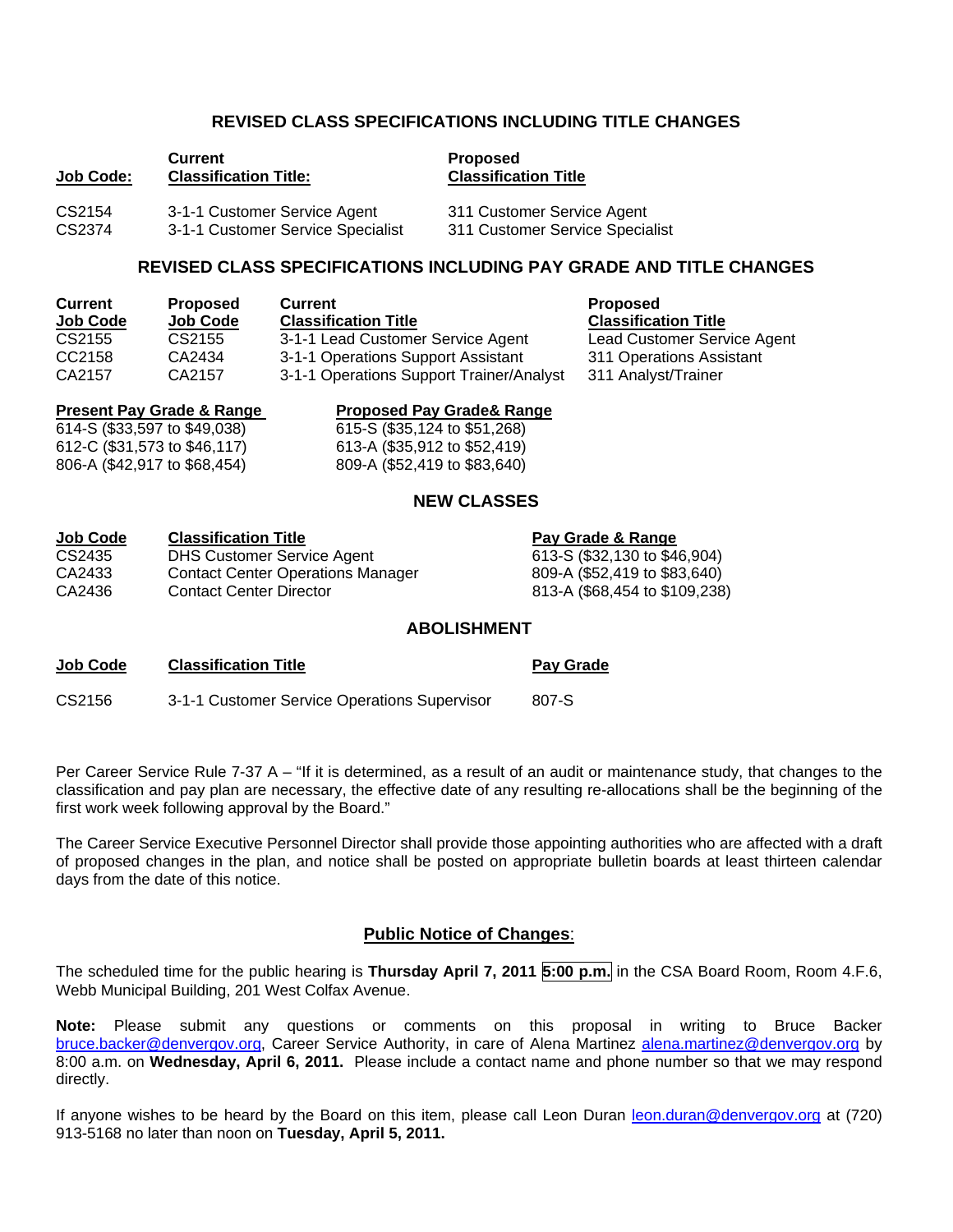

# Career Service Authority

Page 1 of 5

# 311 Analyst/Trainer

# **GENERAL STATEMENT OF CLASS DUTIES**

Performs full performance professional level analytical support for 311 operations by analyzing, evaluating, and maintaining content in the Customer Relationship Management (CRM) module of PeopleSoft; analyzing business processes and recommending improvements; and compiling, analyzing, and maintaining operational and performance metrics. Performs the full training lifecycle for 311 operations, which includes analysis and assessment of training needs and the design, development, and delivery of training curriculum.

# **DISTINGUISHING CHARACTERISTICS**

The 311 Analyst/Trainer is distinguished from the *Agency Trainer*, which performs intermediate level training work by conducting classroom and on-the-job training for employees on the methods, techniques, and procedures associate with their work assignment, develops training curriculum and materials, and evaluates the effectiveness on the training program. While both classes perform training work, the 311 Analyst/Trainer is also responsible for performing analytical support for the 311 operations.

The 311 Analyst/Trainer is also distinguished from the *Management Analyst* series, which performs professional level analytical work researching and analyzing a variety of operational or administrative issues and preparing recommendations or conducting studies and advising management on specific operational or administrative issues. While the 311 Analyst/Trainer performs analytical work that is similar to the work performed by the Management Analyst series, the 311 Analyst/Trainer is also responsible for performing the full training lifecycle.

# *Guidelines, Difficulty and Decision Making Level:*

Guidelines are generally but not always clearly applicable, requiring the employee to exercise judgment in selecting the most pertinent guideline, interpret precedents, adapt standard practices to differing situations, and recommend alternative actions in situations without precedent.

Duties assigned are generally complex and may be of substantial intricacy. Work assignment is performed within an established framework under general instructions but requires simultaneous coordination of assigned functions or projects in various stages of completion.

Employee is responsible for determining time, place, and sequence of actions to be taken. Unusual problems or proposed deviations from guidelines, practices, or precedents may be discussed with the supervisor before being initiated.

# *Level of Supervision Received and Quality Review:*

Under general supervision, the employee receives assignments and is expected to carry them through to completion with substantial independence. Work is reviewed for adherence to instructions, accuracy, completeness, and conformance to standard practice or precedent. Recurring work clearly covered by guidelines may or may not be reviewed.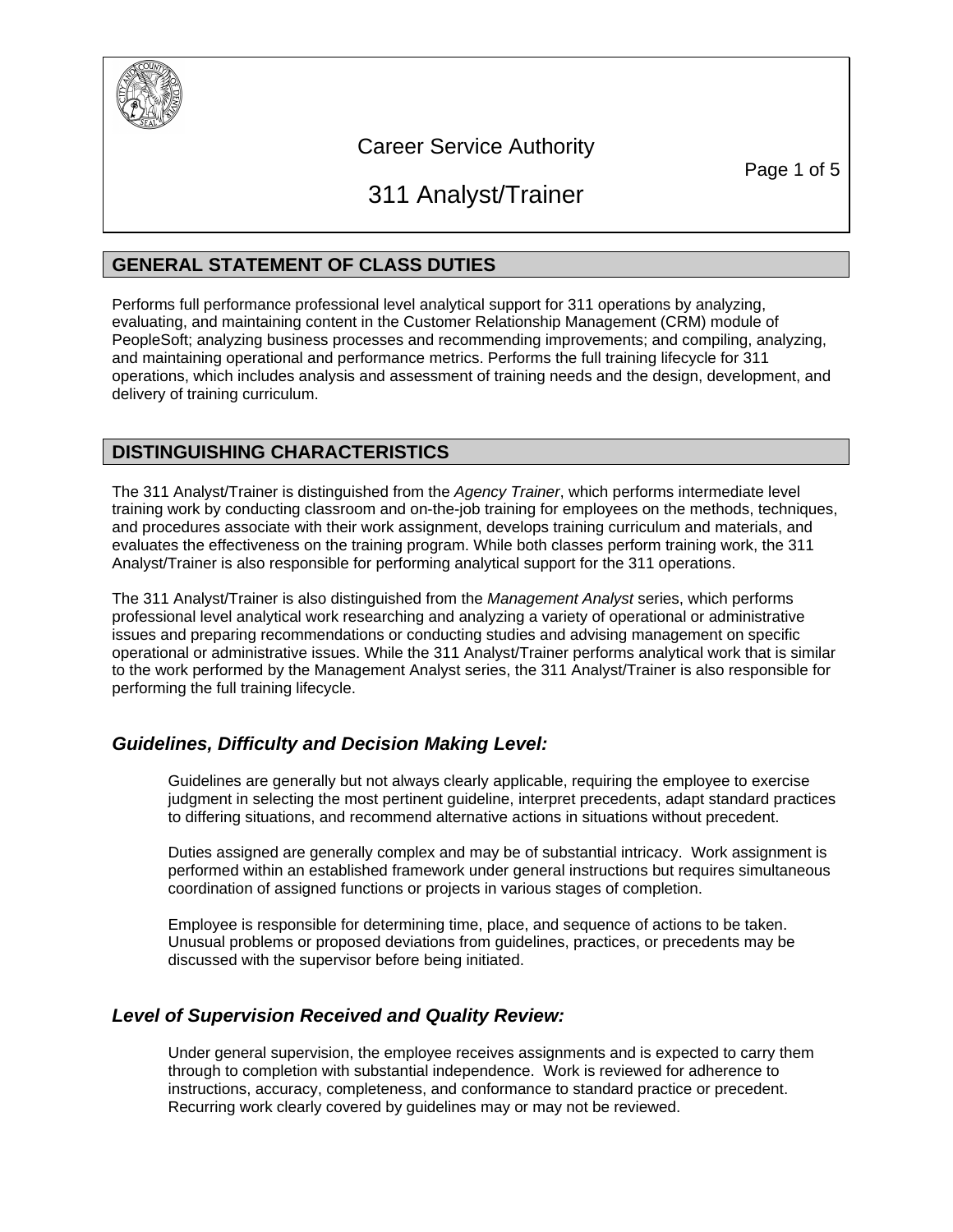### *Interpersonal Communications and Purpose:*

Contacts with the public or employees where explanatory or interpretive information is exchanged, defended, and gathered and discretion and judgment are required within the parameters of the job function.

### *Level of Supervision Exercised:*

By position, performs lead work.

### **ESSENTIAL DUTIES**

Analyzes, evaluates, and maintains content on city services and processes and customer information within the Customer Relationship Management (CRM) module of PeopleSoft; works with information technology staff to ensure the consistency of content between the city's website and the CRM.

Communicates with 311 agency liaisons and 311 staff to identify business needs and opportunities for enhancing the functionality and efficiency of 311 operations and processes.

Analyzes 311 business processes and makes recommendations for changes and improvements to enhance functionality and efficiency; analyzes and evaluates initiatives, identifies training, provides feedback, and develops performance and organizational improvement recommendations.

Evaluates enhanced business processes for potential automation using integrated technology solutions; works with information technology staff to develop or improve integrated technology solutions using the city's website and the CRM.

Plans and participates in the implementation of new or updated integrated technology solutions by providing advice and technical assistance to staff, conducting or managing user acceptance testing, and developing or providing training to users on changes or improvements to technology.

Compiles, analyzes, and maintains performance and operational metrics for 311 staff; creates reports and queries within CRM to provide operational statistics to 311 agency liaisons.

Creates and manages communications on upcoming projects, operational and technical changes to internal staff and other city personnel.

Researches, analyzes, and compiles information on instructional area(s) in order to determine training needs for 311 operations; evaluates and applies appropriate customer service and contact center training approaches to the design and development of curriculum.

Designs, develops, and presents training curriculum on city processes and procedures, customer service, communication, technology, and 311 operational procedures.

Evaluates training programs and prepares reports regarding the effectiveness of training; modifies training programs and materials as needed; and maintains records on student progress.

> Any one position may not include all of the duties listed. However, the allocation of positions will be determined by the amount of time spent in performing the essential duties listed above.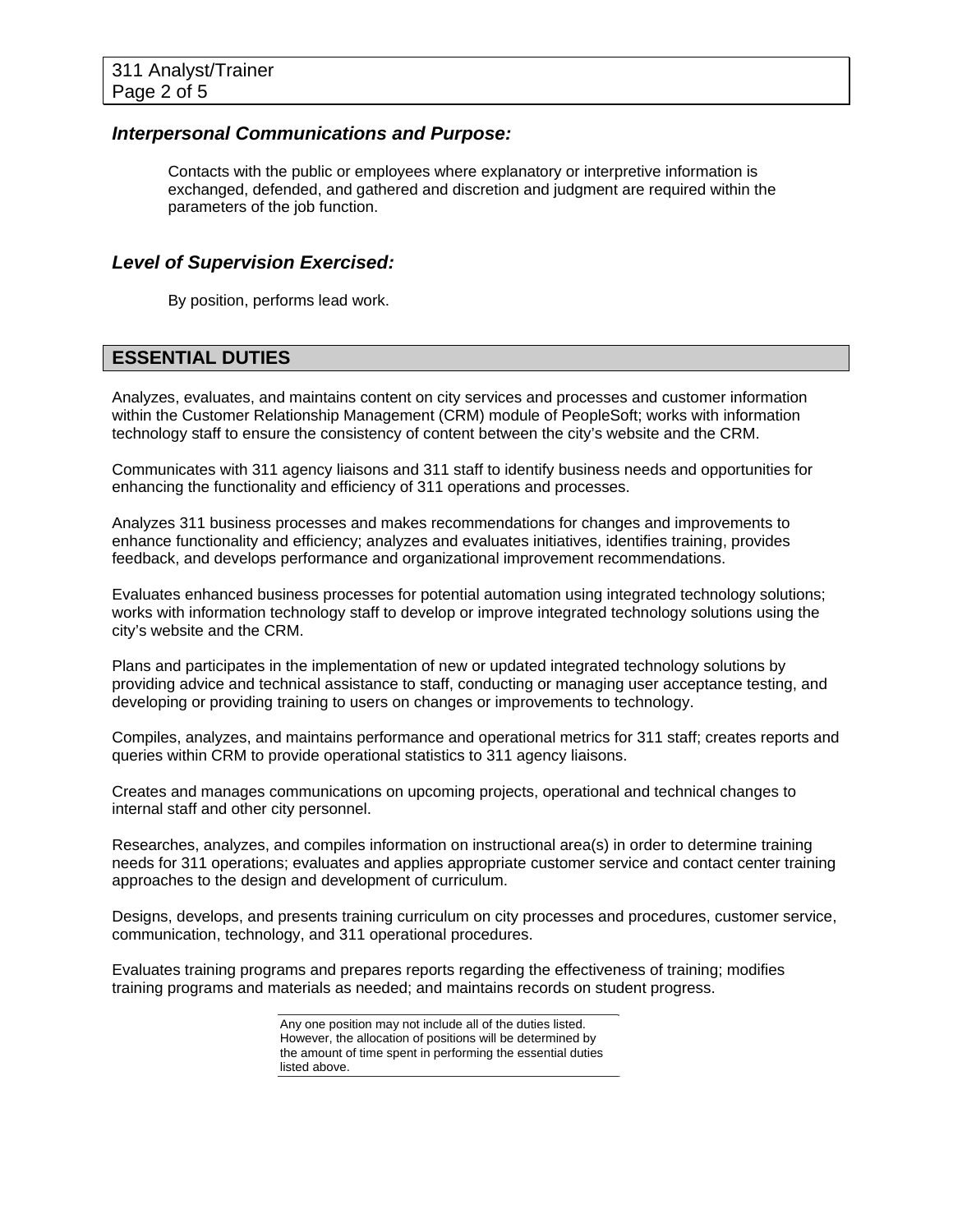### **MINIMUM QUALIFICATIONS**

### *Competencies, Knowledge, & Skills:*

- **Reasoning –** Identifies rules, principles, or relationships that explain facts, data, or other information, analyzes information, and makes correct inferences or draws accurate conclusions.
- **Attention to Detail –** Is thorough when performing work and conscientious about attending to detail.
- **Decision Making –** Makes sound, well-informed, and objective decisions, perceives the impact and implications of decisions, commits to action even in uncertain situations to accomplish goals, and causes change.
- **Creative Thinking** Uses imagination to develop new insights into situations, applies innovative solutions to problems, and designs new methods where established method and procedures are inapplicable or are unavailable.
- **Planning and Evaluating –** Organizes work, sets priorities, and determines resource requirements, determines short- or long-term goals and strategies to achieve them, coordinates with other organizations or parts of the organization to accomplish goals, and monitors progress and evaluates outcomes.
- **Problem Solving –** Identifies problems, determines accuracy and relevance of information, uses sound judgment to generate and evaluate alternatives, and makes recommendations.
- **Information Management –** Identifies a need for and knows where and how to gather information and organizes and maintains information or information management systems.
- **Technical Competence –** Uses knowledge that is acquired through formal training and extensive onthe-job experience to perform one's job, works with, understands, and evaluates technical information related to the job, and advises others on technical issues.
- **Reading –** Understands and interprets written material including technical material, rules, regulations, instructions, reports, charts, graphs, or tables and applies what is learned from written material to specific situations.
- **Writing –** Recognizes or uses correct English grammar, punctuation, and spelling, communicates information in a succinct and organized manner, and produces written information including technical material that is appropriate for the intended audience.
- **Interpersonal Skills –** Shows understanding, courtesy, tact, empathy, and concern, develops and maintains relationships, may deal with people who are difficult, hostile, and/or distressed, relates well to people from varied backgrounds and situations, and is sensitive to individual differences.
- **Oral Communication -** Expresses ideas and facts to individuals or groups effectively, makes clear and convincing oral presentations, listens to others and facilitates an open exchange of ideas.
- **Customer Service –** Works with customers to assess needs, provide assistance, resolves problems, and satisfy expectations, knows products and services, and is committed to providing quality products and services.
- **Teamwork** Encourages and facilitates cooperation, pride, trust, and group identity, fosters commitment and team spirit, and works with others to achieve goals.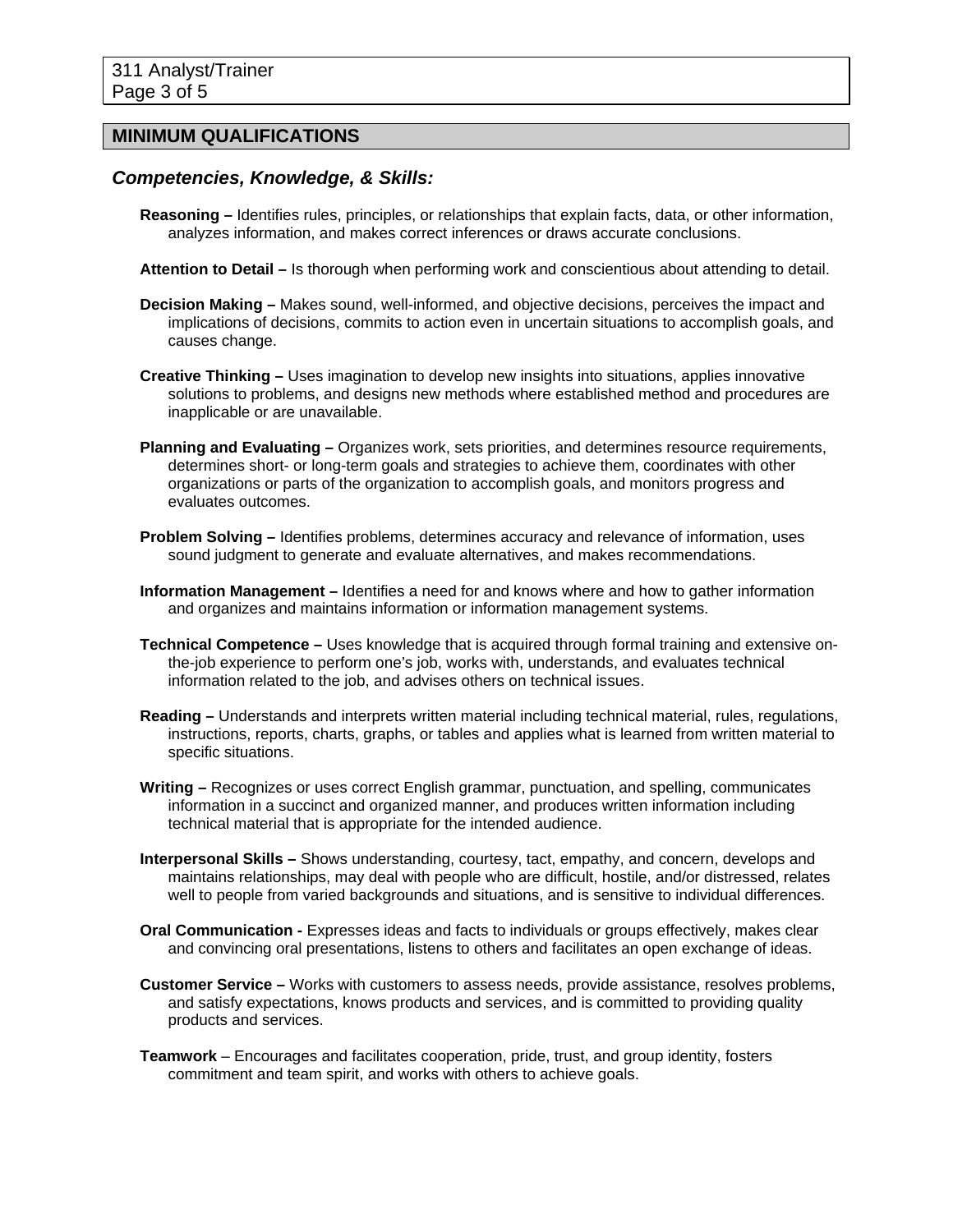- **Self-Management –** Sets well-defined and realistic personal goals, displays a high level of initiative, effort, and commitment towards completing assignments in a timely manner, works with minimal supervision, is motivated to achieve, and demonstrates responsible behavior.
- **Flexibility -** Is open to change and new information; adapts behavior and work methods in response to new information, changing conditions or unexpected obstacles; effectively deals with pressure and ambiguity.
- **Education and Training** Knowledge of teaching, training, research, making presentations, lecturing, testing, and other instructional methods.
- **Teaching Others** Helps others learn through formal or informal methods, identifies training needs, provides constructive feedback, coaches others on how to perform tasks, and acts as a mentor.

**Physical Demands** (Physical Demands are a general guide and specific positions will vary based on working conditions, locations, and agency/department needs)*:* 

*Sitting*: remaining in the normal seated position. *Reaching*: extending the hand(s) and arm(s) in any direction. *Handling*: seizing, holding, and grasping or otherwise working with hand(s). *Fingering*: picking, pinching, or otherwise working with fingers. *Standing*: remaining on one's feet in an upright position. *Talking*: expressing or exchanging ideas by means of spoken words. *Hearing*: perceiving the nature of sounds by the ear. *Repetitive motions*: making frequent movements with a part of the body. *Eye/hand/foot coordination*: performing work through using two or more. *Near Acuity*: ability to see clearly at 20 inches or less. *Far Acuity*: ability to see clearly at 20 feet or more. *Field of Vision*: ability to see peripherally. *Accommodation*: ability to adjust vision to bring objects into focus. *Color Vision*: ability to distinguish and identify different colors.

### *Working Environment:*

Occasional pressure due to multiple calls or inquiries. Subject to many interruptions.

### *Education Requirement:*

Bachelor's degree

### *Experience Requirement:*

Three years of professional level experience analyzing business processes and recommending solutions and implementation strategies to include one year of experience assisting with educational or training duties and responsibilities in a structured setting.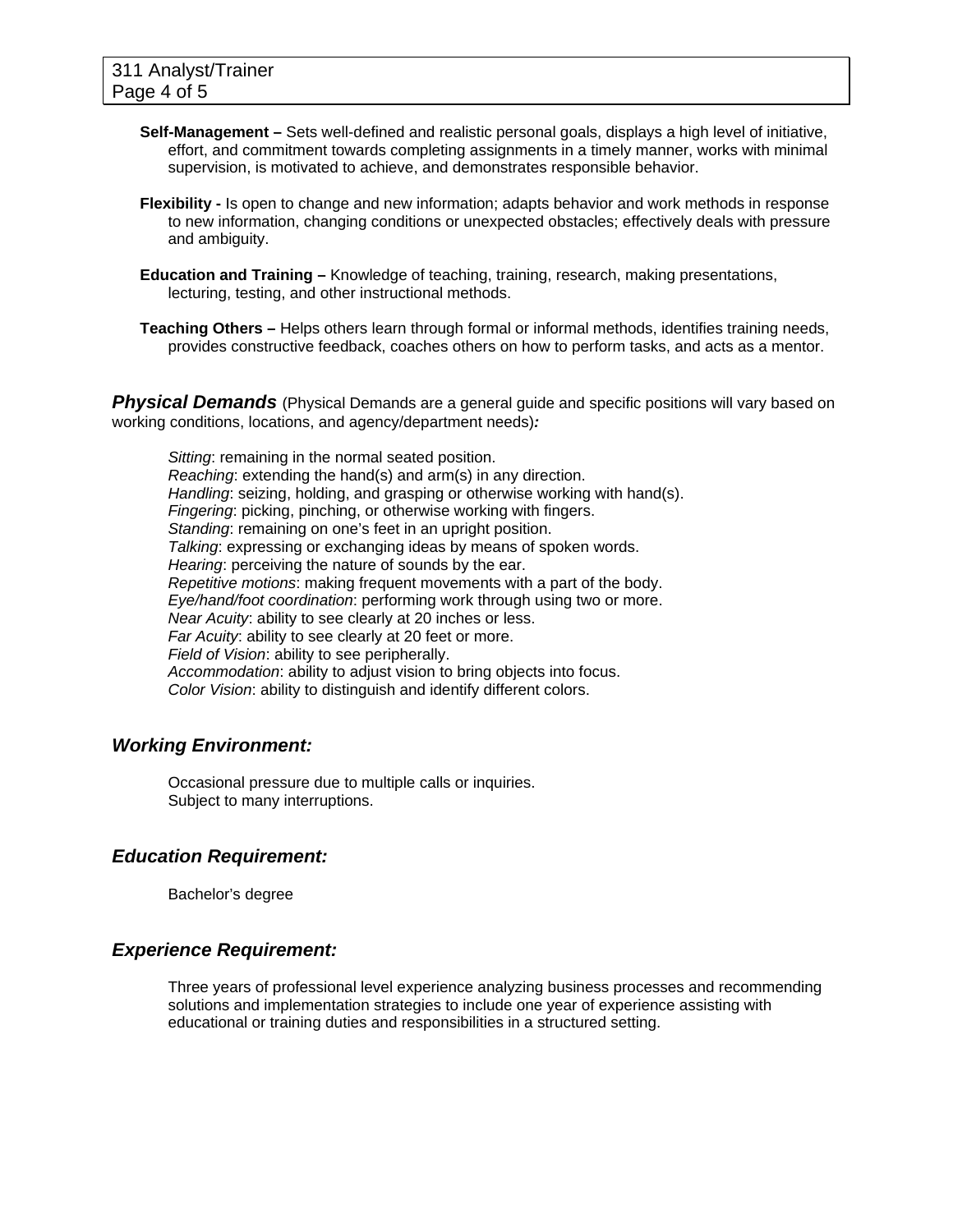# *Education/Experience Equivalency:*

Additional appropriate education may be substituted for the minimum experience requirement.

Additional appropriate experience may be substituted for the minimum education requirement.

# *Licensure and/or Certification:*

None

| <b>CLASS DETAIL</b>             |                                                                                                                                                                                         |
|---------------------------------|-----------------------------------------------------------------------------------------------------------------------------------------------------------------------------------------|
| <b>FLSA CODE:</b>               | Exempt                                                                                                                                                                                  |
| <i><b>ESTABLISHED DATE:</b></i> | 12/1/2005                                                                                                                                                                               |
| <b>ESTABLISHED BY:</b>          | Lori Mack                                                                                                                                                                               |
| <b>REVISED DATE:</b>            | xx/xx/2011                                                                                                                                                                              |
| <b>REVISED BY:</b>              | Melissa Fisher                                                                                                                                                                          |
| <b>CLASS HISTORY</b>            | 8/2009: The distinguishing characteristics section and the education<br>requirement were updated. The education/experience equivalency<br>statement was clarified. (PW)                 |
|                                 | xx/2011: The specification was revised and updated. Changes occurred<br>to the GSD, distinguishing characteristics, essential duties,<br>competencies, and minimum qualifications. (MF) |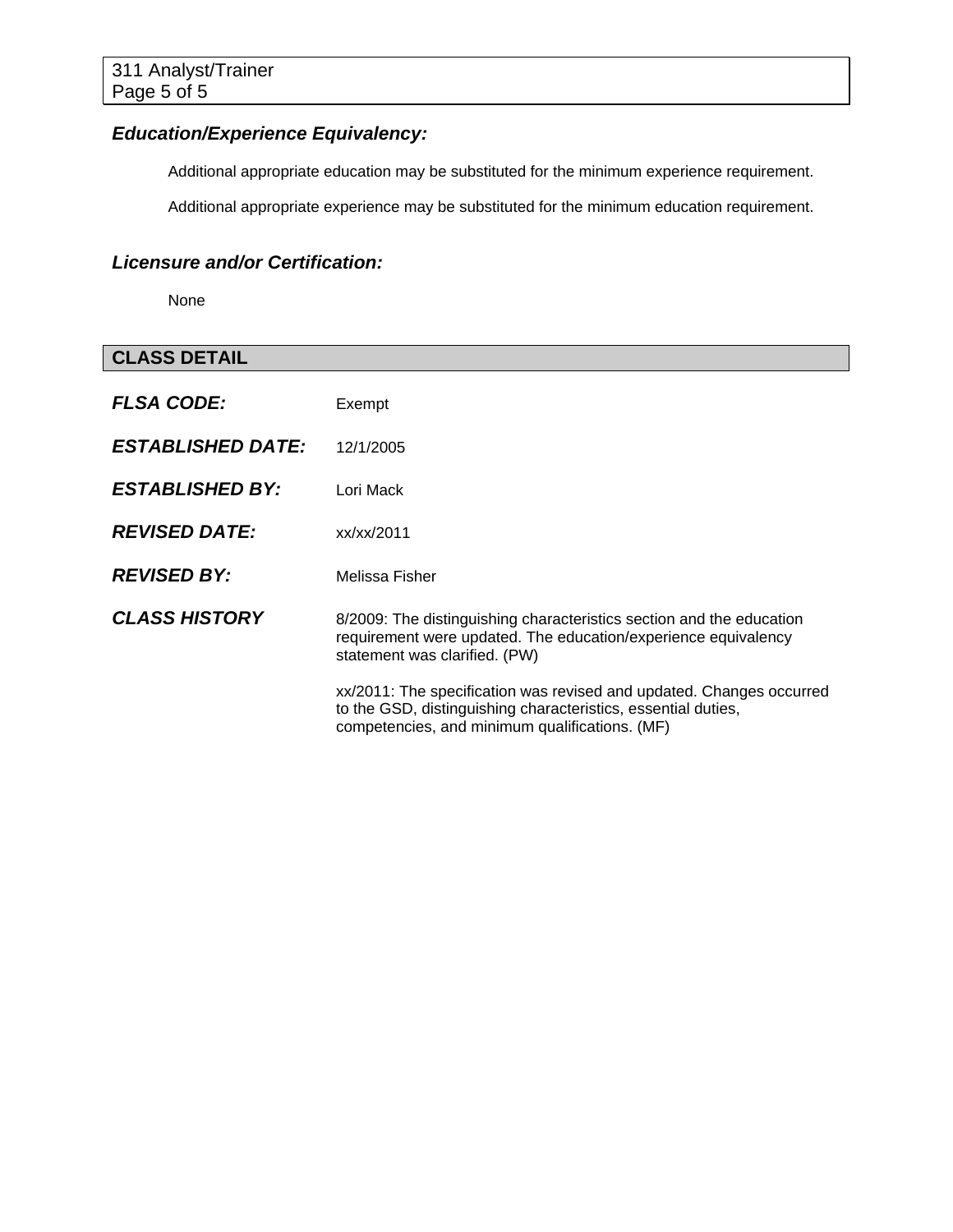

# Career Service Authority

Page 1 of 5

# 311 Customer Service Agent

### **GENERAL STATEMENT OF CLASS DUTIES**

Provides comprehensive customer service, in a contact center environment, by responding to a variety of customer requests for information while providing thorough, complex, and accurate information regarding services and procedures in the City and County of Denver.

### **DISTINGUISHING CHARACTERISTICS**

The 311 Customer Service Agent is distinguished from the *Lead Customer Service Agent*, which performs permanently assigned lead work responsibilities in addition to providing comprehensive customer service.

The 311 Customer Service Agent is also distinguished from the *311 Customer Service Specialist*, which, in addition to providing comprehensive customer service by responding to a variety of customer inquiries for information, also performs duties that assist the continuous improvement of 311 Call Center services, maintenance of a high level of customer service, and the further development of 311 Call Center capabilities.

Finally, the 311 Customer Service Agent is distinguished from the *Emergency Communications Operator*, which performs full performance emergency and non-emergency telephone assistance to individuals who are calling Denver 911 for police, emergency medical services, and fire and provides emergency medical dispatch triage and instructions over the phone.

### *Guidelines, Difficulty and Decision Making Level:*

Guidelines are generally but not always clearly applicable, requiring the employee to exercise judgment in selecting the most pertinent guideline, interpret precedents, adapt standard practices to differing situations, and recommend alternative actions in situations without precedent.

Duties assigned are generally complex and may be of substantial intricacy. Work assignment is performed within an established framework under general instructions but requires simultaneous coordination of assigned functions or projects in various stages of completion.

Employee is responsible for determining time, place, and sequence of actions to be taken. Unusual problems or proposed deviations from guidelines, practices, or precedents may be discussed with the supervisor before being initiated.

### *Level of Supervision Received and Quality Review:*

Under general supervision, the employee receives assignments and is expected to carry them through to completion with substantial independence. Work is reviewed for adherence to instructions, accuracy, completeness, and conformance to standard practice or precedent. Recurring work clearly covered by guidelines may or may not be reviewed.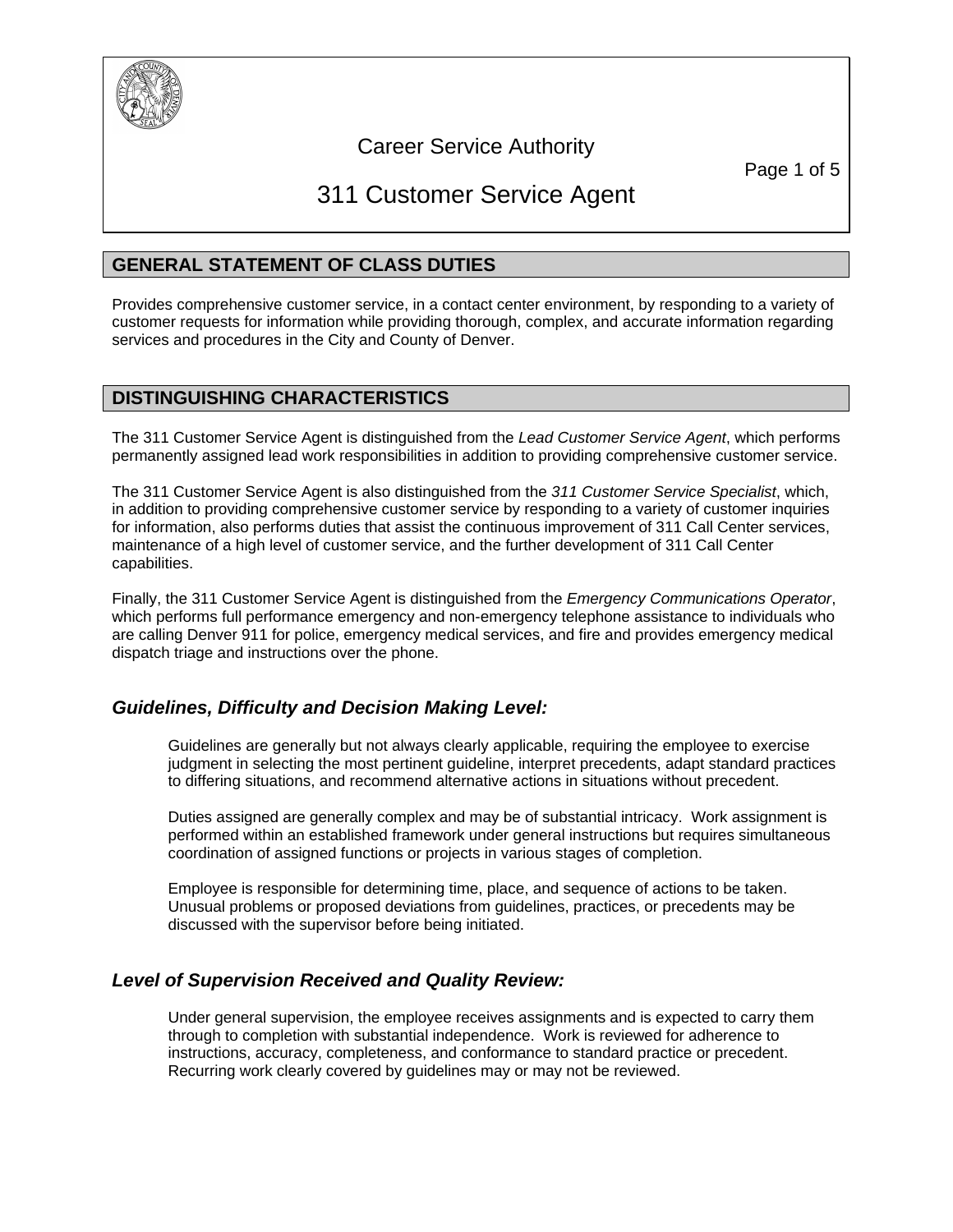### *Interpersonal Communications and Purpose:*

Contacts with the public or employees where explanatory or interpretive information is exchanged, defended, and gathered and discretion and judgment are required within the parameters of the job function.

#### *Level of Supervision Exercised:*

By assignment, performs some elements of lead work.

### **ESSENTIAL DUTIES**

Assists customers via telephone, email, or online with inquiries or problems related to city procedures and services by asking questions to determine customer needs.

Creates or accesses cases in the Customer Relationship Management (CRM) module of PeopleSoft to enter information on customer inquiries or problems and to provide updates on previously created cases; enters resolutions provided to customers and assigns cases or creates service orders for various partner departments and agencies.

Conducts research, using a variety of city resources, to provide customers with answers to inquiries or problems.

Provides complete and accurate information to customers, which may involve explaining applicable regulations, policies, procedures or standards based on a comprehensive knowledge of city procedures and services.

Acts as a liaison between the customer and department or agency staff by following up on customer requests or complaints and solving problems related to service issues; possesses the authority to resolve discrepancies in city provided services.

Observes and complies with departmental policies and procedures, customer service quality standards and compliance guidelines.

Receives on-going training and updates on changes in the operations of departments and agencies; participates in opportunities to cross train with staff in partner departments and agencies to learn procedures and services.

By position, provides customer service support to partner departments and agencies on an on-going basis, to include support during times of heavy workload or high absences.

Performs other related duties as assigned.

Any one position may not include all of the duties listed. However, the allocation of positions will be determined by the amount of time spent in performing the essential duties listed above.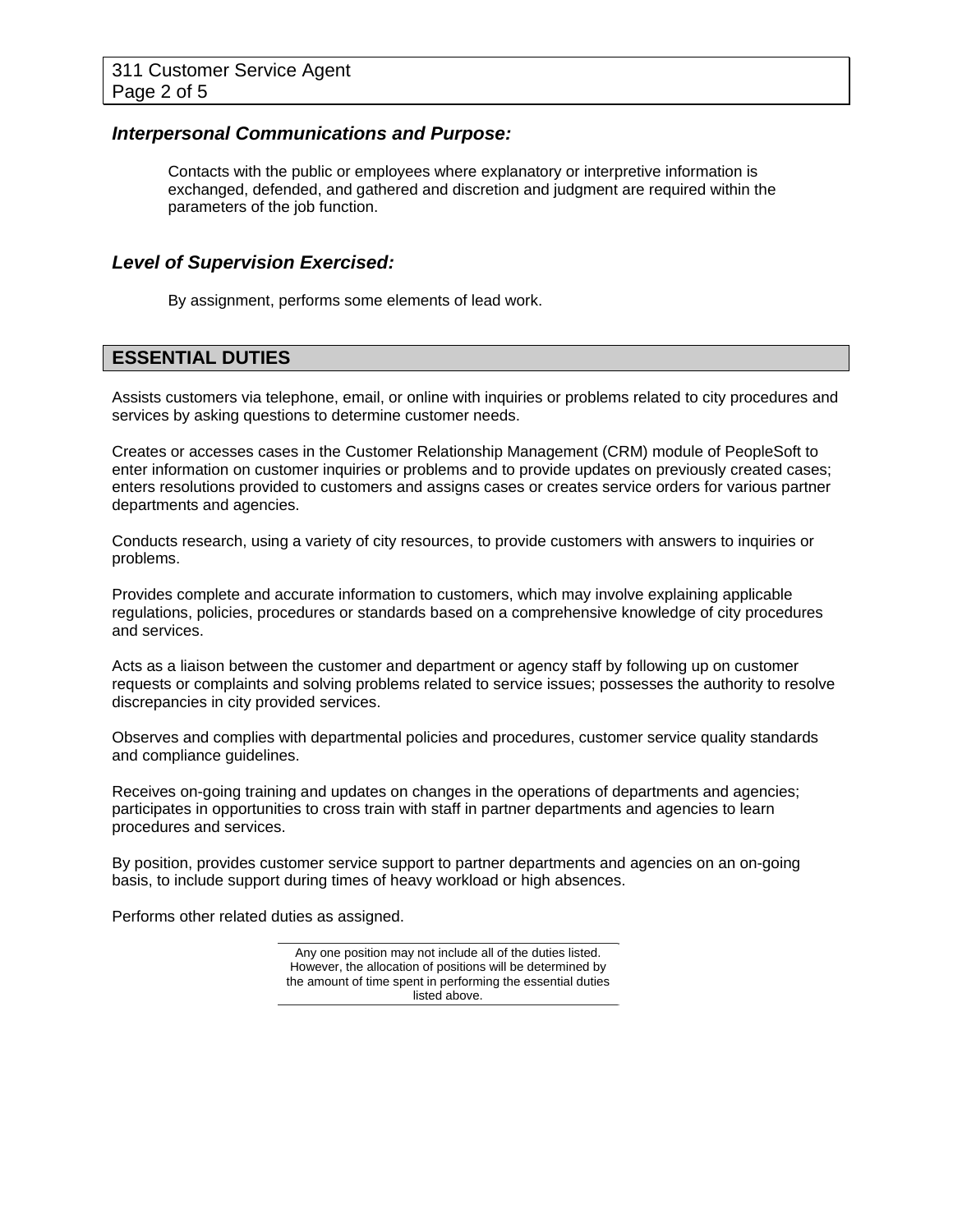### **MINIMUM QUALIFICATIONS**

### *Competencies, Knowledge, & Skills:*

- **Customer Service** Works and communicates with customers to exceed their expectations and is committed to providing quality service.
- **Integrity/Honesty -** Displays high standards of ethical conduct, understands the impact of violating these standards on an organization, self, and others, chooses an ethical course of action, and is trustworthy.
- **Conscientiousness -** Displays a high level of effort and commitment towards performing work and demonstrates responsible behavior.
- **Interpersonal Skills** Shows understanding, friendliness, courtesy, tact, empathy, cooperation, concern, and politeness to others and relates well to different people from varied backgrounds and different situations.
- **Reading -** Learns from written material by determining the main idea or essential message and recognizes correct English grammar, punctuation, and spelling.
- **Listening -** Receives, attends to, interprets, and responds to verbal messages and other cues such as body language in ways that are appropriate to listeners and situations.
- **Writing -** Uses correct English grammar, punctuation, and spelling to communicate thoughts, ideas, information, and messages in writing.
- **Flexibility -** Adapts quickly to changes.
- **Speaking -** Uses correct English grammar to organize and communicate ideas in words that are appropriate to listeners and situations and uses appropriate body language.
- **Memory** Recalls information that has been presented previously.
- **Reasoning -** Discovers or selects rules, principles, or relationships between facts and other information.
- **Decision Making -** Specifies goals and obstacles to achieving those goals, generates alternatives, considers risks, and evaluates and chooses the best alternative in order to make a determination, draw conclusions, or solve a problem.
- **Teamwork** Encourages and facilitates cooperation, pride, trust, and group identity; fosters commitment and team spirit; works with others to achieve goals.
- **Information Management** Identifies a need for and knows where or how to gather information; organizes and maintains information or information management systems.
- **Problem Solving** Identifies problems; determines accuracy and relevance of information; uses sound judgment to generate and evaluate alternatives, and to make recommendations.
- Knowledge of standard customer service delivery practices and procedures sufficient to be able to process various types of phone/email contacts associated with customer service duties.

Knowledge of policies, procedures, rules, and laws relative to the specialized area.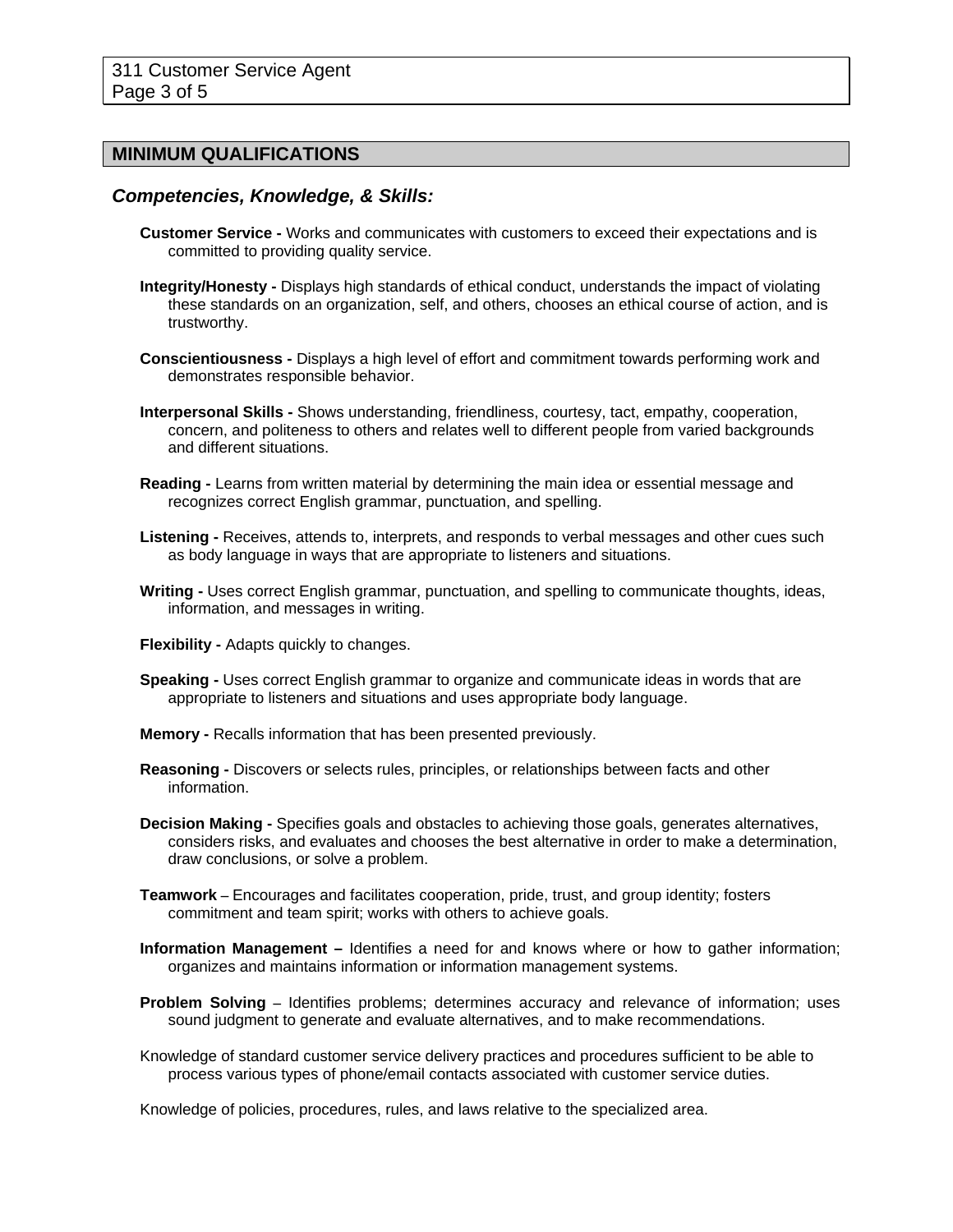Skill in utilizing computer software to accomplish a variety of tasks.

**Physical Demands** (Physical Demands are a general guide and specific positions will vary based on working conditions, locations, and agency/department needs)*:* 

*Sitting*: remaining in the normal seated position. *Handling*: seizing, holding, grasping, or otherwise working with hand(s). *Fingering*: picking, pinching, or otherwise working with fingers. *Talking*: expressing or exchanging ideas by means of spoken words. *Hearing*: perceiving the nature of sounds by the ear. *Repetitive motions*: making frequent movements with a part of the body. *Eye/hand/foot coordination*: performing work through using two or more. *Near Acuity*: ability to see clearly at 20 inches or less. *Depth Perception*: ability to judge distances and space relationships. *Field of Vision*: ability to see peripherally. *Accommodation*: ability to adjust vision to bring objects into focus. *Color Vision*: ability to distinguish and identify different colors.

### *Working Environment:*

Work involves pressure due to multiple calls and inquiries and is subject to interruption. Subject to varying and unpredictable situations.

Work is performed while sitting in a confined workspace and requires wearing a headset. Shift work includes scheduled breaks and lunches.

Shift work may involve varying days off, working holidays and weekends, and may be subject to changing work schedule.

### *Education Requirement:*

Graduation from high school or the possession of a GED Certificate.

### *Experience Requirement:*

Two years customer service experience in a call center environment.

### *Education/Experience Equivalency:*

Two years of experience working in an environment similar to a call center based on the type and volume of phone calls can substitute for the minimum experience requirement.

### **CLASS DETAIL**

*FLSA CODE:*Non-Exempt

*ESTABLISHED DATE:* 12/1/2005

*ESTABLISHED BY:* Lori Mack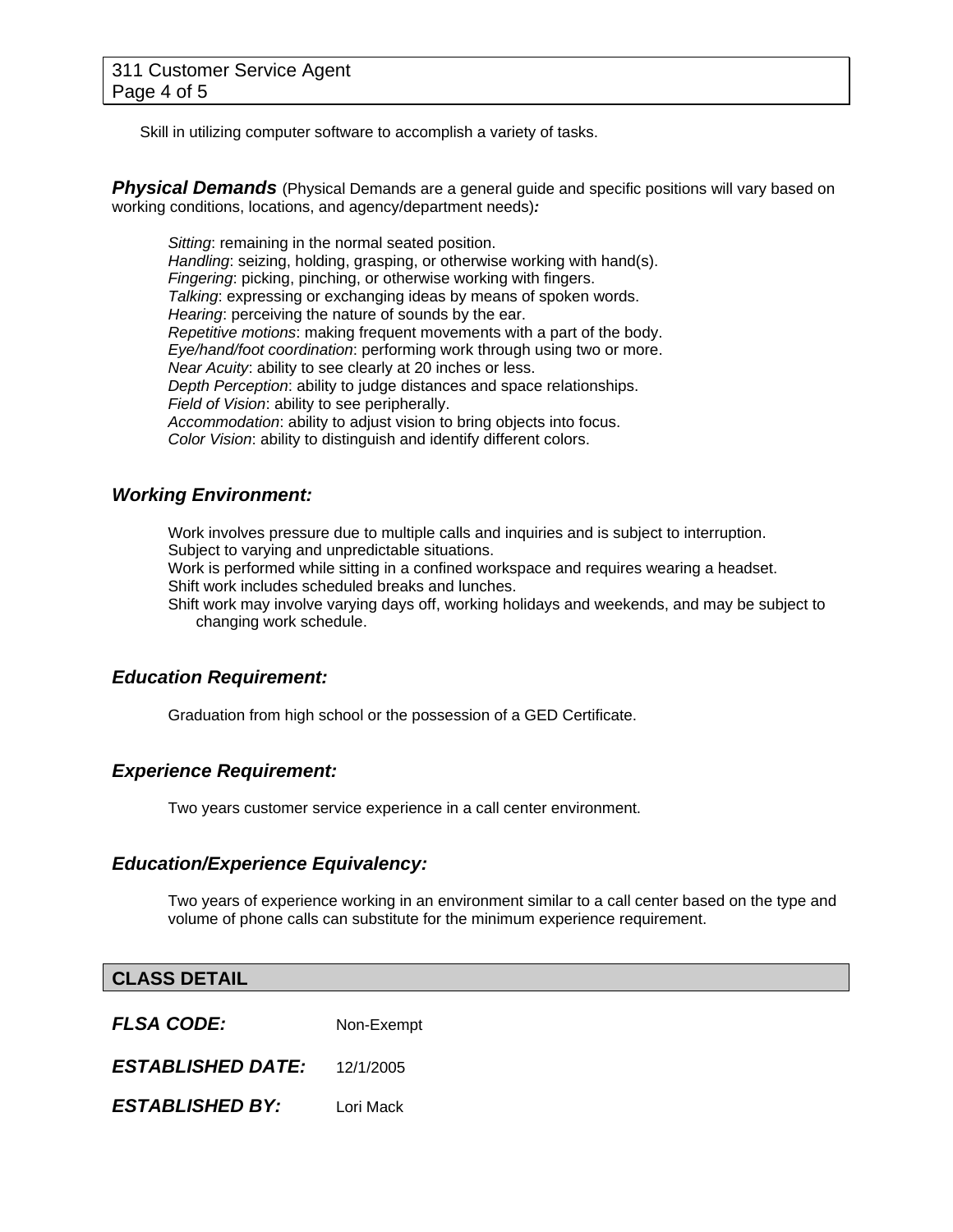311 Customer Service Agent Page 5 of 5

| <b>REVISED DATE:</b>  | xx/xx/2011                                                                                                                                                                                                                   |
|-----------------------|------------------------------------------------------------------------------------------------------------------------------------------------------------------------------------------------------------------------------|
| <b>REVISED BY:</b>    | Melissa Fisher                                                                                                                                                                                                               |
| <b>CLASS HISTORY:</b> | 4/2007 (MP) - Changes were made to the working environment and<br>experience requirement to better reflect the how the work is performed<br>and what experience is needed. An education/experience equivalency<br>was added. |
|                       | 8/2009 (PW) - The distinguishing characteristics section was updated<br>and the substitution of added work experience for graduation from high<br>school or the possession of a GED Certificate was deleted.                 |
|                       | $x/2011$ (MF) – The specification was revised and updated. Changes<br>occurred to the GSD, distinguishing characteristics, essential duties, and<br>competencies.                                                            |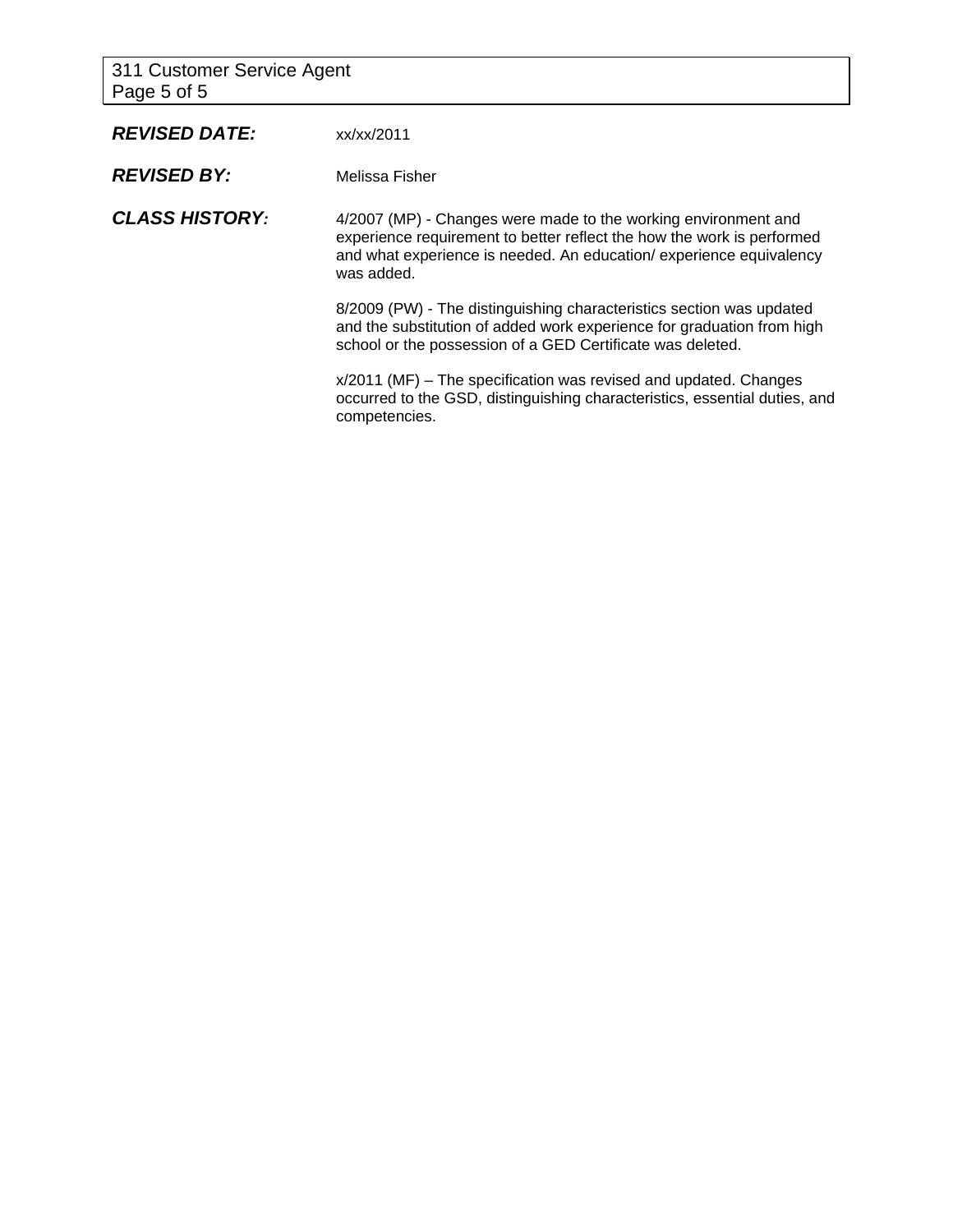

# Career Service Authority

Page 1 of 4

# 311 Customer Service Specialist

### **GENERAL STATEMENT OF CLASS DUTIES**

As well as performing comprehensive customer service duties in a contact center environment by responding to a wide variety of citizen/customer requests for information, performs broader duties that assist the continuous improvement of 311 contact center services, maintenance of a high level of customer service and the further development of 311 contact center capabilities.

# **DISTINGUISHING CHARACTERISTICS**

Both the 311 Customer Service Agent and the 311 Customer Service Specialist provide comprehensive customer service in a contact center environment by responding to citizen/customer requests. However, the 311 Customer Service Specialist is distinguished from the *311 Customer Service Agent* by the performance of additional duties aimed at improving and maintaining the quality, scope and further development of 311 contact center services. These additional duties occupy the majority of the work time of positions classified as 311 Customer Service Specialist.

The 311 Customer Service Specialist is also distinguished from the *Lead Customer Service Agent* class, which performs permanently assigned lead work responsibilities and provides comprehensive customer service, in a contact center environment, by responding to a variety of customer requests for information while providing thorough, complex, and accurate information regarding services and procedures in the City and County of Denver.

### *Guidelines, Difficulty and Decision Making Level:*

Guidelines are generally but not always clearly applicable, requiring the employee to exercise judgment in selecting the most pertinent guideline, interpret precedents, adapt standard practices to differing situations, and recommend alternative actions in situations without precedent.

Duties assigned are generally complex and may be of substantial intricacy. Work assignment is performed within an established framework under general instructions but requires simultaneous coordination of assigned functions or projects in various stages of completion.

Employee is responsible for determining time, place, and sequence of actions to be taken. Unusual problems or proposed deviations from guidelines, practices, or precedents may be discussed with the supervisor before being initiated.

### *Level of Supervision Received and Quality Review:*

Under general supervision, the employee receives assignments and is expected to carry them through to completion with substantial independence. Work is reviewed for adherence to instructions, accuracy, completeness, and conformance to standard practice or precedent. Recurring work clearly covered by guidelines may or may not be reviewed.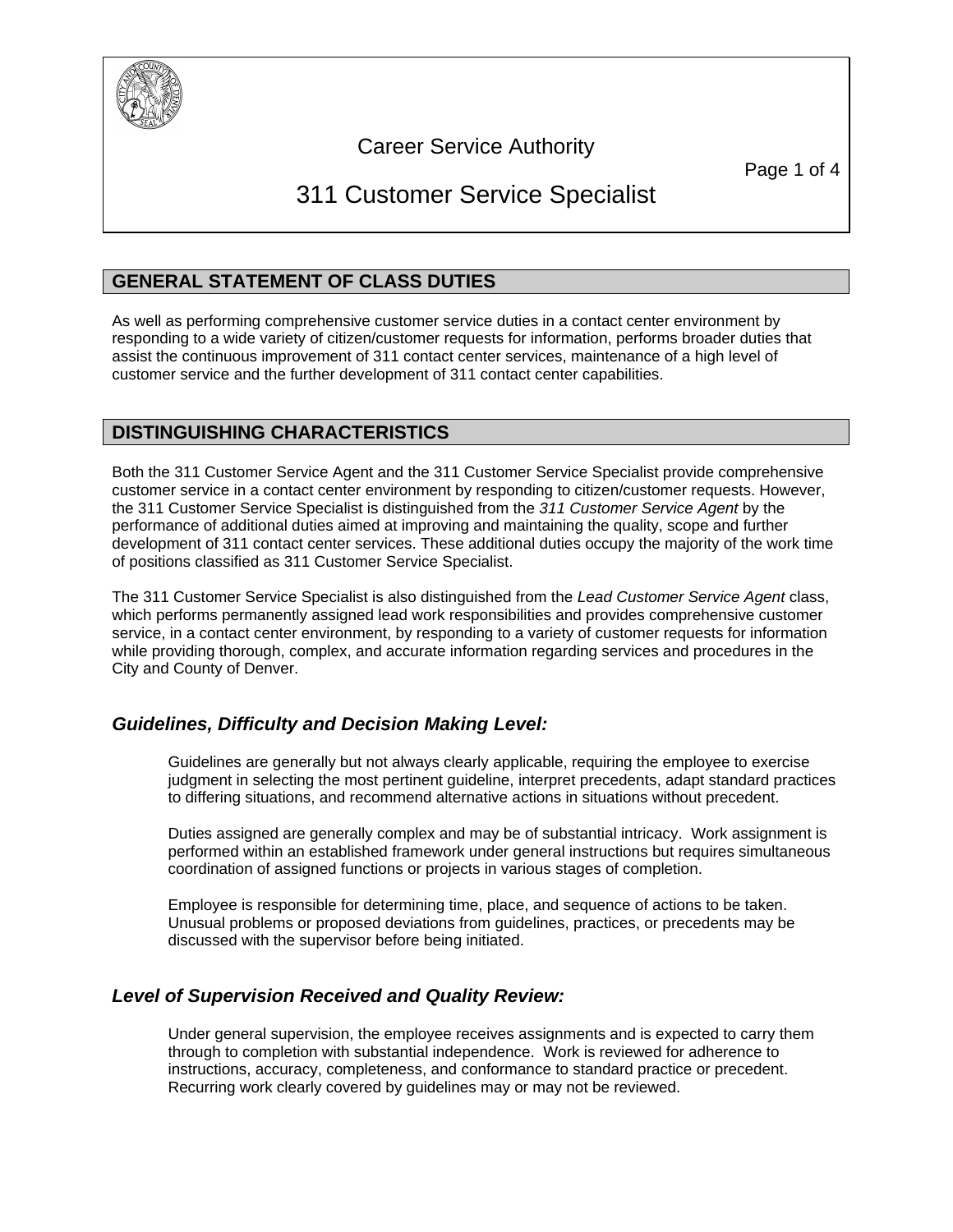### *Interpersonal Communications and Purpose:*

Contacts with the public or employees where explanatory or interpretive information is exchanged, defended, and gathered and discretion and judgment are required within the parameters of the job function.

### *Level of Supervision Exercised:*

By position, performs leadwork that is not permanently assigned.

### **ESSENTIAL DUTIES**

Performs comprehensive customer service duties in a contact center environment as described in the 311 Customer Service Agent class specification.

For the majority of total work time, performs some combination of the following duties:

- Monitors and responds to 311 incoming e-mail and online inquiries.
- Serves as a 311 Contact Center ambassador to all city agencies by providing non-partner agencies with information about 311 operations and addressing potential concerns.
- Individually or by assisting 311 management, serves as a liaison to City 311 partner agencies.
- Provides partner agencies with education and information and assists them in the identification and resolution of 311 related problems.
- Serves in the capacity of an on-the-job trainer for 311 Customer Service Agents during new hire training and continues to coach and mentor them.
- Assists in training and mentoring partner agency employees who have 311 related job assignments.
- Individually or in participation with others, carries out short and long term projects assigned by 311 management.
- Serves in a leadwork capacity in the absence of a 311 Lead Customer Service Agent.

Performs other duties as requested or assigned.

Any one position may not include all of the duties listed. However, the allocation of positions will be determined by the amount of time spent in performing the essential duties listed above.

### **MINIMUM QUALIFICATIONS**

### *Competencies, Knowledges & Skills:*

- **Customer Service** Works and communicates with customers to exceed their expectations and is committed to providing quality service.
- **Integrity/Honesty** Displays high standards of ethical conduct, understands the impact of violating these standards on an organization, self, and others, chooses an ethical course of action, and is trustworthy.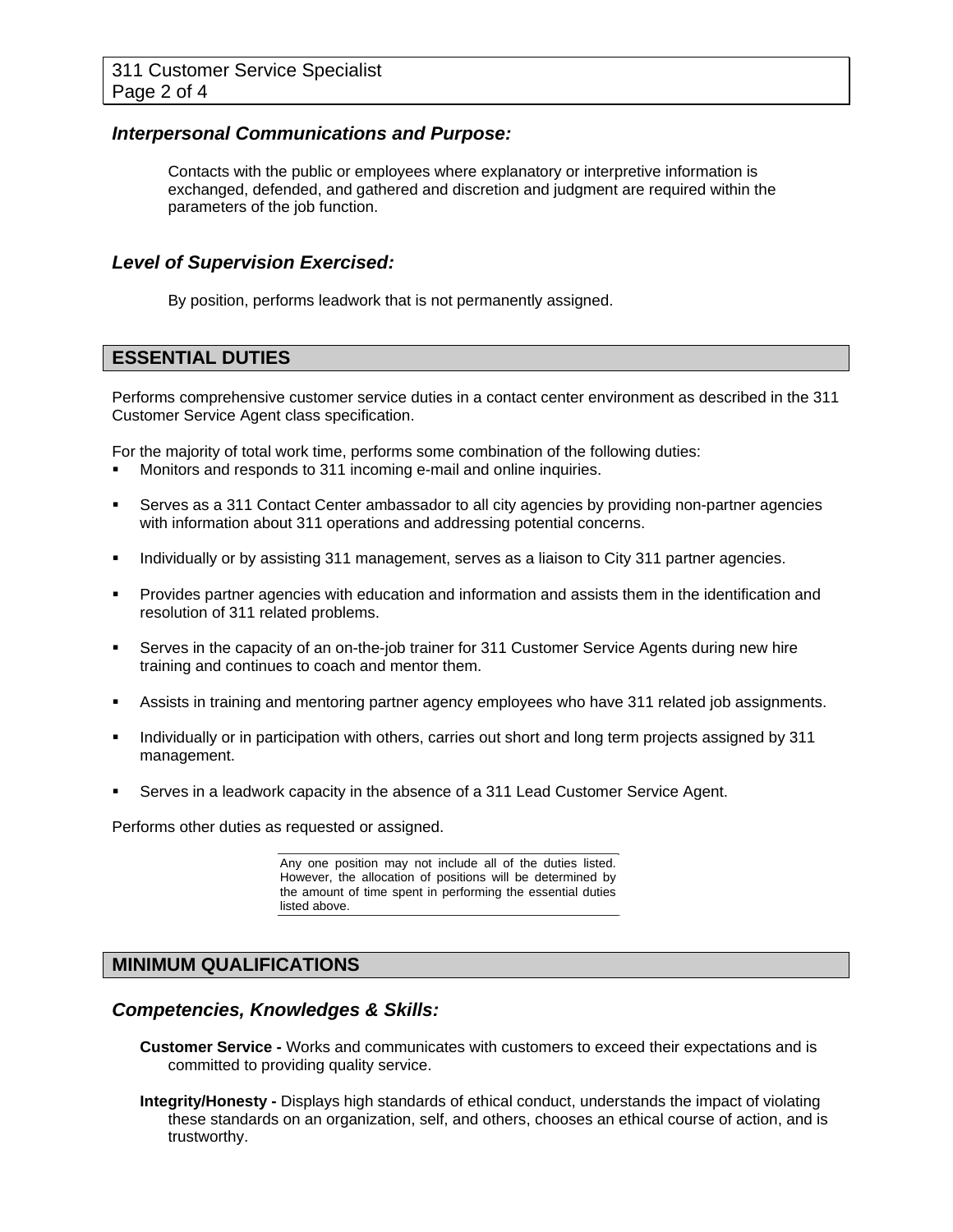- **Conscientiousness** Displays a high level of effort and commitment towards performing work and demonstrates responsible behavior.
- **Interpersonal Skills** Shows understanding, friendliness, courtesy, tact, empathy, cooperation, concern, and politeness to others and relates well to different people from varied backgrounds and different situations.
- **Reading** Learns from written material by determining the main idea or essential message and recognizes correct English grammar, punctuation, and spelling.
- **Arithmetic/Mathematical Reasoning** Performs computations such as addition, subtraction, multiplication, and division correctly using whole numbers, fractions, decimals, percentages, and formulas.
- **Listening** Receives, attends to, interprets, and responds to verbal messages and other cues such as body language in ways that are appropriate to listeners and situations.
- **Writing** Uses correct English grammar, punctuation, and spelling to communicate thoughts, ideas, information, and messages in writing.
- **Flexibility** Adapts quickly to changes.
- **Speaking** Uses correct English grammar to organize and communicate ideas in words that are appropriate to listeners and situations and uses appropriate body language.
- **Memory** Recalls information that has been presented previously.
- **Reasoning** Discovers or selects rules, principles, or relationships between facts and other information.
- **Self Management** Sets well-defined and realistic personal goals, monitors progress and is motivated to achieve, manages own time, and deals with stress effectively.
- **Technical Competence** Knowledge of the specialized/technical area. Refers to specialized knowledge that is acquired through formal education or extensive on-the-job experience.
- **Decision Making** Specifies goals and obstacles to achieving those goals, generates alternatives, considers risks, and evaluates and chooses the best alternative in order to make a determination, draw conclusions, or solve a problem.
- Knowledge of standard customer service delivery practices and procedures sufficient to be able to process various types of phone/email contacts associated with customer service duties.
- Knowledge of standard office practices and procedures sufficient to be able to process various types of paper work associated with office support duties.

Skill in recognizing non-standard situations and preparing recommendations for problem resolution.

Skill in utilizing computer software to accomplish a variety of tasks.

Knowledge of policies, procedures, rules, and laws relative to the specialized area.

### *Physical Demands:*

Sitting: remaining in the normal seated position. Handling: seizing, holding, grasping, or otherwise working with hand(s). Fingering: picking, pinching, or otherwise working with fingers. Talking: expressing or exchanging ideas by means of spoken words.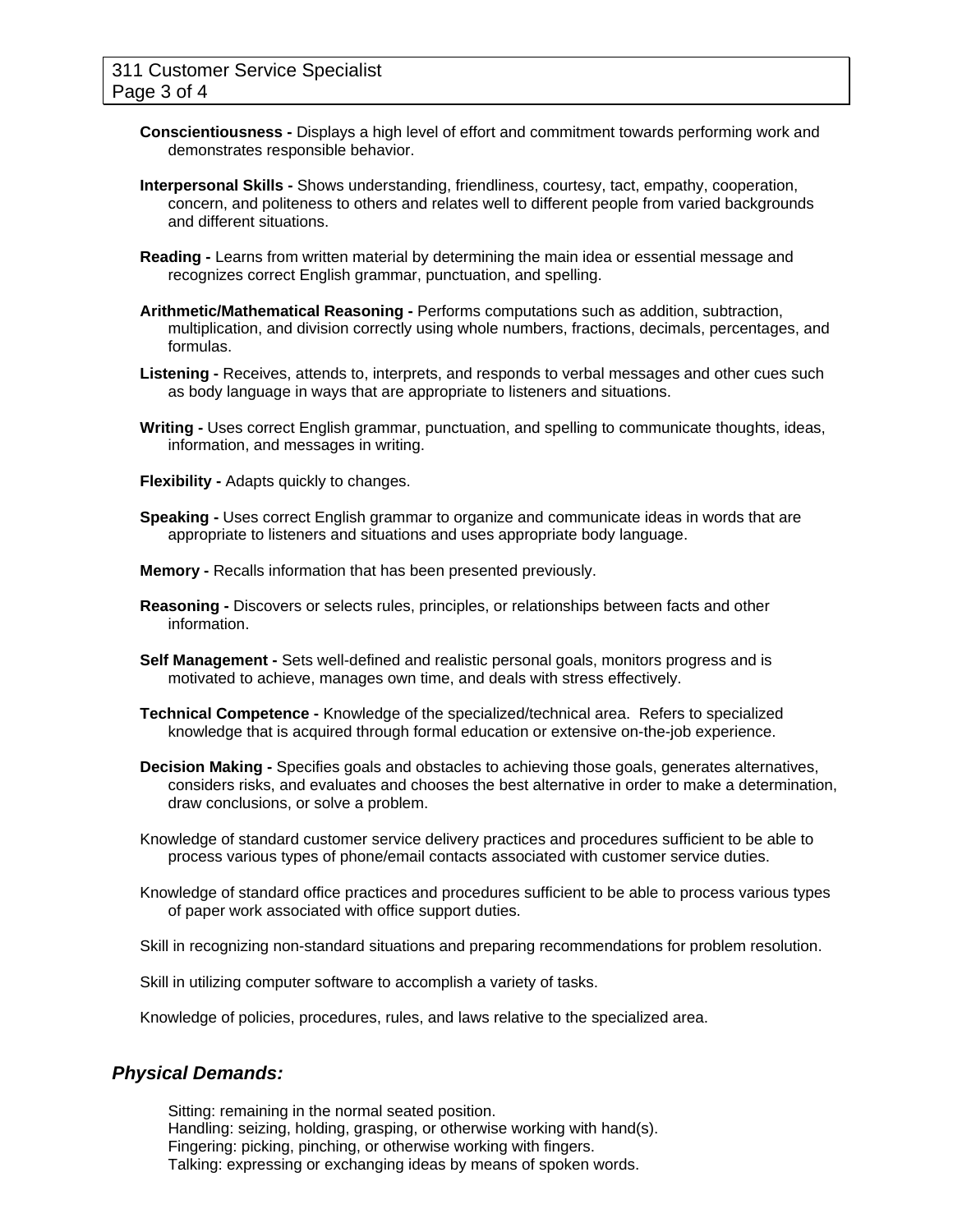Hearing: perceiving the nature of sounds by the ear. Repetitive motions: making frequent movements with a part of the body. Eye/hand/foot coordination: performing work through using two or more. Near Acuity: ability to see clearly at 20 inches or less. Depth Perception: ability to judge distances and space relationships. Field of Vision: ability to see peripherally. Accommodation: ability to adjust vision to bring objects into focus. Color Vision: ability to distinguish and identify different colors.

### *Working Environment:*

Pressure due to multiple calls and inquiries. Subject to many interruptions.

### *Education Requirement:*

Graduation from high school or possession of a GED Certificate.

### *Experience Requirement:*

Three years of customer service experience in a call center environment, one year of which must have been of the type and at the level of 311 Customer Service Agent.

### **Education/Experience Equivalency:**

None.

### *Licensure and/or Certification:*

None

### **CLASS DETAIL**

**FLSA CODE:** Non-exempt *ESTABLISHED DATE:* 01/18/2009 *ESTABLISHED BY:* Paul Wiberg *REVISED DATE:* xx/xx/2011 *REVISED BY:* Melissa Fisher

**CLASS HISTORY:** x/2011 – Job Title was changed; distinguishing characteristics were updated to reflect changes to other 311 classifications.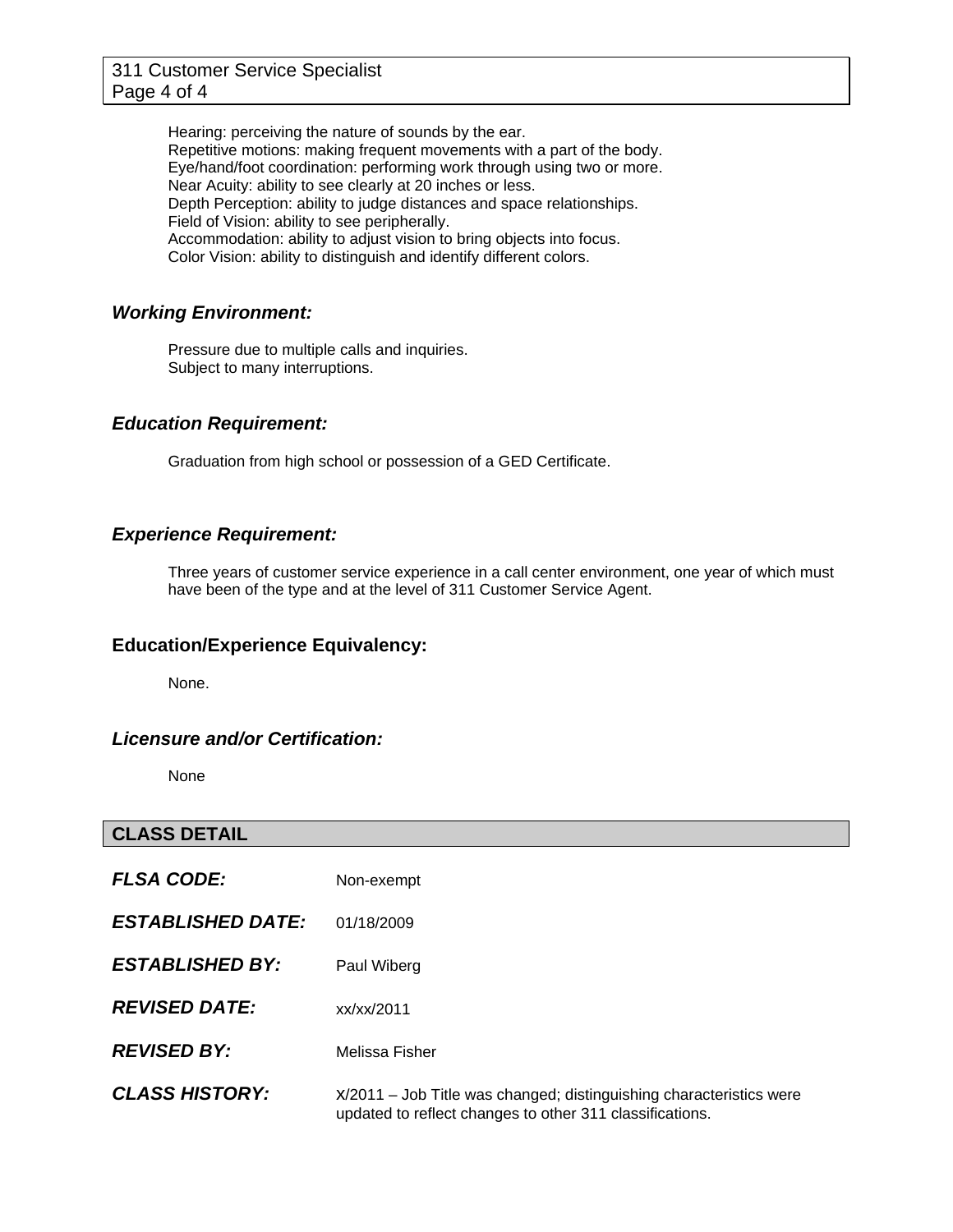

# Career Service Authority

Page 1 of 5

# 311 Operations Assistant

# **GENERAL STATEMENT OF CLASS DUTIES**

Provides administrative and secretarial support to the Contact Center Director; provides operational support to 311 Operations.

# **DISTINGUISHING CHARACTERISTICS**

The 311 Operations Assistant is a classification specifically designed to provide both administrative and secretarial support to the 311 Director and operational support to 311 Operations. The 311 Operations Assistant is distinguished from the *Operations Assistant*, which performs paraprofessional operational duties that serve the needs of the business unit, evaluates operational practices, and makes recommendations for improvements.

The 311 Operations Assistant is also distinguished from the *Executive Assistant I*, which provides administrative and secretarial support and/or office management for a core "middle" manager responsible for significant operational/functional area(s).

### *Guidelines, Difficulty and Decision Making Level:*

Guidelines are generally but not always clearly applicable, requiring the employee to exercise judgment in selecting the most pertinent guideline, interpret precedents, adapt standard practices to differing situations, and recommend alternative actions in situations without precedent.

Duties assigned are generally complex and may be of substantial intricacy. Work assignment is performed within an established framework under general instructions but requires simultaneous coordination of assigned functions or projects in various stages of completion.

Employee is responsible for determining time, place, and sequence of actions to be taken. Unusual problems or proposed deviations from guidelines, practices, or precedents may be discussed with the supervisor before being initiated.

### *Level of Supervision Received and Quality Review:*

Under general supervision, the employee receives assignments and is expected to carry them through to completion with substantial independence. Work is reviewed for adherence to instructions, accuracy, completeness, and conformance to standard practice or precedent. Recurring work clearly covered by guidelines may or may not be reviewed.

### *Interpersonal Communications and Purpose:*

Contacts with the public or employees where explanatory or interpretive information is exchanged, defended, and gathered and discretion and judgment are required within the parameters of the job function.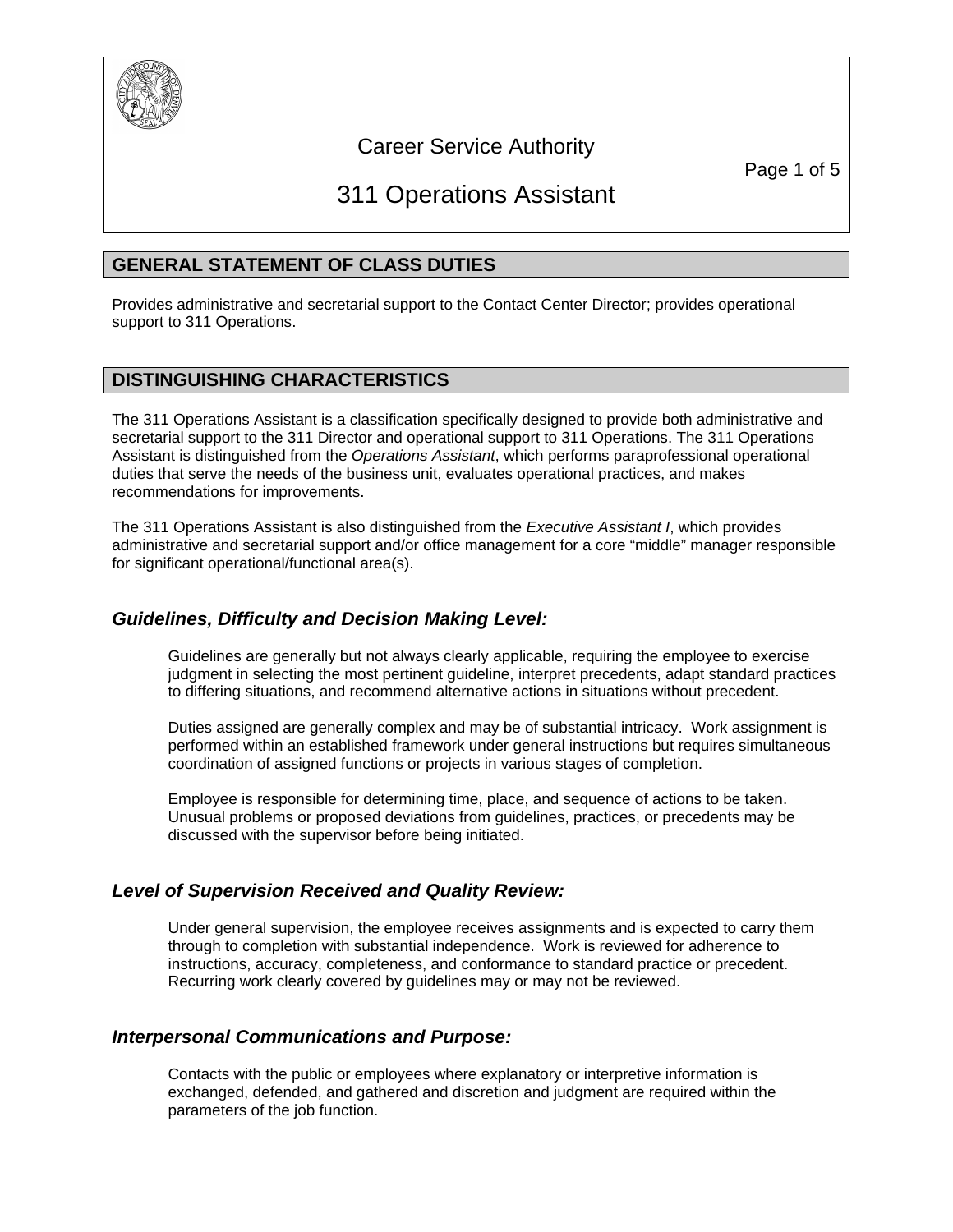### *Level of Supervision Exercised:*

None

### **ESSENTIAL DUTIES**

Maintains the calendar for the director and supervisors within the operation, which includes arranging and coordinating meetings, appointments, and side-by-sides; makes travel and conference requests, when necessary.

Attends a variety of operational, project, and committee meetings and trainings to stay current on operational issues and procedures; takes notes and documents action items that result from the meeting; keeps the director advised of office problems and handles matters not requiring assistance.

Prepares, maintains, and tracks internal and external documents; tracks records and works with the city's Records Manager to establish and maintain retention procedures; maintains inventory of all computers used within 311 operations.

Drafts, edits and proofreads policy, procedures, and service level agreements; prepares detailed presentations for the director on technical subjects/areas; participates in developing, revising, and updating instructional materials, manuals, and websites.

Researches and analyzes a variety of operational issues, collects data from various sources, evaluates data, and prepares reports and presents preliminary recommendations to the director.

Evaluates and monitors new or existing procedures for effectiveness, outlines needed changes for improvements, and assists in the implementation of new and revised methods, procedures, or systems.

Determines office equipment and supply needs, purchases equipment and operating supplies, contacts vendors to resolve discrepancies, and monitors expenditures. Monitors internal billing transfers to 311's partner agencies for services rendered.

Functions as a liaison with City Council to handle constituent complaints about graffiti; attends meetings with city council and other city agencies to discuss the graffiti reporting and abatement process and to make improvements as needed.

Assists customers via telephone, email, or online with inquiries or problems related to graffiti; provides complete and accurate information to customers, which may involve explaining applicable regulations, policies, procedures or standards based on knowledge of city procedures and services.

Collects graffiti logs from other departments and creates cases in the Customer Relationship Management (CRM) module of PeopleSoft to enter graffiti complaints or to provide information on investigations into the damage; enters resolutions provided to customers and assigns cases or creates service orders for various partner departments and agencies.

Develops a working knowledge of the relevant policies and procedures related to 311 operations; provides customer support to staff members and the public by explaining policies and procedures, collecting complaints or requests, and communicating general information on a variety of city services.

Any one position may not include all of the duties listed. However, the allocation of positions will be determined by the amount of time spent in performing the essential duties listed above.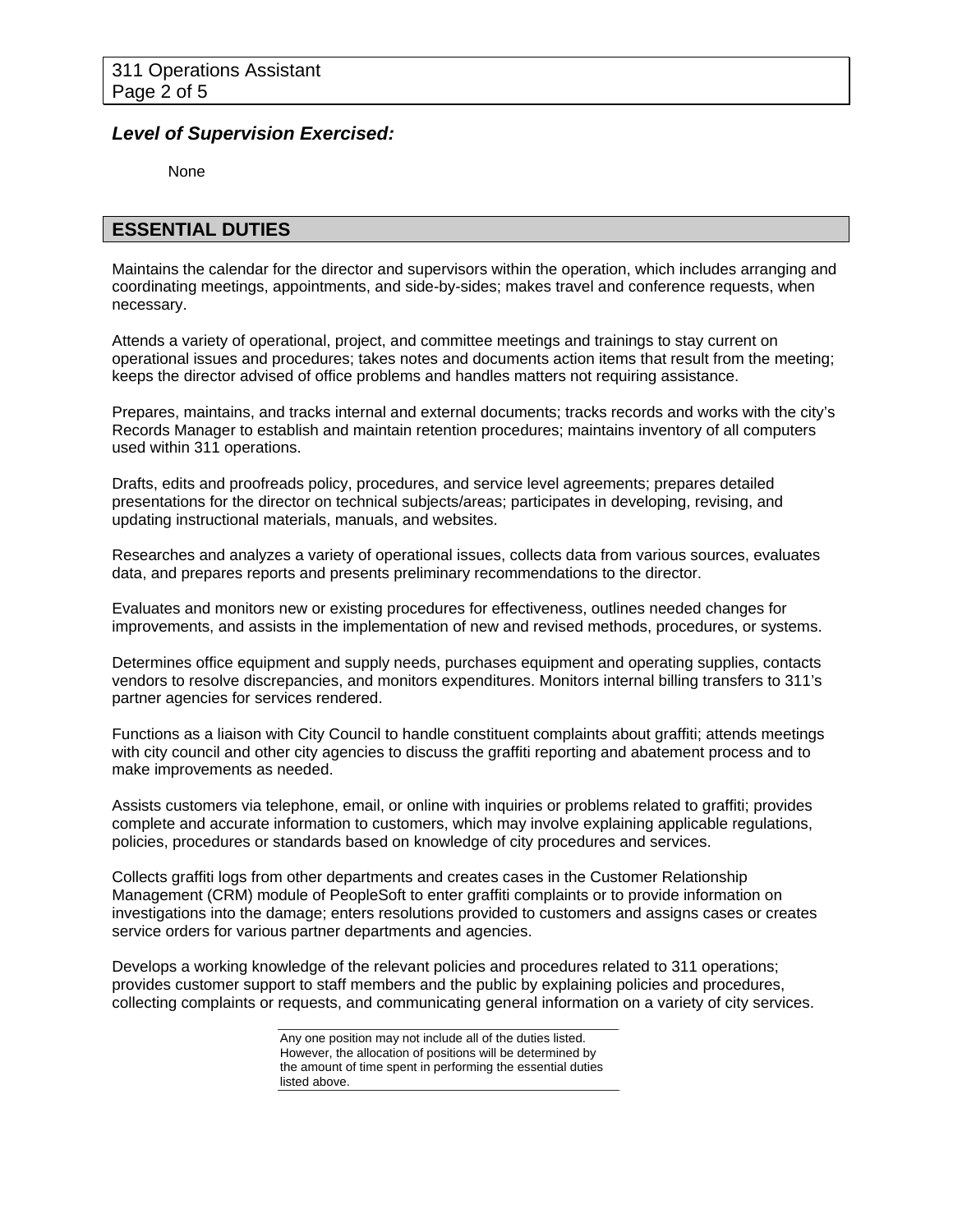### **MINIMUM QUALIFICATIONS**

### *Competencies, Knowledge, & Skills:*

- **Integrity/Honesty** Contributes to maintaining the integrity of the organization, displays high standards of ethical conduct, understands the impact of violating these standards on an organization, self, and others, and is trustworthy.
- **Reading** Understands and interprets written material including technical material, rules, regulations, instructions, reports, charts, graphs, or tables and applies what is learned from written material to specific situations.
- **Conscientiousness** Takes on added responsibilities when requested; completes multiple work assignments on time; learns new skills to enhance own work and teaches others.
- **Interpersonal Skills** Shows understanding, courtesy, tact, empathy, and concern, develops and maintains relationships, may deal with people who are difficult, hostile, and/or distresses, relates well to different people from varied backgrounds and situations, and is sensitive to individual differences.
- **Writing** Recognizes or uses correct English grammar, punctuation, and spelling, communicates information in a succinct and organized manner, and produces written information including technical material that is appropriate for the intended audience.
- **Listening** Listens to moderately complex or detailed information to acquire a working knowledge about a topic or assignment; responds appropriately.
- **Oral Communication** Expresses ideas and facts to individuals or groups effectively, makes clear and convincing oral presentation, listens to others, and facilitates an open exchange of ideas.
- **Reasoning** Organizes and integrates information based on existing examples; applies rules to problems that contain a few abstract and several concrete concepts and that require a moderate number of steps to resolve.
- **Decision Making** Specifies goals and obstacles to achieving those goals, generates alternatives, considers risks, and evaluates and chooses the best alternative in order to make a determination, draw conclusions, or solve a problem.
- **Flexibility**  Makes adjustments in work procedures and schedule to accommodate planned or unexpected changes.
- **Customer Service** Works with customers to assess needs, provide assistance, resolves problems, and satisfy expectations, knows products and services, and is committed to providing quality products and services.
- **Teamwork**  Encourages and facilitates cooperation, pride, trust, and group identity, fosters commitment and team spirit, and works with others to achieve goals.
- **Conflict Management** Manages and resolves conflicts, grievance, confrontations, or disagreements in a constructive manner to minimize negative personal impact.
- **Organizational Awareness** Knows the organization's mission and function and how its social, political, and technological systems work and operates effectively with them including the program, policies, procedures, rules, and regulations of the organization.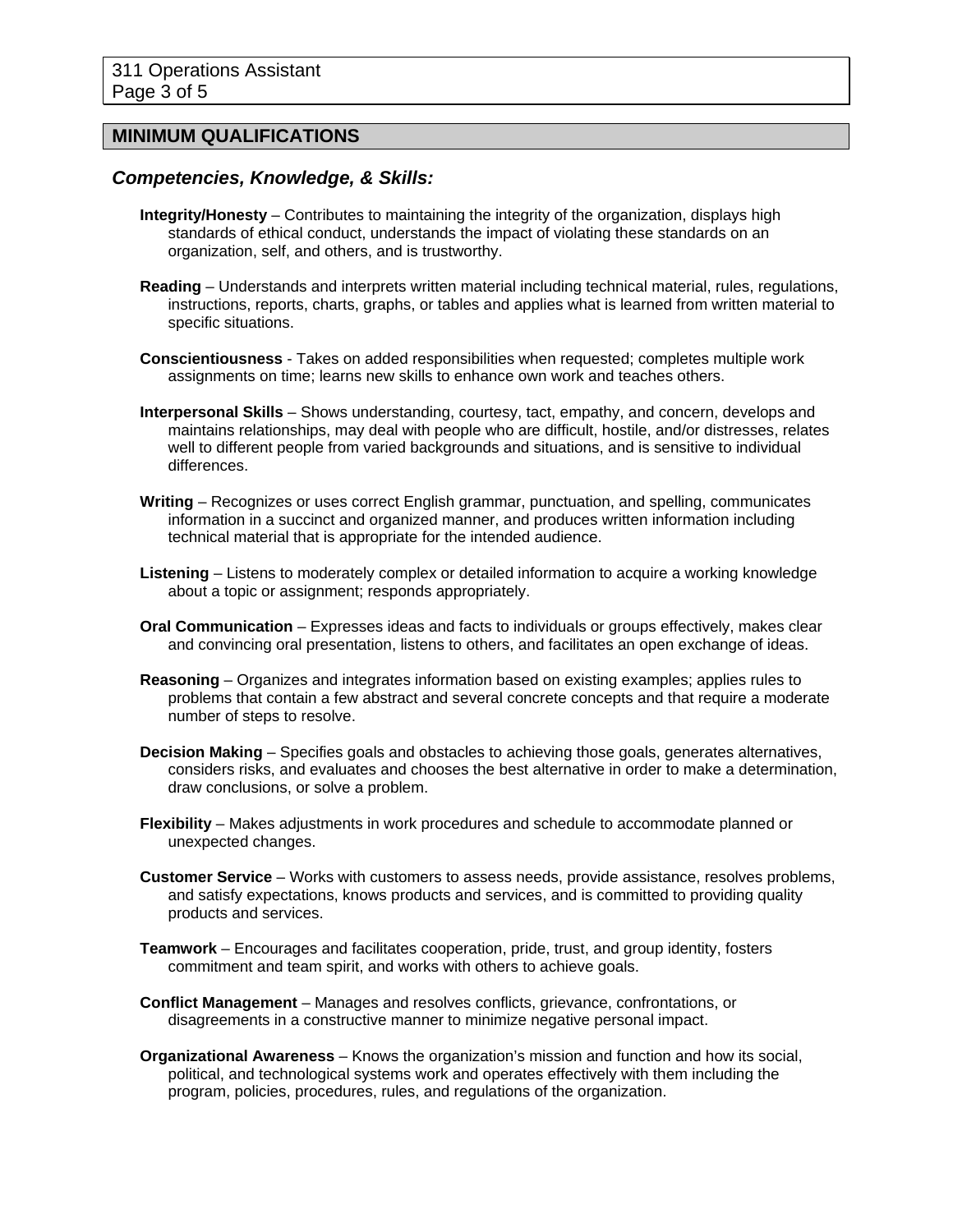- **Information Management** Identifies a need for and knows where and how to gather information and organizes and maintains information or information management systems.
- **Problem Solving** Identifies problems, determines accuracy and relevance of information, uses sound judgment to generate and evaluate alternatives, and makes recommendations.

**Physical Demands** (Physical Demands are a general guide and specific positions will vary based on working conditions, locations, and agency/department needs)*:* 

*Sitting*: remaining in the normal seated position. *Handling*: seizing, holding, grasping, or otherwise working with hand(s). *Fingering*: picking, pinching, or otherwise working with fingers. *Talking*: expressing or exchanging ideas by means of spoken words. *Hearing*: perceiving the nature of sounds by the ear. *Repetitive motions*: making frequent movements with a part of the body. *Eye/hand/foot coordination*: performing work through using two or more. *Near Acuity*: ability to see clearly at 20 inches or less. *Depth Perception*: ability to judge distance and space relationships. *Field of Vision*: ability to see peripherally. *Accommodation*: ability to adjust vision to bring objects into focus. *Color Vision*: ability to distinguish and identify different colors.

### *Working Environment:*

Pressure due to multiple calls and inquiries. Subject to many interruptions.

### *Education Requirement:*

Graduation from high school or possession of a GED Certificate.

### *Experience Requirement:*

Three years of clerical experience that includes two years of experience at the type and level of Administrative Support Assistant III.

### *Education/Experience Equivalency:*

Additional appropriate education may be substituted for one year of the experience requirement.

### *Licensure and/or Certification:*

None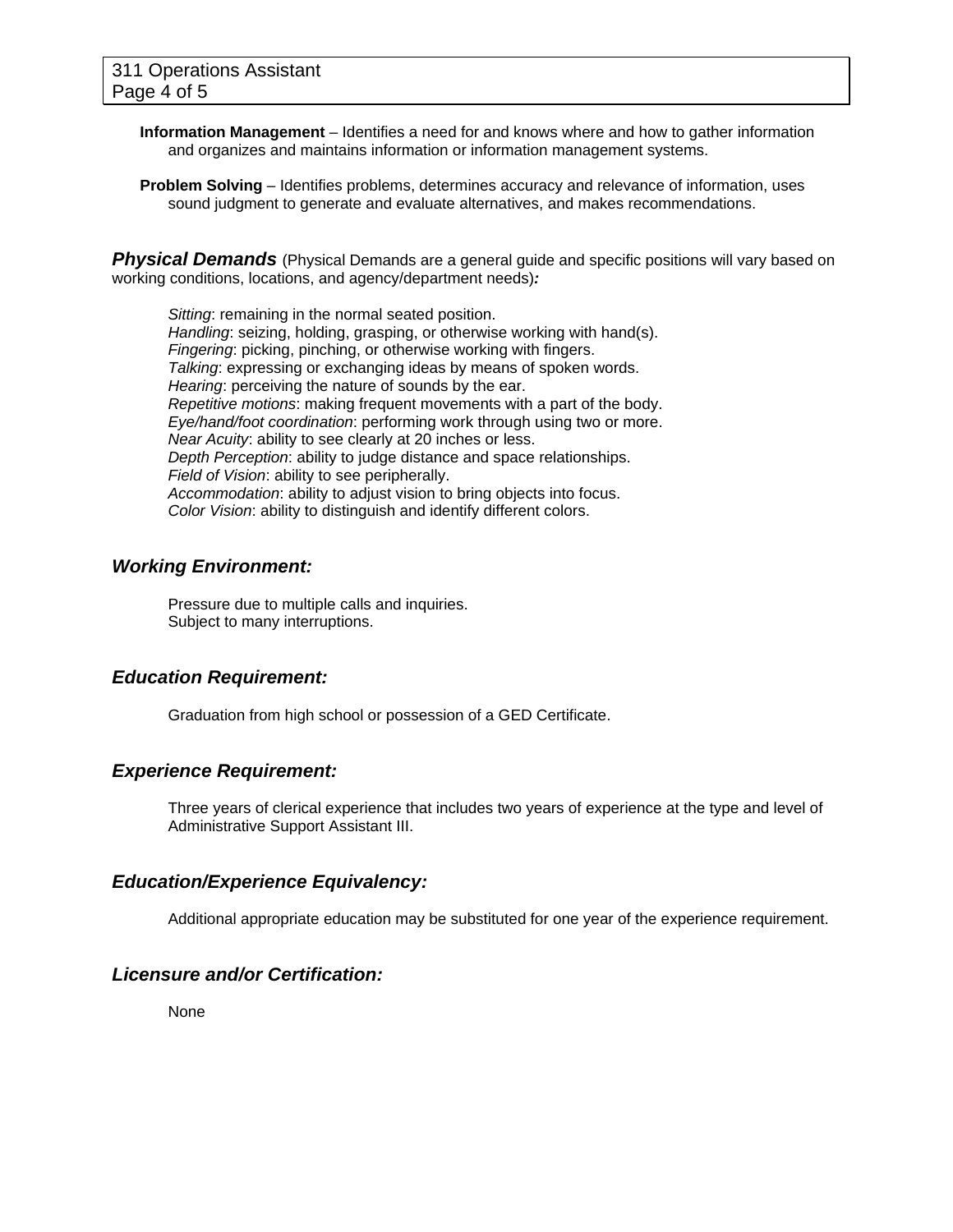311 Operations Assistant Page 5 of 5

# **CLASS DETAIL**

| <b>FLSA CODE:</b>        | Non-exempt                                                                                                                                                                                                                                                                                                               |
|--------------------------|--------------------------------------------------------------------------------------------------------------------------------------------------------------------------------------------------------------------------------------------------------------------------------------------------------------------------|
| <b>ESTABLISHED DATE:</b> | 12/1/2005                                                                                                                                                                                                                                                                                                                |
| <b>ESTABLISHED BY:</b>   | Lori Mack                                                                                                                                                                                                                                                                                                                |
| <b>REVISED DATE:</b>     | xx/xx/2011                                                                                                                                                                                                                                                                                                               |
| <b>REVISED BY:</b>       | Melissa Fisher                                                                                                                                                                                                                                                                                                           |
| <b>CLASS HISTORY</b>     | 8/2009: the distinguishing characteristics and experience requirement<br>were updated. The education substitution for experience was limited to<br>one year of the required three years. The substitution of experience for<br>required graduation from high school or possession of a GED<br>Certification was deleted. |
|                          | xx/2011: the general statement of duties, essential duties, competencies,<br>and minimum qualifications were revised and updated.                                                                                                                                                                                        |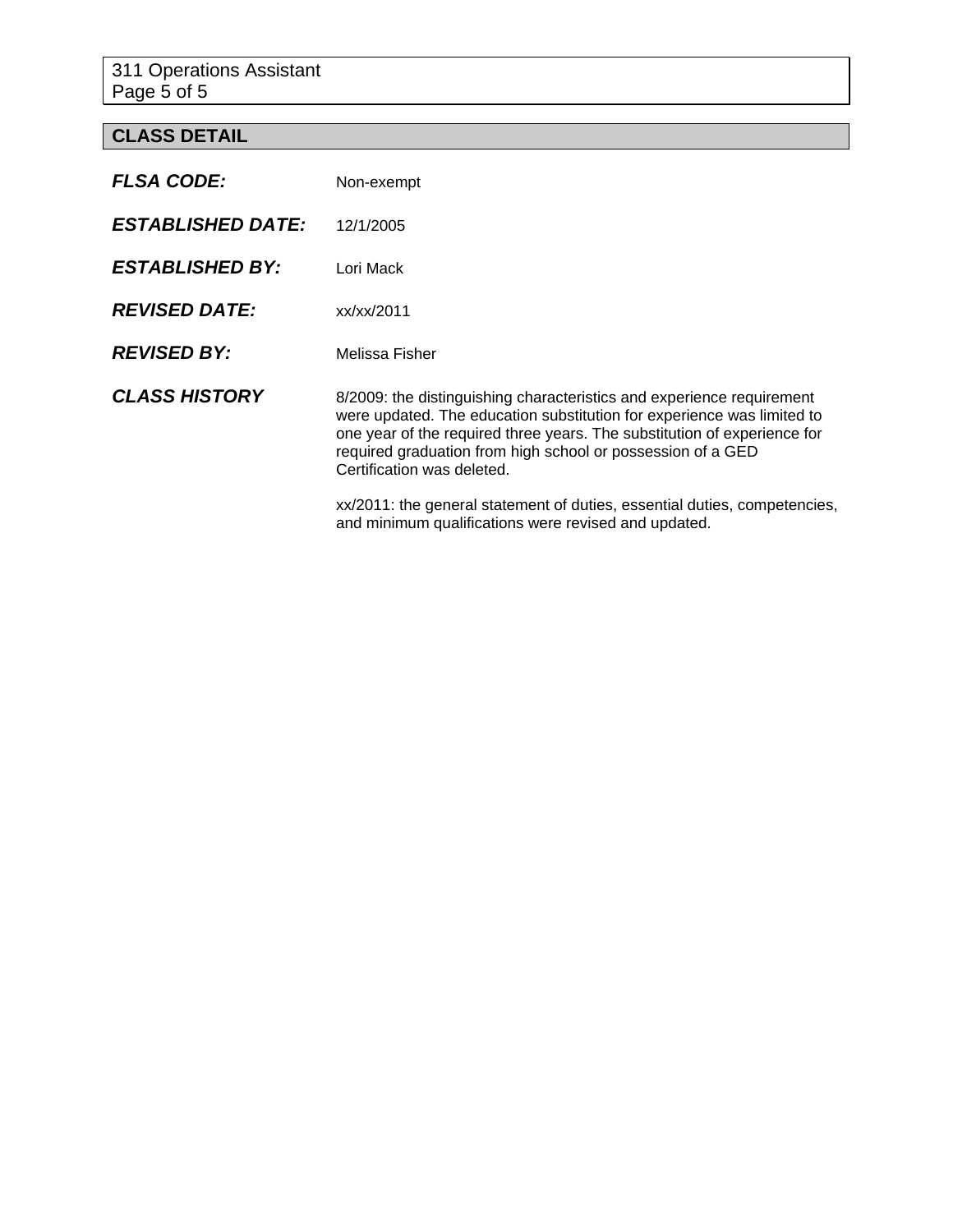

# Career Service Authority

Page 1 of 6

# Contact Center Director

### **GENERAL STATEMENT OF CLASS DUTIES**

Directs and manages contact center operations while maintaining relationships with department/agency executives and elected officials to provide technical advice on customer contact opportunities, to ensure the delivery of contact center services, and to develop and recommend alternative business processes in order to continuously improve customer contact within the city.

### **DISTINGUISHING CHARACTERISTICS**

The Contact Center Director is distinguished from the *Contact Center Operations Manager*, which supervises customer service agents working in a contact center environment while managing continuous improvement initiatives for the operation and supporting customer service initiatives of city department and agencies. The Contact Center Operations Manager also provides leadership and direction over contact center operations to include conducting long range/short term planning and developing operational policy and performance criteria.

The Contact Center Director is also distinguished from the *Manager 2*, which directs and manages an operational and/or functional area(s) by developing objectives while implementing strategies and managing plans, programs, and projects.

### *Guidelines, Difficulty and Decision Making Level:*

Guidelines are in the form of stated vision and objectives for the division or agency.

Work assignment is unstructured and employee is responsible for implementing and managing a variety of objectives, resources, and strategies to achieve the goals of the division or agency. Duties performed include operational and organizational planning, developing standards, schedules, priorities, guidelines, processes, measurement (evaluation) systems, implementation of production and performance management standards, and allocating resources.

Employee is responsible for implementing operational goals and objectives for the management of a range of complex divisions and/or city wide responsibilities and overall functions in which several projects and programs may be in progress with simultaneous, multiple resource involvement. Develops solutions to organizational and operational problems, responsible for organizational management (development, staffing, and conflict), and allocating resources.

### *Level of Supervision Received and Quality Review:*

Under executive direction, the employee is delegated personal responsibilities and authorities over a division, agency, or department. Agency managers or directors, the Mayor, cabinet members, and/or a commission or board may review work for soundness of judgment and conclusion.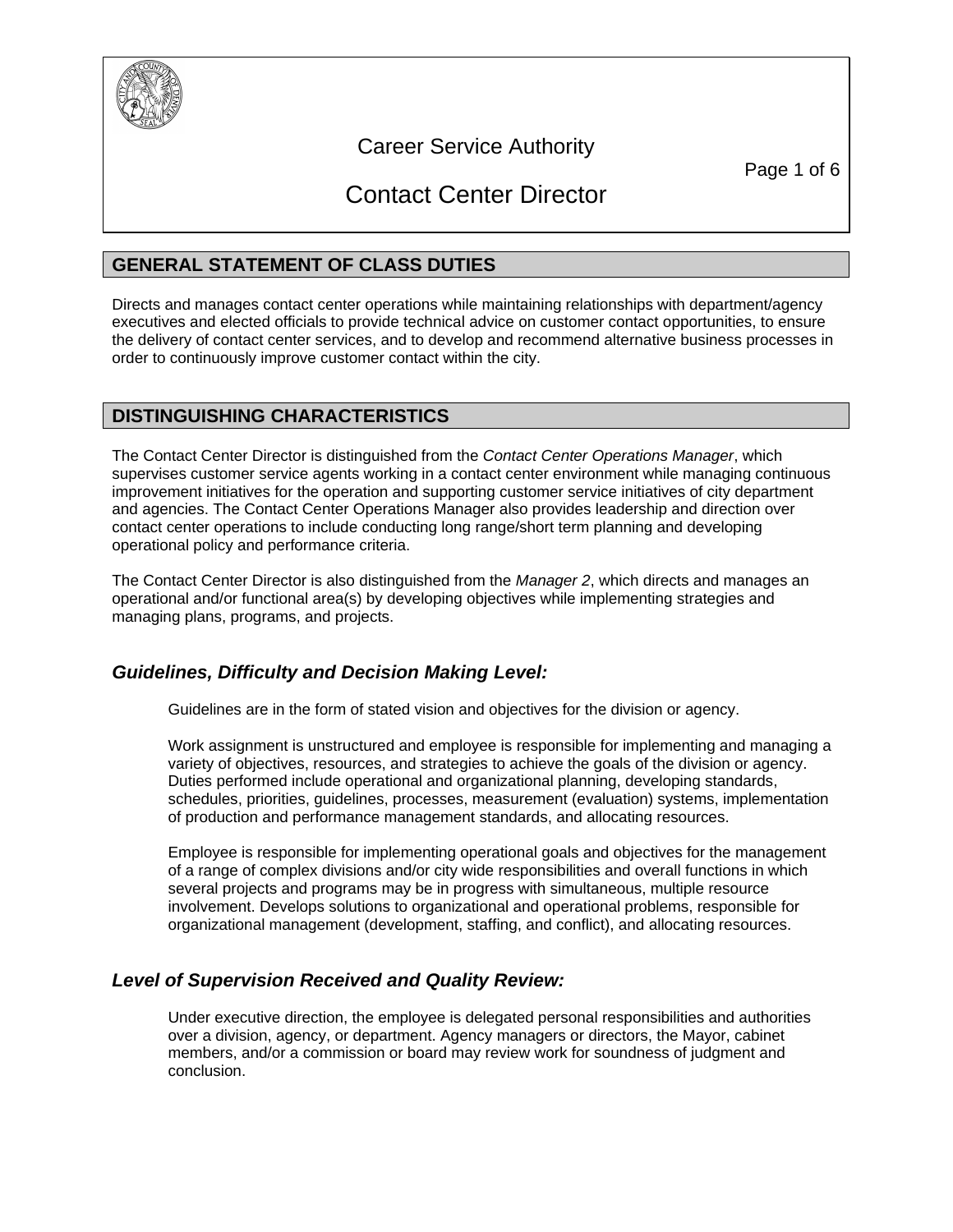### *Interpersonal Communications and Purpose:*

Contacts are of a non-prescribed nature involving the negotiation and resolution of problems and where exceptional degrees of discretion, judgment, and knowledge are required. Contacts where the exchange of information, support, influence, and cooperation may have a very significant impact on the division, programs, and/or policies of the organization.

### *Level of Supervision Exercised:*

Supervises two or more employees classified as Contact Center Operations Managers.

### **ESSENTIAL DUTIES**

Cultivates, fosters, and maintains positive working relationships with department/agency executives and elected officials in order to provide technical advice on customer contact opportunities and to ensure the delivery of contact center services according to service level agreements.

Works closely with executives and elected officials to identify operational issues and to develop and recommend alternative business processes in order to continuously improve customer contact within the city.

Represents the city and contact center operations with outside neighborhood groups and professional organizations in order to communicate and market the use of the city's customer contact channels; works with marketing and communications professionals across the city to develop procedures for disseminating emergency and non-emergency information to the community.

Serves as a member of the Denver Emergency Operations team, which involves responding to emergency alerts and coordinating the dissemination of emergency information through contact center operations.

Maintains positive working relationships with professional associations in order to maintain current knowledge on governmental contact center industry trends and on call center policies, procedures, and technologies and to incorporate best practices into contact center operations when possible.

Participates in the development and implementation of a customer contact strategy for the city, which includes developing and implementing policies, procedures, and performance standards/criteria. Develops, implements, and evaluates processes and procedures for utilizing multiple channels (e.g. voice, web, counter, and social media) of customer contact with the city.

Develops and implements business and process improvement strategies for both contact center operations and partner departments/agencies to resolve issues or problems with service delivery or to capitalize on new opportunities.

Contributes to and participates in the strategic planning process for Technology Services and contact center operations; utilizes technical expertise to develop goals and objectives that support the strategic initiatives and vision of contact center operations; directs and manages processes, programs, and projects that support the implementation and achievement of goals and objectives.

Participates in the development of budget recommendations for Technology Services; researches financial impacts and consequences of proposed projects, programs, actions, and provides justification to managers, executives, and others as part of review/approval process; secures resource allocations or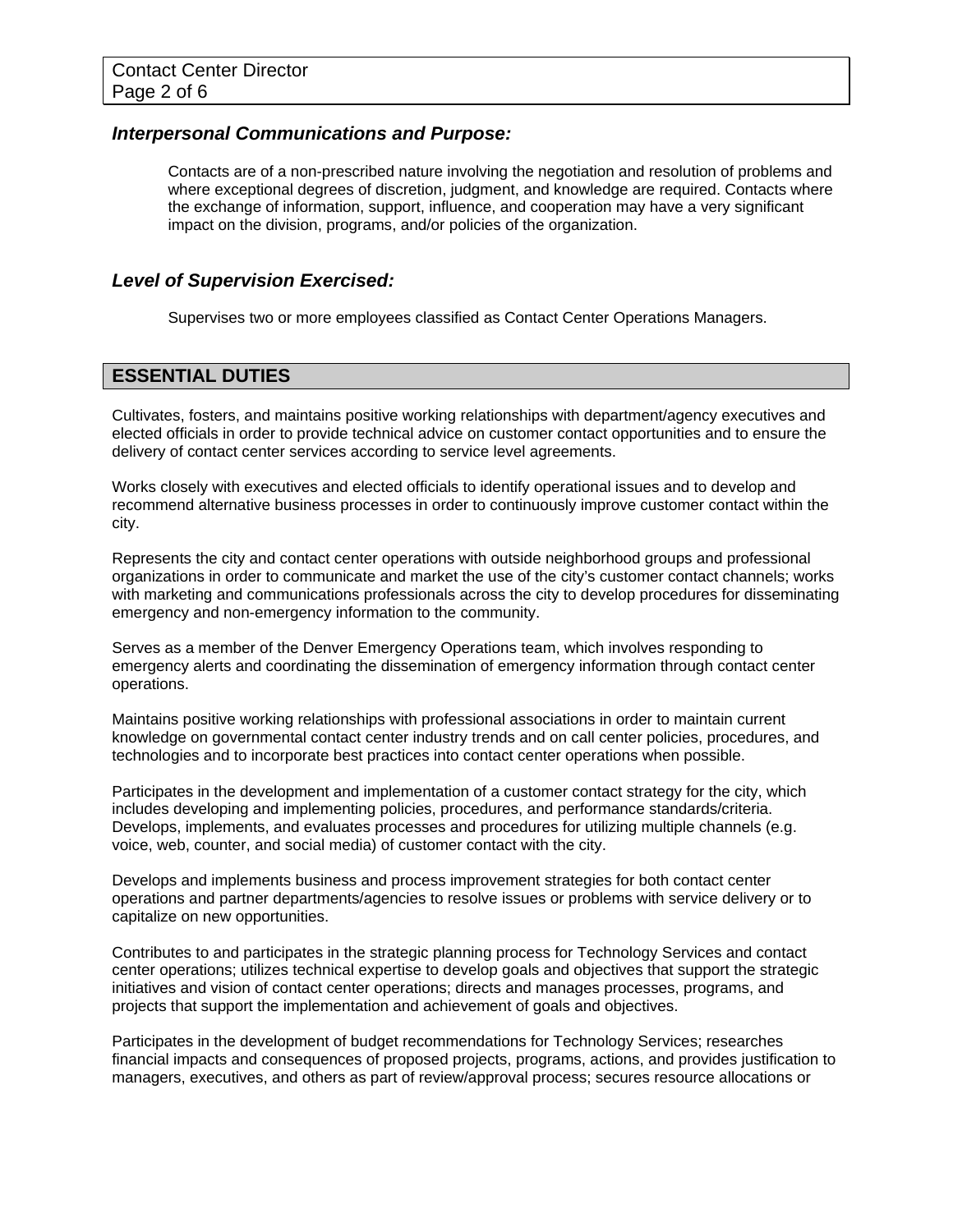seeks alternative resource solutions for contact center operations; and develops and incorporates approved innovations or changes to create fiscal efficiencies and realize cost savings.

Manages and directs subordinate staff, which includes establishing and approving individual performance plans, provides coaching and feedback, conducts performance reviews; sets priorities, objectives, and performance standards for the contact center; provides general guidance and instruction on expected outcomes; delegates and reviews work.

Prepares staffing plans and submits requests to higher level managers to meet operational requirements. Initiates and implements hiring procedures, oversees and/or conducts interviews, approves subordinate staffs' candidate selection decisions.

Initiates and implements activities to develop, build upon and encourage performance strengths of subordinate managers and staff. Identifies training opportunities that support implementation and ongoing compliance with new or revised policies, procedures, rules and regulations.

> Any one position may not include all of the duties listed. However, the allocation of positions will be determined by the amount of time spent in performing the essential duties listed above.

# **MINIMUM QUALIFICATIONS**

### *Competencies, Knowledge, & Skills:*

- **Oral Communication** Clearly communicates and explains agency/department policies and work assignments to staff and others, and communicates information about the assigned functional and/or operational area's activities to peers, higher-level managers, staff of other organizations, internal and external customers of a localized function, and local stakeholder groups.
- **Written Communication** Composes, reviews, edits and issues a variety of written materials for diverse audiences; communicates purpose in a succinct and organized manner, appropriate for context, time and place. Written materials affect a local assigned functional and/or operational area(s), a program(s) or segment thereof or limited population of customers.
- **Interpersonal Skills** Establishes and maintains constructive and cooperative interpersonal relationships with staff, peers, higher-level managers, staff of other organizations, internal customers, and external customer and stakeholder groups to accomplish the organization's mission. Adapts approaches to different people and situations.
- **Conflict Management** Minimizes confrontations, disagreements, complaints, and grievances and resolves them in a constructive manner. Works with staff, higher-level managers, peers, staff of other organizations, internal customers, a limited population of external customers and local stakeholder groups to generate areas of agreement and joint action.
- **Influencing/Negotiating** Uses persuasion to change the decisions, opinions, attitudes and behaviors of staff, higher-level managers, peers, internal customers, a limited population of external customers, and local stakeholder groups. Brings opposing groups or individuals together in order to reconcile differences and accomplish organizational goals that affect a local functional and/or operational area or a program segment.
- **Financial Management** Plans, administers, allocates, negotiates, and monitors revenue and/or expenditures to ensure cost-effective management of programs, projects and policies for functional and/or operational area(s).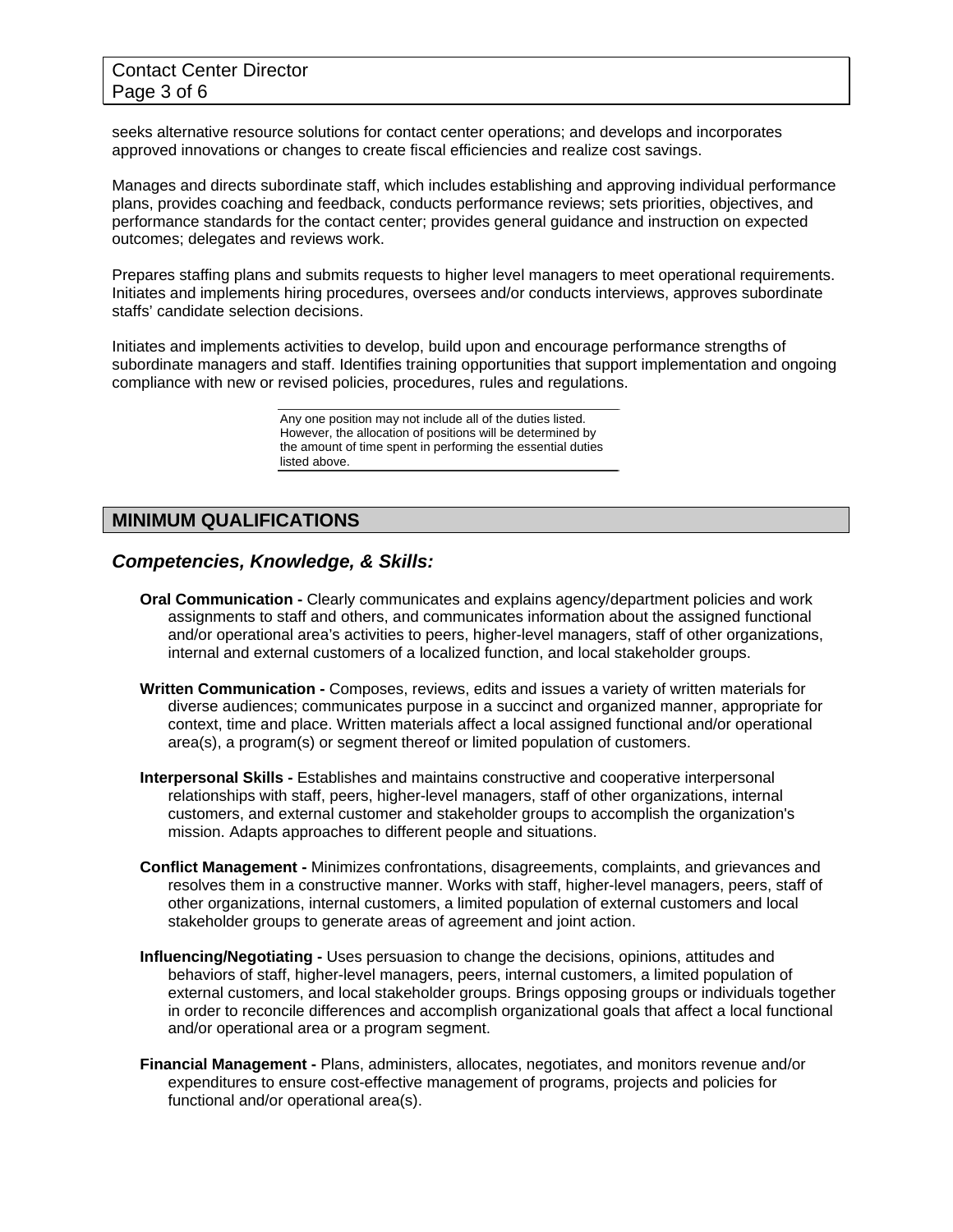- **Decisiveness** Commits to action, even in uncertain situations, by making sound and timely decisions necessary to carry out programs, ideas, systems or policies that affect a local functional and/or operational area, program segment, or limited population of customers.
- **Problem Solving** Uses logic to identify and solve problems involving part of an organization. Considers various choices, competing viewpoints and alternatives. Solutions primarily affect a local functional and/or operational area(s), program segment(s), or limited population of customers.
- **Flexibility** Is open to new ideas and adapts to changing work situations and priorities by modifying existing plans and work methods that affect part of an organization, higher-level managers, peers, staff of other organizations, internal customers, a limited population of external customers, and local stakeholder groups. Remains calm under pressure.
- **Self-Direction** Sets goals and takes initiative in implementing ideas, systems or policies that affect a functional and/or operational area(s), program(s), or limited population of customers. Manages time efficiently; encourages feedback; and invests in self-development.
- **Client Orientation** Applies quality management principles and processes for delivery of high-quality services in part of an organization; anticipates and meets demands of internal customers and a limited population of external customers; strives for continuous improvement.
- **Leadership** Initiates and sustains action to accomplish the goals of part of a functional and/or operational area within an agency/department by guiding and motivating others and gaining the confidence and active support of subordinates, peers, staff of other organizations, internal customers, a limited population of external customers, and local stakeholder groups. Achieves voluntary commitment to shared values and goals and adapts leadership style to different situations.
- **Planning and Evaluating Establishes goals and objectives of a functional and/or operational area;** identifies required resources and develops plans for carrying out the work in a timely manner. Monitors and evaluates progress to ensure that program(s) and policies are being implemented and adjusted as necessary to accomplish the organization's mission. Impact is limited to an operational or functional area, program(s), or limited population of customers.
- **Human Resource Management** Works with human resource staff to implement human resource policies for part of an organization to ensure accomplishment of organizational goals through effective recruitment, selection, training, performance appraisal, recognition and corrective/disciplinary action; maintains effective employee relations and complies with government/citywide regulations and policies.
- **Managing Diverse Workforce** Recognizes diversity as a business strategy; recruits, develops and retains a diverse workforce for an organization within an agency/corporation; promotes teamwork, acceptance and productivity among persons exhibiting cultural, ethnic, gender, and other individual differences.
- **Team Building** Encourages and facilitates cooperation and open communication and promotes team work at all levels in part of an organization; cooperates with staff, higher-level managers, peers, staff of other organizations, internal customers, a limited population of external customers, and local stakeholder groups to accomplish the organization's goals.
- **Internal Controls/Integrity** Implements, and maintains accounting and administrative controls for part of an organization within an agency/department. Exhibits personal integrity and promotes ethical conduct by employees; abides by the City's Code of Ethics.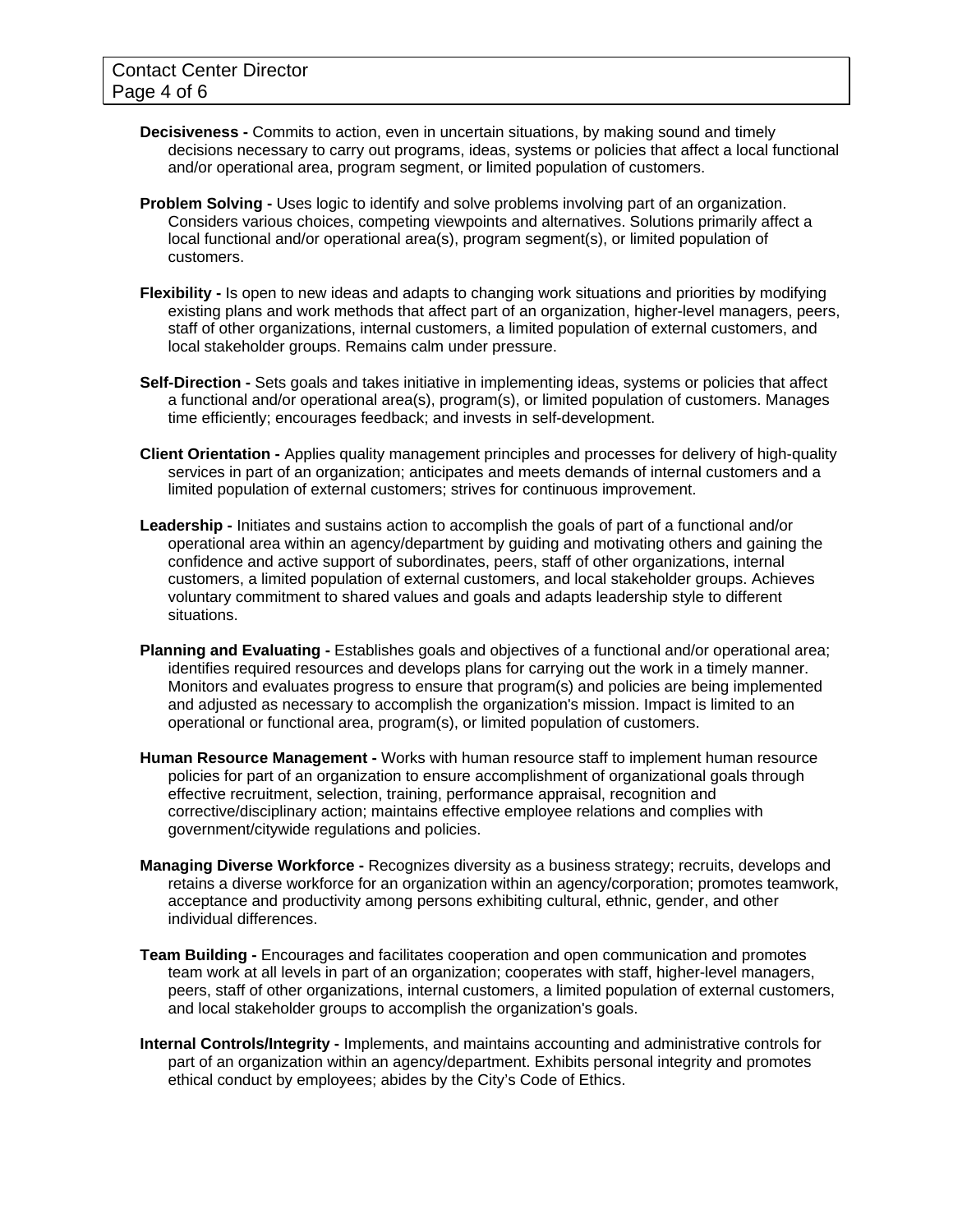- **Technical Competence** Is knowledgeable about the subject matter, procedures, requirements, regulations and policies related to area of responsibility. Provides expert advice to staff, higherlevel managers, peers, program and administrative staff of other organizations, internal customers, a limit functional and/or operational area(s), program(s) or segment thereof or limited population within the City and County.
- **External Awareness** Stays informed about key issues affecting the assigned functional and/or operational areas and/or the agency/department, including political, economic, social, technological and administrative factors, and uses the information in making decisions that affect a wide range of agency/department activities, work of other organizations, or the public.
- **Technology Management -** Integrates technology into the workplace; develops strategies using new technology to manage and improve the effectiveness of multiple functional and/or operational area(s) or program(s); understands the impact of technological changes on the organization.

**Physical Demands** (Physical Demands are a general guide and specific positions will vary based on working conditions, locations, and agency/department needs)*:* 

*Sitting:* remaining in the normal seated position. *Carrying*: transporting an object, usually by hand, arm, or shoulder. *Balancing*: maintaining body equilibrium to prevent falling over. *Reaching*: extending the hand(s) and arm(s) in any direction. *Handling*: seizing, holding, grasping, or otherwise working with hand(s). *Fingering*: picking, pinching, or otherwise working with fingers. *Talking*: expressing or exchanging ideas by means of spoken words. *Hearing*: perceiving the nature of sounds by the ear. *Repetitive motions*: making frequent movements with a part of the body. *Eye/hand/foot coordination*: performing work through using two or more. *Lifting*: raising or lowering an object 10-25 pounds. *Near Acuity*: ability to see clearly at 20 inches or less. *Accommodation*: ability to adjust vision to bring objects into focus.

### *Working Environment:*

Pressure due to multiple calls and inquiries. Subject to many interruptions. Subject to varying and unpredictable situations. Subject to long irregular hours.

### *Education Requirement:*

Bachelor's Degree

### *Experience Requirement:*

Three years of management level experience in a call center environment of which one year must have included budget and fiscal oversight responsibilities and one year of establishing objectives and strategies for the operational area.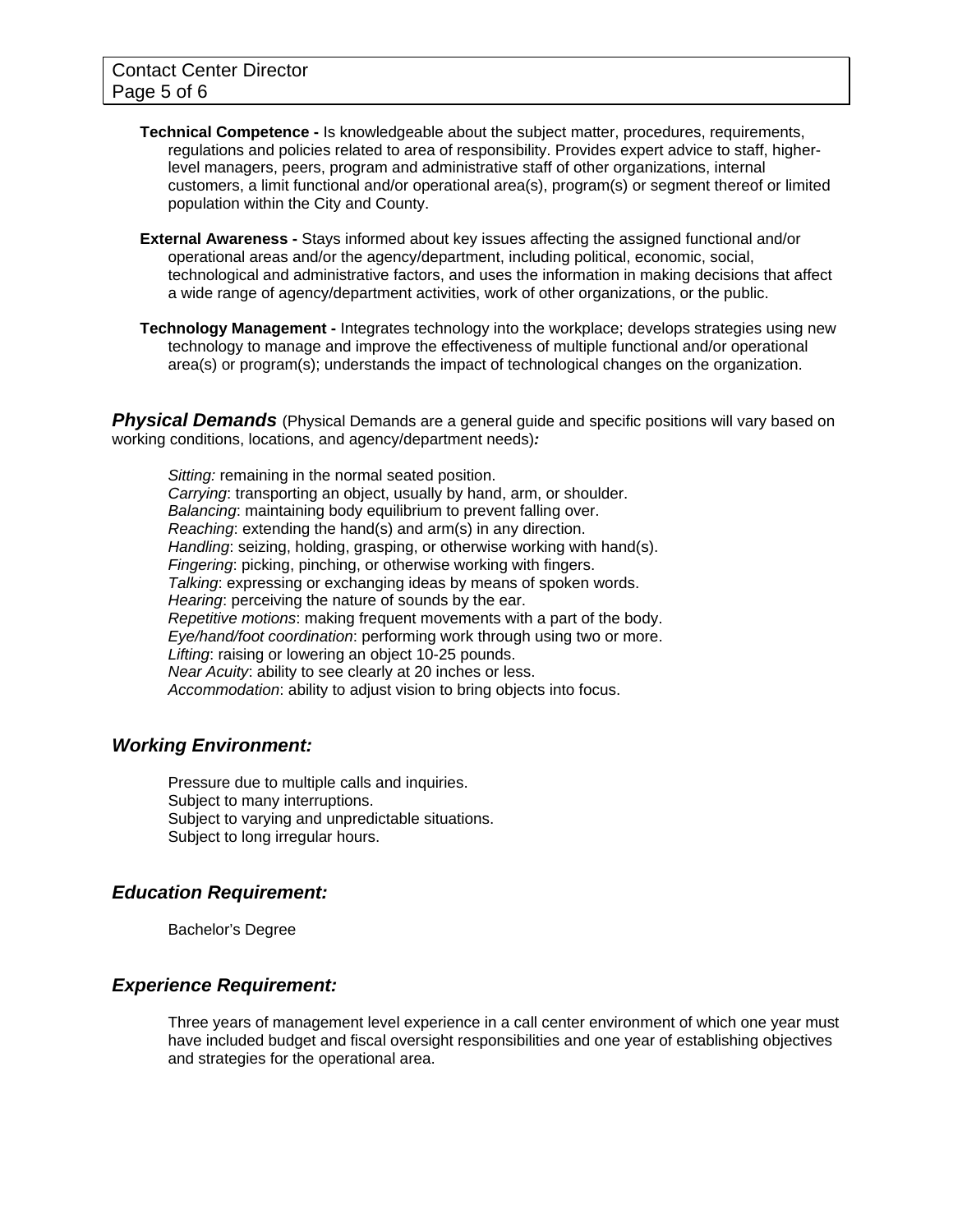# *Education/Experience Equivalency:*

Two years of the appropriate type and level of experience will serve as an equivalency to one year of education. (For example, if a Bachelor's Degree is required, eight years of relevant experience can be substituted.)

### *Licensure and/or Certification:*

Completion of the Career Service Authority supervisory training courses by the completion of probation.

| <b>CLASS DETAIL</b>      |                      |
|--------------------------|----------------------|
| <b>FLSA CODE:</b>        | Exempt               |
| <b>ESTABLISHED DATE:</b> | xx/xx/2011           |
| <b>ESTABLISHED BY:</b>   | Melissa Fisher       |
| <b>REVISED DATE:</b>     |                      |
| <b>REVISED BY:</b>       |                      |
| <b>CLASS HISTORY</b>     | This is a new class. |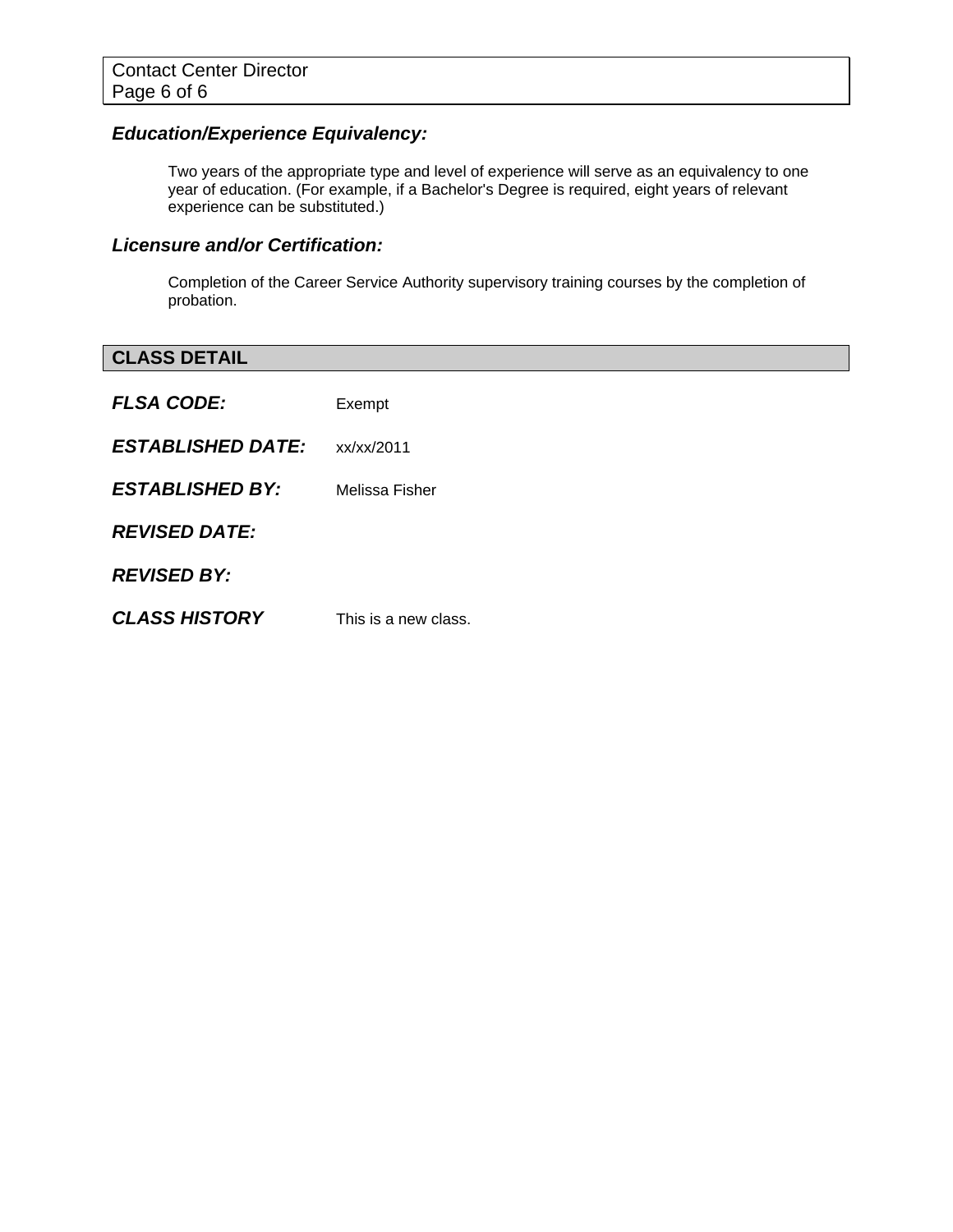

# Career Service Authority

Page 1 of 6

# Contact Center Operations Manager

# **GENERAL STATEMENT OF CLASS DUTIES**

Supervises customer service agents working in a contact center environment while managing continuous improvement initiatives for the operation and supporting customer service initiatives of city department and agencies. Provides leadership and direction over contact center operations to include conducting long range/short term planning and developing operational policy and performance criteria.

### **DISTINGUISHING CHARACTERISTICS**

The Contact Center Operations Manager is distinguished from the *Lead Customer Service Agent*, which performs permanently assigned lead work responsibilities and provides comprehensive customer service, in a contact center environment, by responding to a variety of customer requests for information while providing thorough, complex, and accurate information regarding services and procedures in the City and County of Denver.

The Contact Center Operations Manager is also distinguished from the *Operational Supervisor I*, which performs supervisory duties over administrative, paraprofessional, and/or technical staff and supports professional and/or higher level supervisors/managers through the application of the principles of a particular discipline, profession, and/or field of study in order to accomplish the operational goals of the assigned area(s).

Finally, the Contact Center Operations Manager is distinguished from the *Manager 1*, which manages an operational and/or functional area(s) and performs some elements of supervision by recommending and implementing plans, procedures, policies, programs, and projects.

# *Guidelines, Difficulty and Decision Making Level:*

Guidelines are in the form of stated vision and objectives for the division or agency.

Work assignment is unstructured and employee is responsible for implementing and managing a variety of objectives, resources, and strategies to achieve the goals of the division or agency. Duties performed include operational and organizational planning, developing standards, schedules, priorities, guidelines, processes, measurement (evaluation) systems, implementation of production and performance management standards, and allocating resources.

Employee is responsible for implementing operational goals and objectives for the management of a range of complex divisions and/or city wide responsibilities and overall functions in which several projects and programs may be in progress with simultaneous, multiple resource involvement. Develops solutions to organizational and operational problems, responsible for organizational management (development, staffing, and conflict), and allocating resources.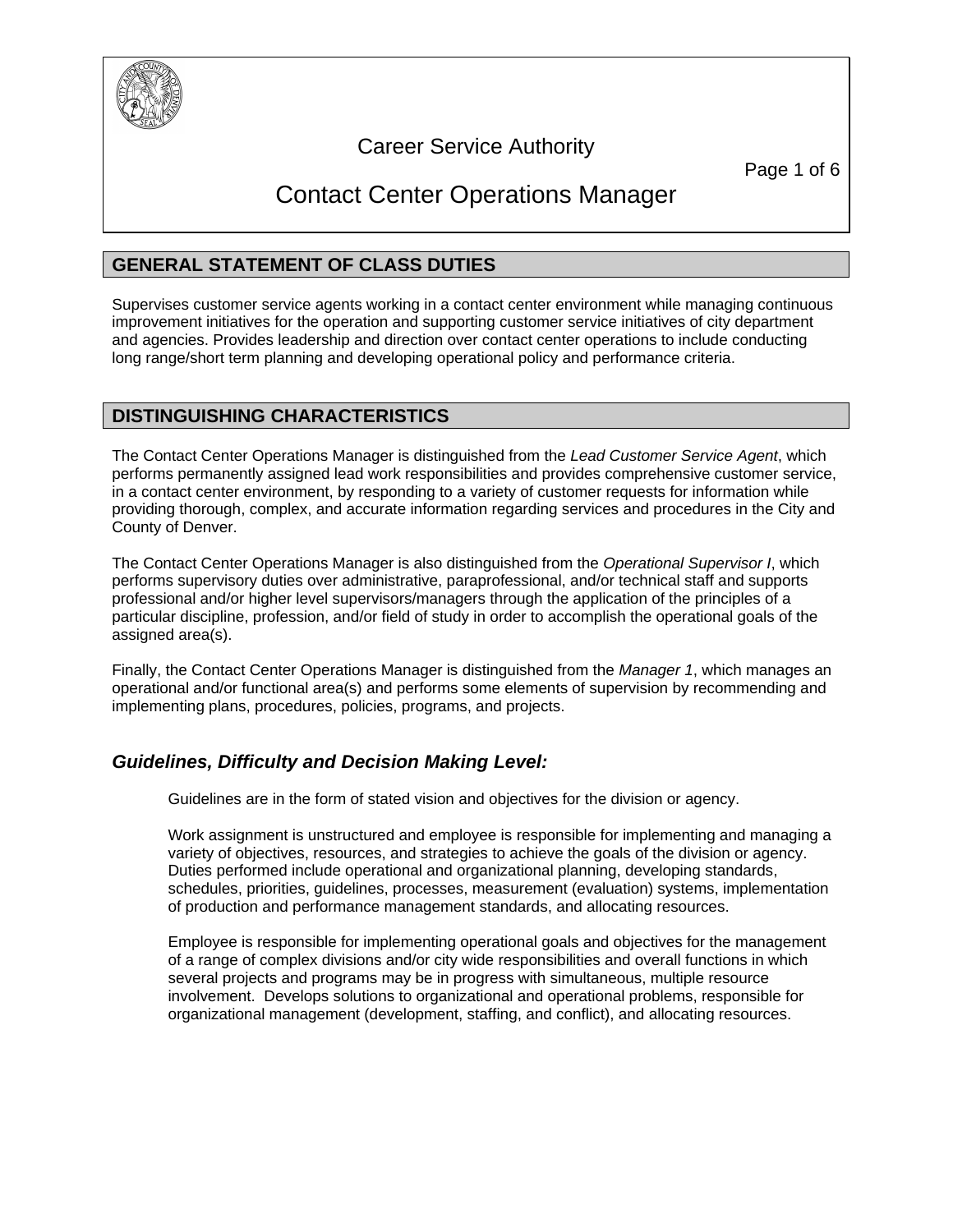### *Level of Supervision Received and Quality Review:*

Under managerial direction, the employee has personal accountability for carrying out the work objectives of an organizational unit or section within the scope of established guidelines and the mission of the agency or department. Employee is expected to resolve problems that arise in the normal course of the work. Work may be discussed with higher level supervisors and reviewed for soundness of judgment and feasibility of decisions.

### *Interpersonal Communications and Purpose:*

Contacts are of a non-prescribed nature involving the negotiation and resolution of problems and where exceptional degrees of discretion, judgment, and knowledge are required. Contacts where the exchange of information, support, influence, and cooperation may have a very significant impact on the division, programs, and/or policies of the organization.

### *Level of Supervision Exercised:*

Supervises two or more employees classified as Lead Customer Service Agents, 311 Customer Service Specialists, 311 Customer Service Agents, or DHS Customer Service Agents.

### **ESSENTIAL DUTIES**

Supervises customer service agents to ensure a high-performance, customer service oriented work environment which involves: reviewing, developing, or modifying work plans, methods, and procedures; determining work priorities and developing work schedules to provide adequate staff coverage; assigning and distributing work; and reviewing work for accuracy and completeness and returning assignments with recommendations for proper completion.

Responds to Tier II customer service escalations and complaints and assists subordinate staff with difficult or unusual assignments; resolves problems and mediates conflicts encountered during daily operations; promotes teamwork and encourages regular communication; informs staff of relevant business issues and their impact on the organization.

Conducts hiring interviews and selects candidate(s) for job opening(s).

Develops the performance enhancement plan, documents performance, provides performance feedback and formally evaluates the work of the employee; provides reward and recognition for proper and efficient performance. Develops and implements training and development plans and opportunities for subordinate staff.

Documents causes for disciplinary action and initiates letters of reprimand and makes formal recommendations for disciplinary action. Responds to formal and informal employee grievances and prepares written responses.

Provides leadership and technical expertise in the development of long range and short term planning initiatives and overall goals, objectives, and priorities for the contact center; recommends and establishes objectives and strategies for operations and special projects to achieve these overall goals, objectives, and priorities.

Manages the development and implementation of performance criteria for contact center operations and evaluates the operation's performance in meeting goals and objectives; oversees the tracking,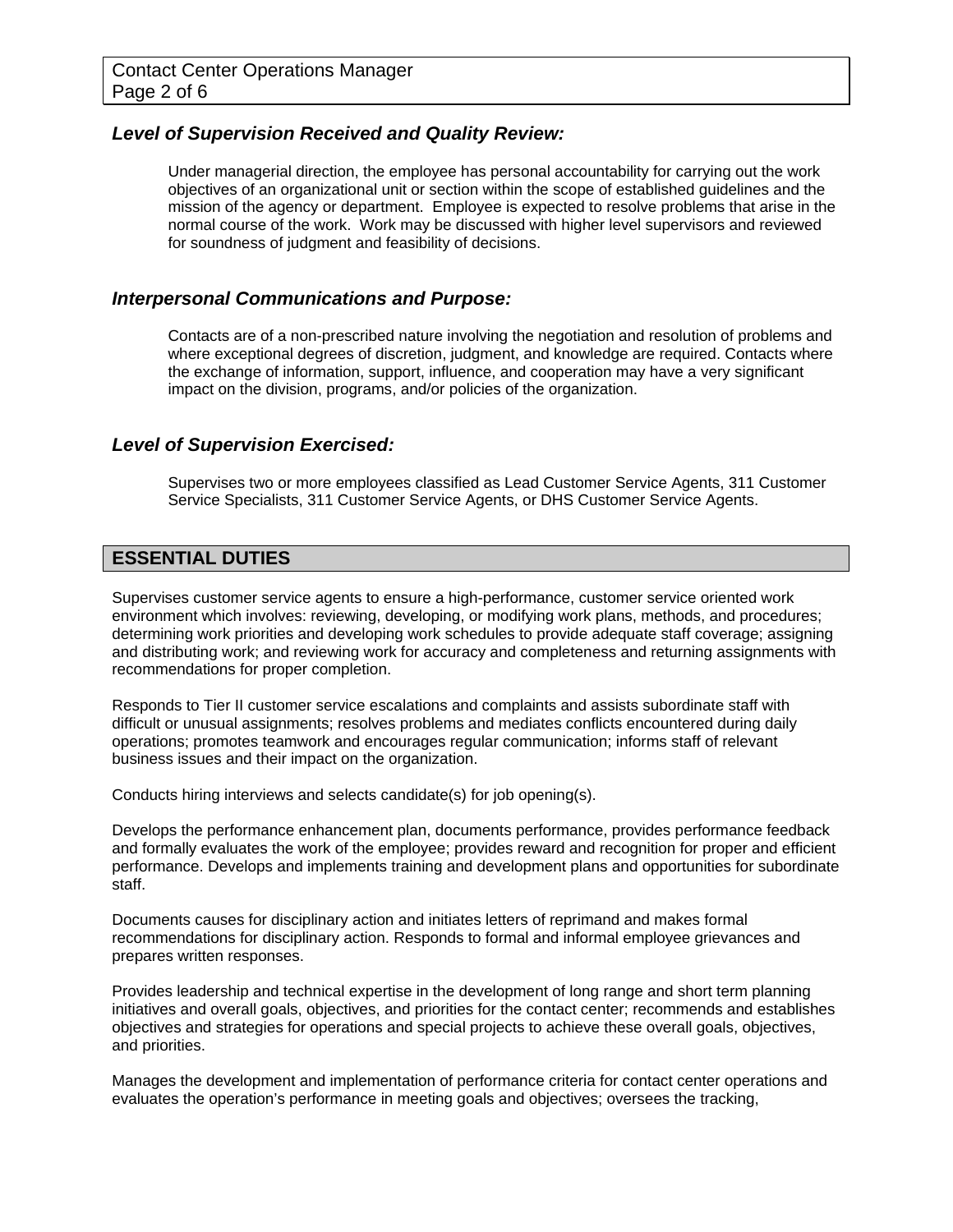### Contact Center Operations Manager Page 3 of 6

monitoring, and analysis of performance statistics for the operation and subordinate staff and provides qualitative and quantitative assessments to staff members.

Implements and maintains operating policies and procedures for the contact center; evaluates proposed changes to policies and procedures and makes recommendations to support day-to-day operations and improve customer service performance, workflow, and operating efficiency.

Provides advice and technical guidance to all users of the Customer Relationship Management (CRM) module of PeopleSoft; functions as a liaison between users and information technology staff on telephony, internet, and CRM issues.

Develops and maintains effective working relationships with a variety of partner agencies and work groups to improve internal business processes related to customer service, to identify trends and issues in customer service and provide solutions, and to strengthen relationships among city departments/agencies, divisions, and groups.

Performs professional level work on special projects that focus on promoting customer service or supporting the services provided by other departments or agencies in the city; project work may include responsibility for contract and/or other personnel.

Administers the financial operations for the contact center, which includes developing the annual operating budget; monitoring financial activities; developing required budget reports; and preparing fiscal reports showing the financial status of operations for the review by departmental managers.

> Any one position may not include all of the duties listed. However, the allocation of positions will be determined by the amount of time spent in performing the essential duties listed above.

# **MINIMUM QUALIFICATIONS**

### *Competencies, Knowledge, & Skills:*

- **Oral Communication** Clearly communicates and explains agency/departmental policies and work assignments to staff, and communicates information about the assigned functional and/or operational area's activities to peers, high-level managers, administrative staff of other organizations, internal and external customers of a localized function, and local stakeholder groups.
- **Written Communication** Composes, reviews, edits, and issues written materials for diverse audiences; communicates purpose in a succinct and organized manner that is appropriate for context, time, and place. Written materials are of routine nature and affect the immediate functional and/or operational area.
- **Interpersonal Skills** Established and maintains constructive and cooperative interpersonal relationships with staff, peers, higher-level managers, or staff of other organizations, internal customers, and a limited population of external customers of a localized functional and/or operational area, and local stakeholder groups to generate areas of agreement and joint action.
- **Conflict Management** Minimizes confrontations, disagreements, complaints, and grievances and resolves them in a constructive manner. Works with staff, higher-level managers, peers, and administrative staff of other organizations, internal and external customers of a localized functional and/or operational area, and local stakeholder groups to generate areas of agreement and joint action.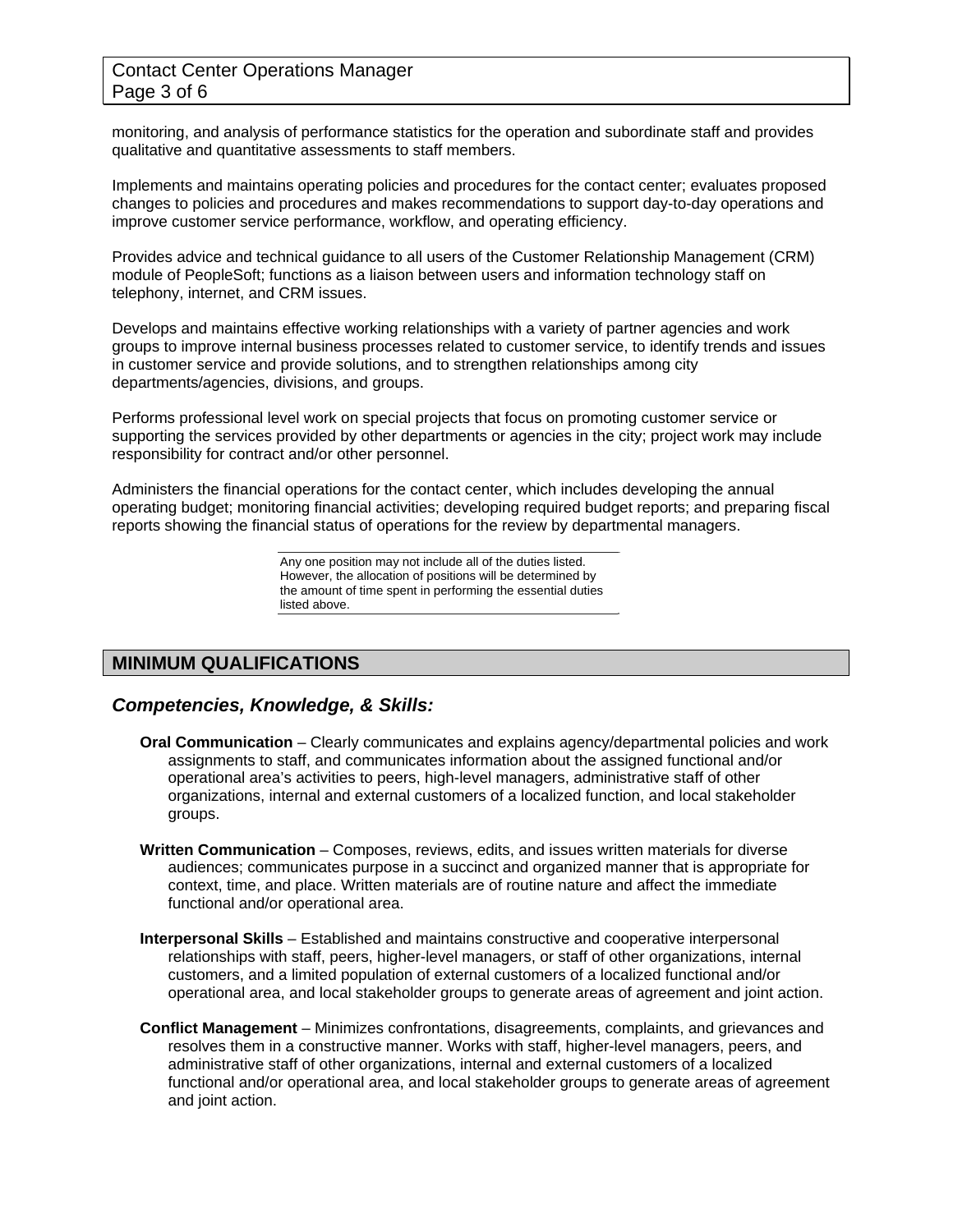- **Financial Management**  Recommends, administers, allocates, reallocates, negotiates, and monitors revenue and/or expenditures to ensure cost-effective management of programs, projects, and policies for a functional and/or operational area.
- **Decisiveness**  Commits to action, even in uncertain situations, by making sound and timely decisions necessary to carry out programs, ideas, systems or policies that affect a functional and/or operational area. Legal, public, and financial consequences are generally limited to assigned area(s).
- **Problem Solving** Uses logic to identify and solve problems for the assigned functional and/or operational area. Considers well-defined choices, where there are a limited number of possible actions and the impact is limited to the assigned functional and/or operational area.
- **Flexibility** Is open to new ideas and adapts to changing work situations and priorities by modifying existing plans and work methods that affect the assigned functional and/or operational area, internal and external customers of a localized functional and/or operational area, and local stakeholder groups. Remains calm under pressure.
- **Self-Direction** Sets goals and takes initiative in implementing ideas, systems, or policies that affect the assigned operational or functional area. Manages time efficiently; encourages feedback; and invests in self-development.
- **Client Orientation** Applies quality management principles and processes for delivery of high quality products and service(s) within a functional and/or operational area, meets routine demands of internal and external customers of a localized functional and/or operational area, and strives for continuous improvement.
- **Leadership** Initiates and sustains action to accomplish the goals of a functional and/or operational area by guiding and motivating others and gaining the confidence and active support of subordinates, peers, administrative staff of other organizations, internal and external customers of a localized functional and/or operational area, and local stakeholder groups. Achieves voluntary commitment to shared values and goals and adapts leadership style to different situations.
- **Planning and Evaluating** Established program objectives and strategies for a functional and/or operational area within and agency/department; identifies required resources and develops plans for carrying out the work in a timely manner. Monitors and evaluates progress to ensure that program and policies are being implemented and adjusted as necessary to accomplish the organization's mission. Program impact is limited to the immediate functional and/or operational area.
- **Human Resource Management** Works with human resource staff to implement human resource policies for part of an organization to ensure accomplishment of organizational goals through effective recruitment, selection, training, performance appraisal, recognition and corrective/disciplinary action; maintains effective employee relations and complies with government/citywide regulations and policies.
- **Managing Diverse Workforce** Implements diversity policies for part of an organization; supports opportunities to recruit, develop and retain a diverse workforce; promotes teamwork, acceptance and productivity among persons exhibiting cultural, ethnic, gender, and other individual differences.
- **Team Building** Encourages and facilitates cooperation and open communication; promotes team work at all levels within a functional and/or operational area; cooperates with staff, higher-level managers, peers, administrative staff of other organizations, internal and external customers of a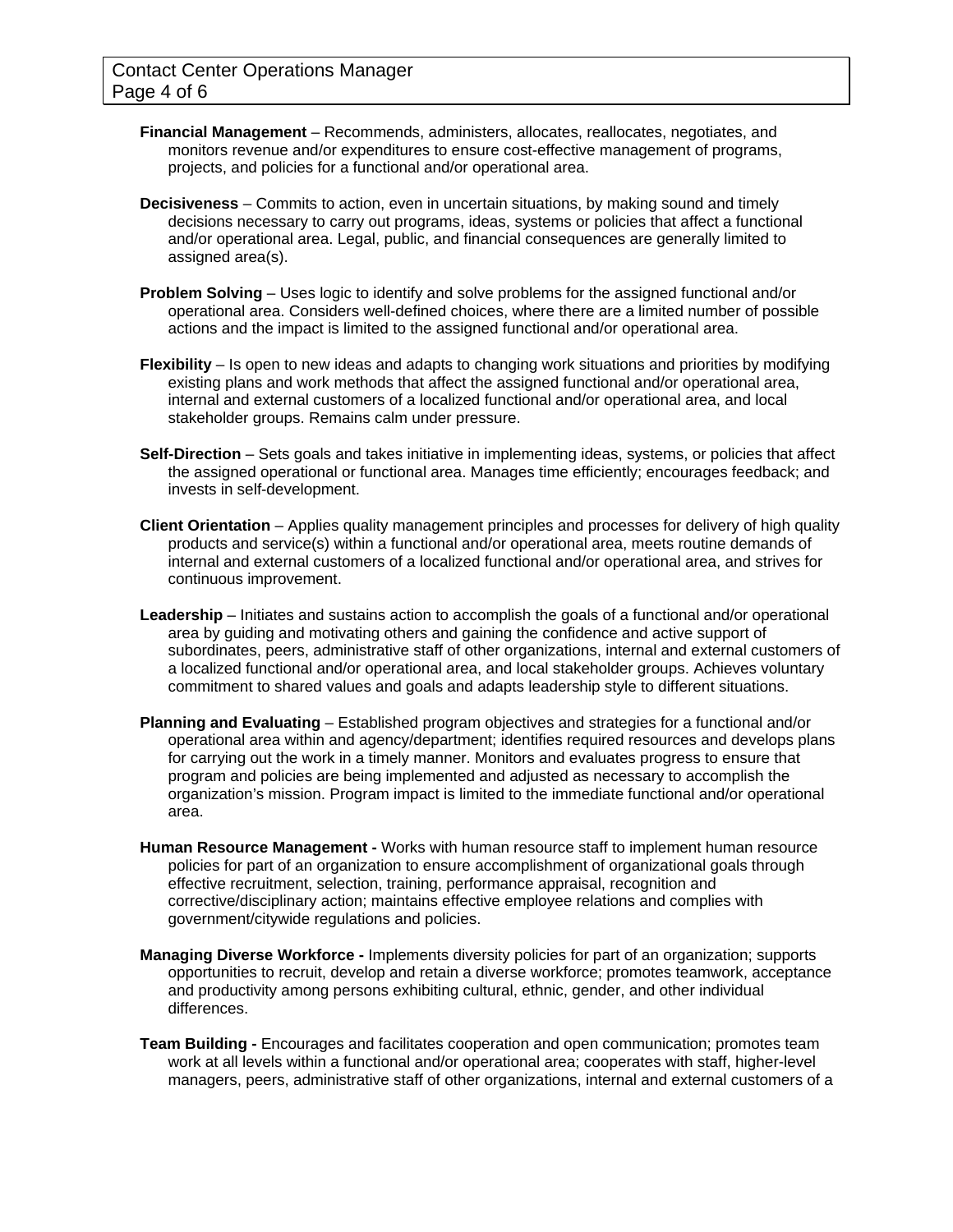localized functional and/or operational area, and local stakeholder groups to accomplish the organization's goals.

- **Internal Controls/Integrity** Follows guidelines to implement and maintain accounting and administrative controls for the assigned functional and/or operational area within an agency/department. Exhibits personal integrity and promotes ethical conduct by employees and abides by the City's Code of Ethics.
- **Technical Competence** Is knowledgeable about the subject matter, procedures, requirements, regulations and policies related to area of responsibility. Provides expert advice to staff, higherlevel managers, peers, administrative staff of other organizations, internal and external customers of a localized functional and/or operational area, and local stakeholder groups. Impact is limited to the assigned functional and/or operational area.
- **Information Management** Identifies a need for and knows where or how to gather information; organizes and maintains information or information management systems.

**Physical Demands** (Physical Demands are a general guide and specific positions will vary based on working conditions, locations, and agency/department needs)*:* 

*Sitting:* remaining in the normal seated position. *Carrying*: transporting an object, usually by hand, arm, or shoulder. *Balancing*: maintaining body equilibrium to prevent falling over. *Reaching*: extending the hand(s) and arm(s) in any direction. *Handling*: seizing, holding, grasping, or otherwise working with hand(s). *Fingering*: picking, pinching, or otherwise working with fingers. *Talking*: expressing or exchanging ideas by means of spoken words. *Hearing*: perceiving the nature of sounds by the ear. *Repetitive motions*: making frequent movements with a part of the body. *Eye/hand/foot coordination*: performing work through using two or more. *Lifting*: raising or lowering an object 10-25 pounds. *Near Acuity*: ability to see clearly at 20 inches or less. *Accommodation*: ability to adjust vision to bring objects into focus.

### *Working Environment:*

Subject to many interruptions. Pressure due to multiple calls and inquiries.

### *Education Requirement:*

Associate's degree.

### *Experience Requirement:*

Three years of experience at the type and level of a 311 Customer Service Agent (or DHS Customer Service Agent).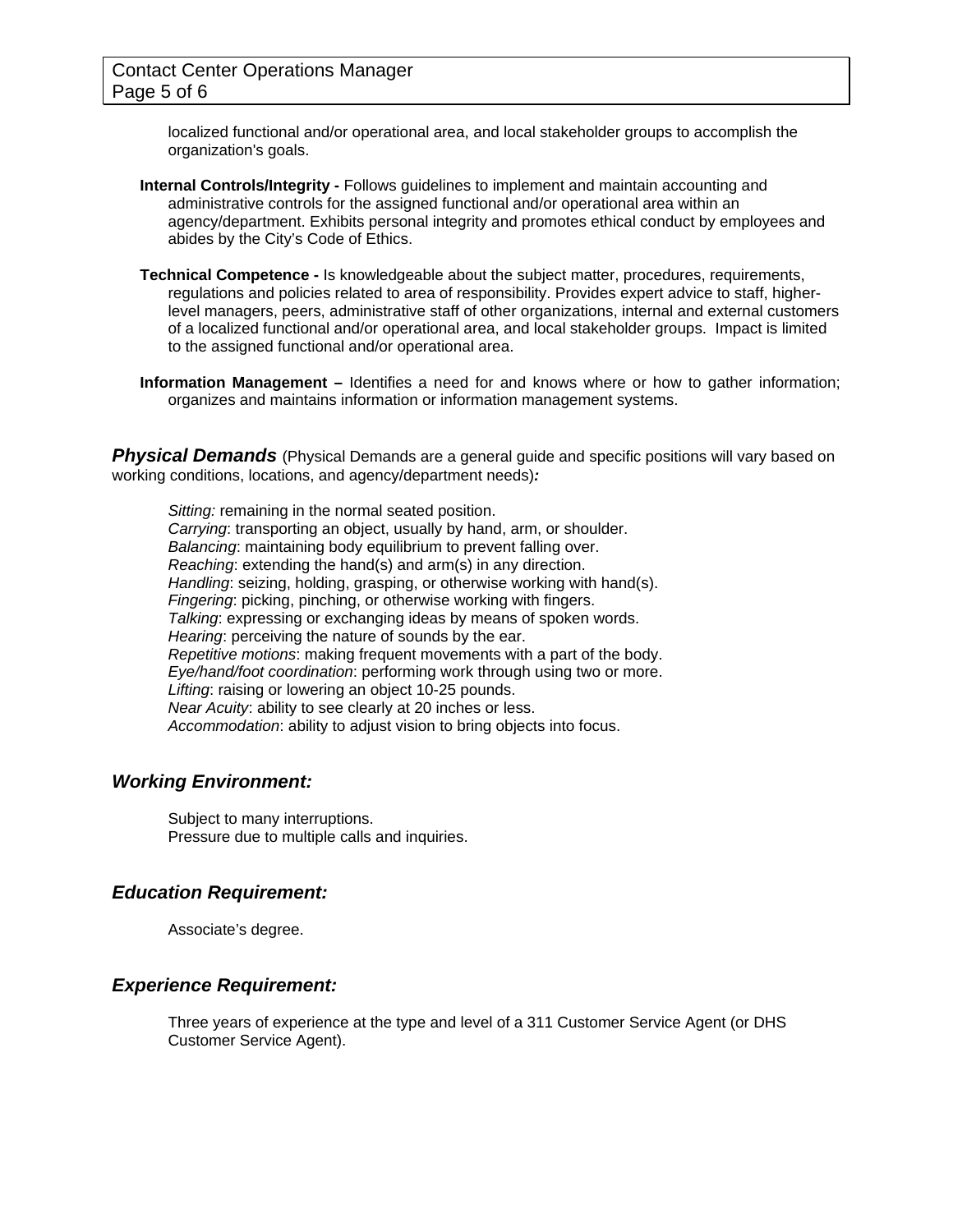# *Education/Experience Equivalency:*

Additional appropriate education may be substituted for the minimum experience requirement. Additional appropriate experience may be substituted for the minimum education requirement.

### *Licensure and/or Certification:*

Completion of the Career Service Authority supervisory training courses by the completion of probation.

| <b>CLASS DETAIL</b>      |                               |
|--------------------------|-------------------------------|
| <b>FLSA CODE:</b>        | Exempt                        |
| <b>ESTABLISHED DATE:</b> | xx/xx/2011                    |
| <b>ESTABLISHED BY:</b>   | Melissa Fisher                |
| <b>REVISED DATE:</b>     |                               |
| <b>REVISED BY:</b>       |                               |
| <b>CLASS HISTORY</b>     | This is a new classification. |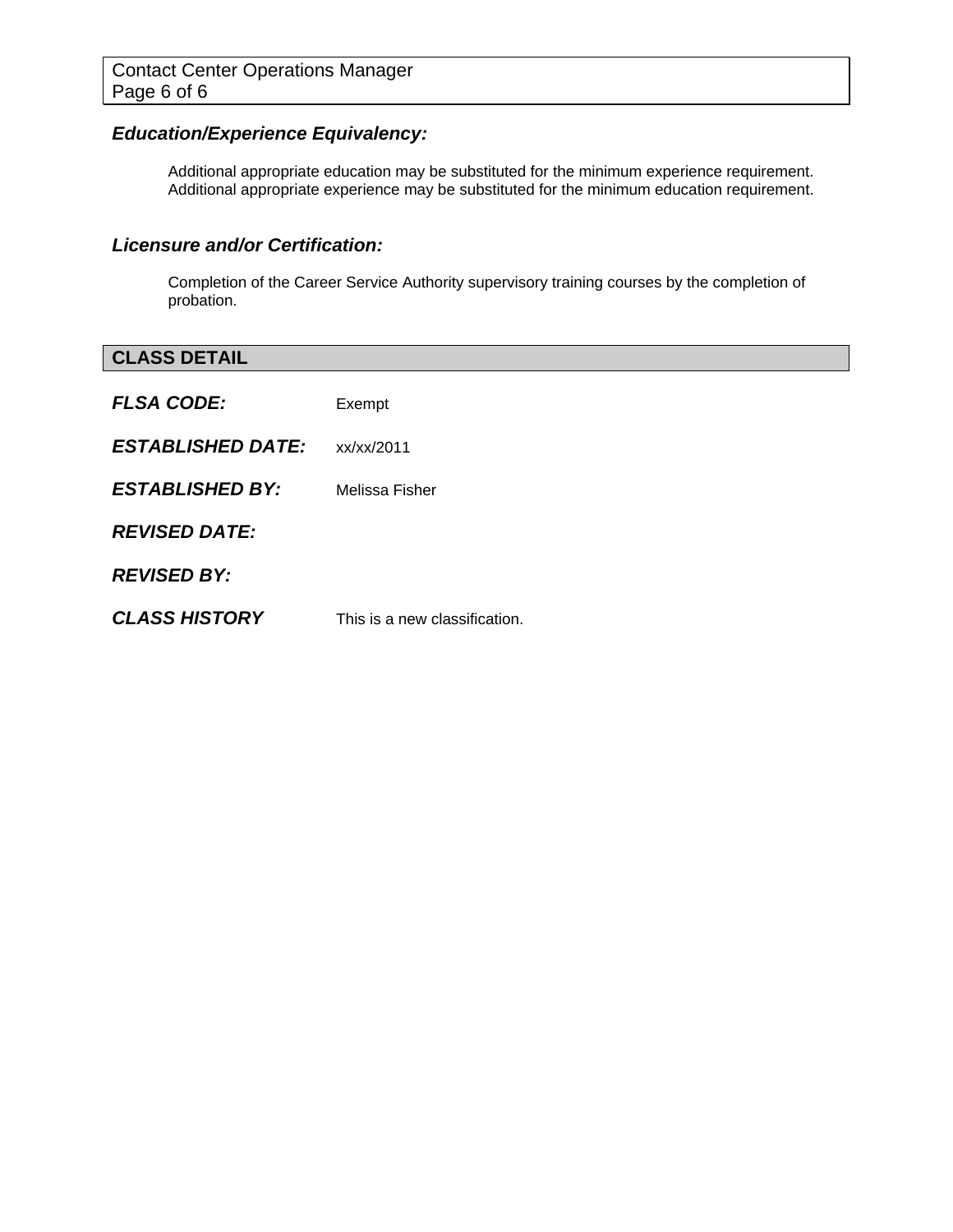

# Career Service Authority

Page 1 of 5

# DHS Customer Service Agent

### **GENERAL STATEMENT OF CLASS DUTIES**

Provides comprehensive customer service, in a contact center environment, by responding to a variety of complex customer requests for information on programs and services offered by the Denver Department of Human Services (DDHS).

### **DISTINGUISHING CHARACTERISTICS**

The DHS Customer Service Agent is distinguished from the *311 Customer Service Agent*, in that the DHS Customer Service Agent focuses on providing customer service to DDHS callers based on a comprehensive knowledge of DDHS procedures, program, and services. To contrast, the 311 Customer Service Agent provides customer service to callers based on a comprehensive knowledge of city procedures and services.

The DHS Customer Service Agent is also distinguished from the *Lead Customer Service Agent*, which performs permanently assigned lead work responsibilities in addition to providing comprehensive customer service.

Finally, the DHS Customer Service Agent is distinguished from the *Emergency Communications Operator*, which performs full performance emergency and non-emergency telephone assistance to individuals who are calling Denver 911 for police, emergency medical services, and fire and provides emergency medical dispatch triage and instructions over the phone.

### *Guidelines, Difficulty and Decision Making Level:*

Guidelines are generally but not always clearly applicable, requiring the employee to exercise judgment in selecting the most pertinent guideline, interpret precedents, adapt standard practices to differing situations, and recommend alternative actions in situations without precedent.

Duties assigned are generally complex and may be of substantial intricacy. Work assignment is performed within an established framework under general instructions but requires simultaneous coordination of assigned functions or projects in various stages of completion.

Employee is responsible for determining time, place, and sequence of actions to be taken. Unusual problems or proposed deviations from guidelines, practices, or precedents may be discussed with the supervisor before being initiated.

### *Level of Supervision Received and Quality Review:*

Under general supervision, the employee receives assignments and is expected to carry them through to completion with substantial independence. Work is reviewed for adherence to instructions, accuracy, completeness, and conformance to standard practice or precedent. Recurring work clearly covered by guidelines may or may not be reviewed.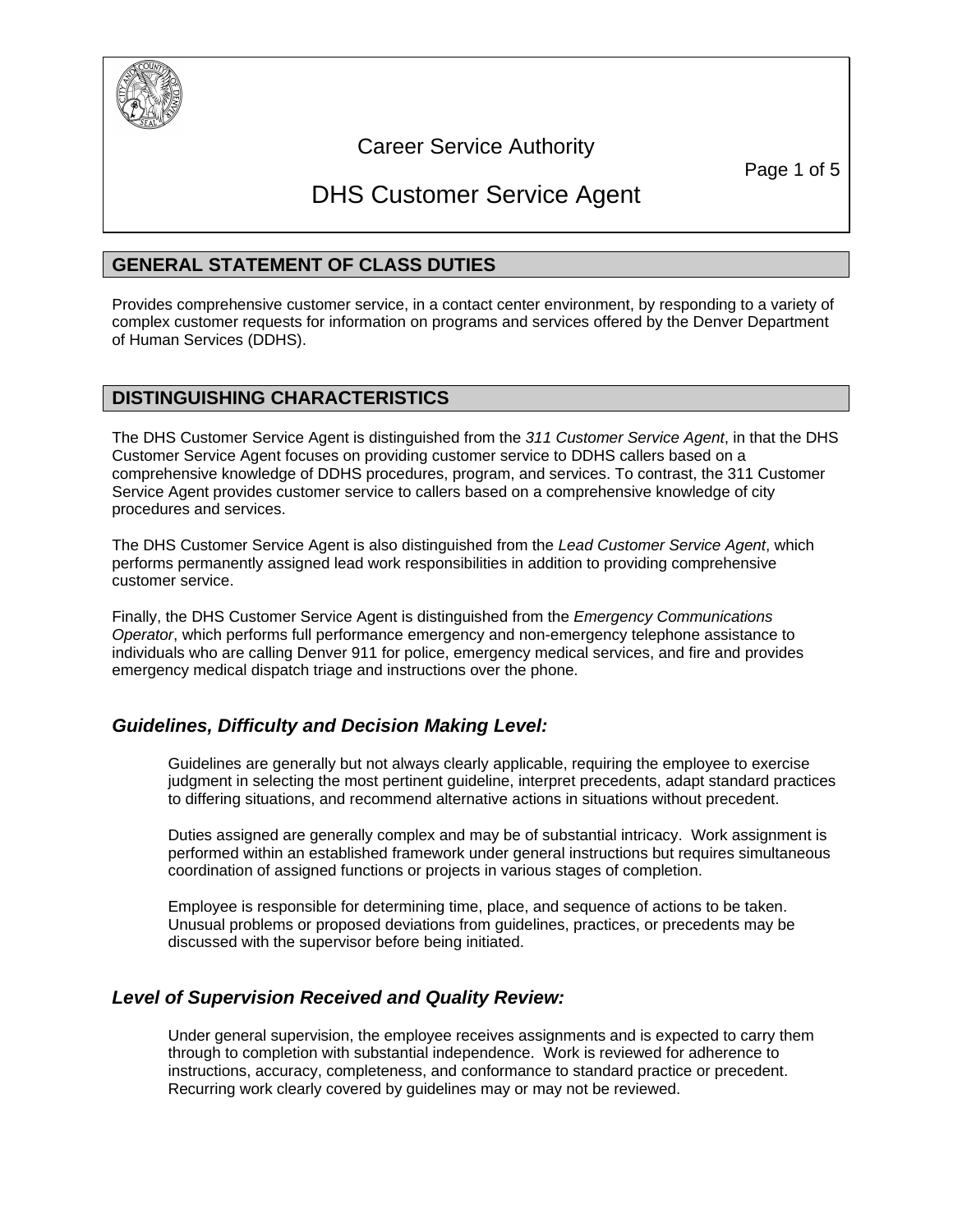### *Interpersonal Communications and Purpose:*

Contacts with the public or employees where explanatory or interpretive information is exchanged, defended, and gathered and discretion and judgment are required within the parameters of the job function.

### *Level of Supervision Exercised:*

By assignment, performs some elements of lead work.

### **ESSENTIAL DUTIES**

Assists customers with inquiries or problems related to DDHS programs and services by asking questions to determine customer needs; determines the critical nature of a call and if immediate action is required.

Creates or accesses cases in the Customer Relationship Management (CRM) module of PeopleSoft to enter information on customer inquiries or problems and to provide updates on previously created cases; enters resolutions provided to customers and assigns cases or creates service orders for various partner departments and agencies.

Conducts research, using the Colorado Benefits Management System (CBMS), to provide customers with answers to inquiries or problems.

Provides complete and accurate information to customers, which involves identifying customer needs and explaining applicable regulations, policies, procedures or standards based on a comprehensive knowledge of DDHS procedures, programs, services, and CBMS.

Acts as a liaison between the customer and DDHS staff by following up on customer requests or complaints and solving problems related to service issues; possesses the authority to resolve discrepancies in DDHS provided services.

Observes and complies with departmental policies and procedures, customer service quality standards and compliance guidelines.

Receives on-going training and updates on changes in the operations of departments and agencies; participates in opportunities to cross train with staff in partner departments and agencies to learn procedures and services.

Performs other related duties as assigned.

Any one position may not include all of the duties listed. However, the allocation of positions will be determined by the amount of time spent in performing the essential duties listed above.

### **MINIMUM QUALIFICATIONS**

### *Competencies, Knowledge, & Skills:*

**Customer Service -** Works and communicates with customers to exceed their expectations and is committed to providing quality service.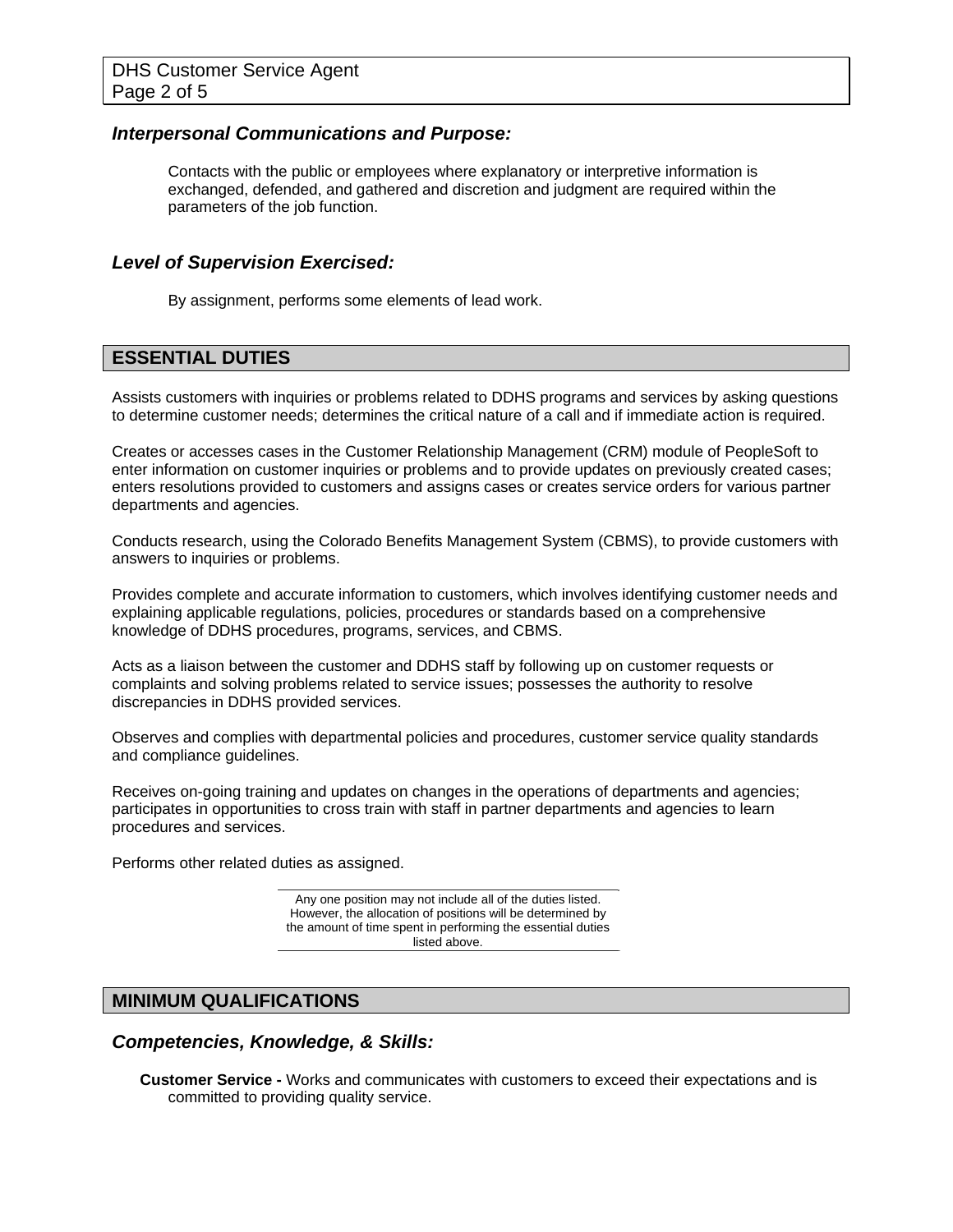- **Integrity/Honesty -** Displays high standards of ethical conduct, understands the impact of violating these standards on an organization, self, and others, chooses an ethical course of action, and is trustworthy.
- **Conscientiousness -** Displays a high level of effort and commitment towards performing work and demonstrates responsible behavior.
- **Interpersonal Skills** Shows understanding, friendliness, courtesy, tact, empathy, cooperation, concern, and politeness to others and relates well to different people from varied backgrounds and different situations.
- **Reading -** Learns from written material by determining the main idea or essential message and recognizes correct English grammar, punctuation, and spelling.
- **Listening -** Receives, attends to, interprets, and responds to verbal messages and other cues such as body language in ways that are appropriate to listeners and situations.
- **Writing -** Uses correct English grammar, punctuation, and spelling to communicate thoughts, ideas, information, and messages in writing.
- **Flexibility -** Adapts quickly to changes.
- **Speaking -** Uses correct English grammar to organize and communicate ideas in words that are appropriate to listeners and situations and uses appropriate body language.
- **Memory** Recalls information that has been presented previously.
- **Reasoning -** Discovers or selects rules, principles, or relationships between facts and other information.
- **Decision Making -** Specifies goals and obstacles to achieving those goals, generates alternatives, considers risks, and evaluates and chooses the best alternative in order to make a determination, draw conclusions, or solve a problem.
- **Teamwork** Encourages and facilitates cooperation, pride, trust, and group identity; fosters commitment and team spirit; works with others to achieve goals.
- **Information Management** Identifies a need for and knows where or how to gather information; organizes and maintains information or information management systems.
- **Problem Solving** Identifies problems; determines accuracy and relevance of information; uses sound judgment to generate and evaluate alternatives, and to make recommendations.
- Knowledge of standard customer service delivery practices and procedures sufficient to be able to process various types of phone/email contacts associated with customer service duties.

Knowledge of policies, procedures, rules, and laws relative to the specialized area.

Skill in utilizing computer software to accomplish a variety of tasks.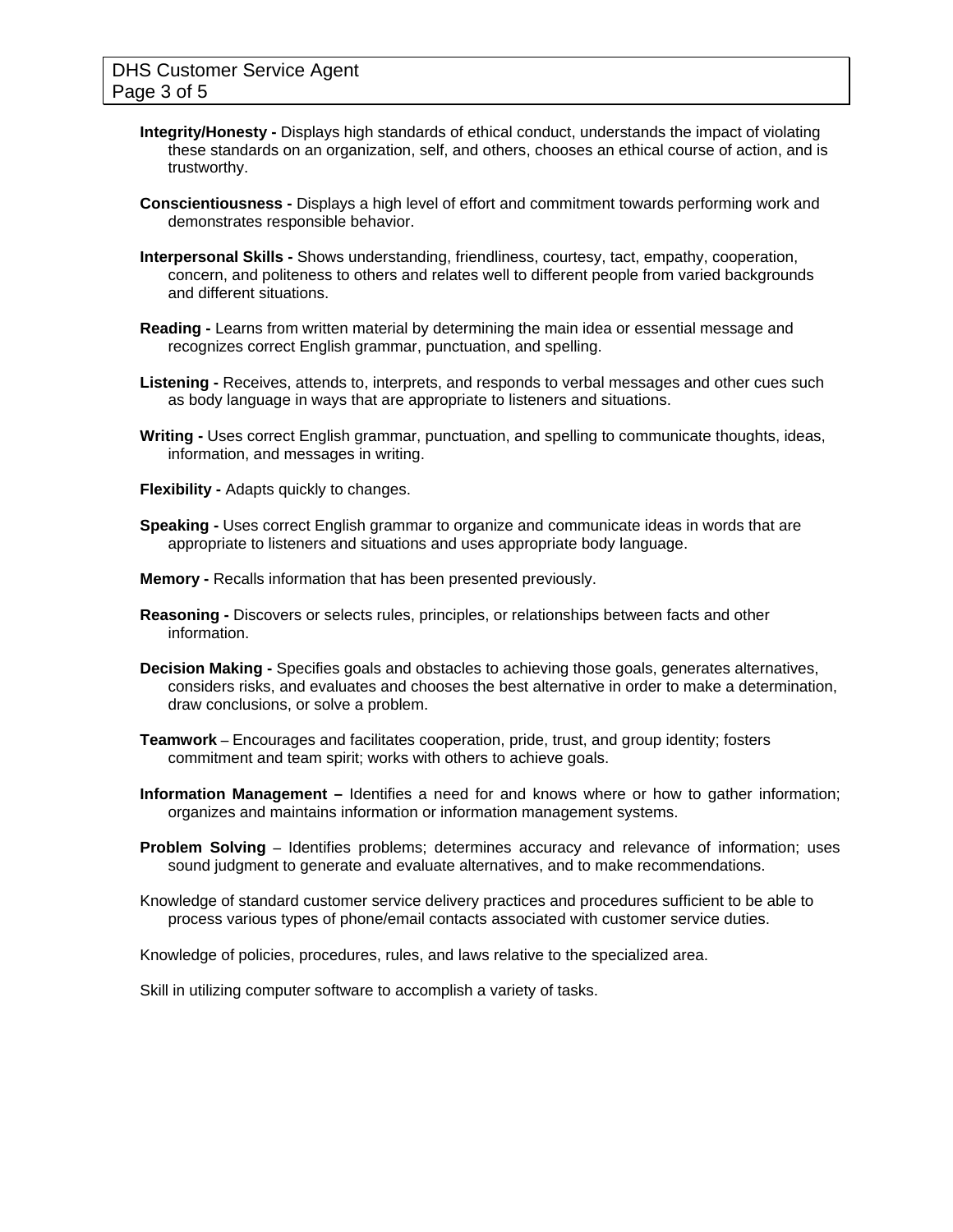**Physical Demands** (Physical Demands are a general guide and specific positions will vary based on working conditions, locations, and agency/department needs)*:* 

*Sitting*: remaining in the normal seated position. *Handling*: seizing, holding, grasping, or otherwise working with hand(s). *Fingering*: picking, pinching, or otherwise working with fingers. *Talking*: expressing or exchanging ideas by means of spoken words. *Hearing*: perceiving the nature of sounds by the ear. *Repetitive motions*: making frequent movements with a part of the body. *Eye/hand/foot coordination*: performing work through using two or more. *Near Acuity*: ability to see clearly at 20 inches or less. *Depth Perception*: ability to judge distances and space relationships. *Field of Vision*: ability to see peripherally. *Accommodation*: ability to adjust vision to bring objects into focus. *Color Vision*: ability to distinguish and identify different colors.

### *Working Environment:*

Work involves pressure due to multiple calls and inquiries and is subject to interruption. Subject to varying and unpredictable situations. Work is performed while sitting in a confined workspace and requires wearing a headset.

Shift work includes scheduled breaks and lunches.

Shift work may involve varying days off, working holidays and weekends, and may be subject to changing work schedule.

### *Education Requirement:*

Graduation from high school or the possession of a GED Certificate.

### *Experience Requirement:*

Two years customer service experience in a call center environment.

### *Education/Experience Equivalency:*

Two years of experience working in an environment similar to a call center based on the type and volume of phone calls can substitute for the minimum experience requirement.

Two years of experience working in a human services environment may substitute for the minimum experience requirement

-OR-

Two years of experience working with the Colorado Benefits Management System (CBMS) may substitute for the minimum experience requirement.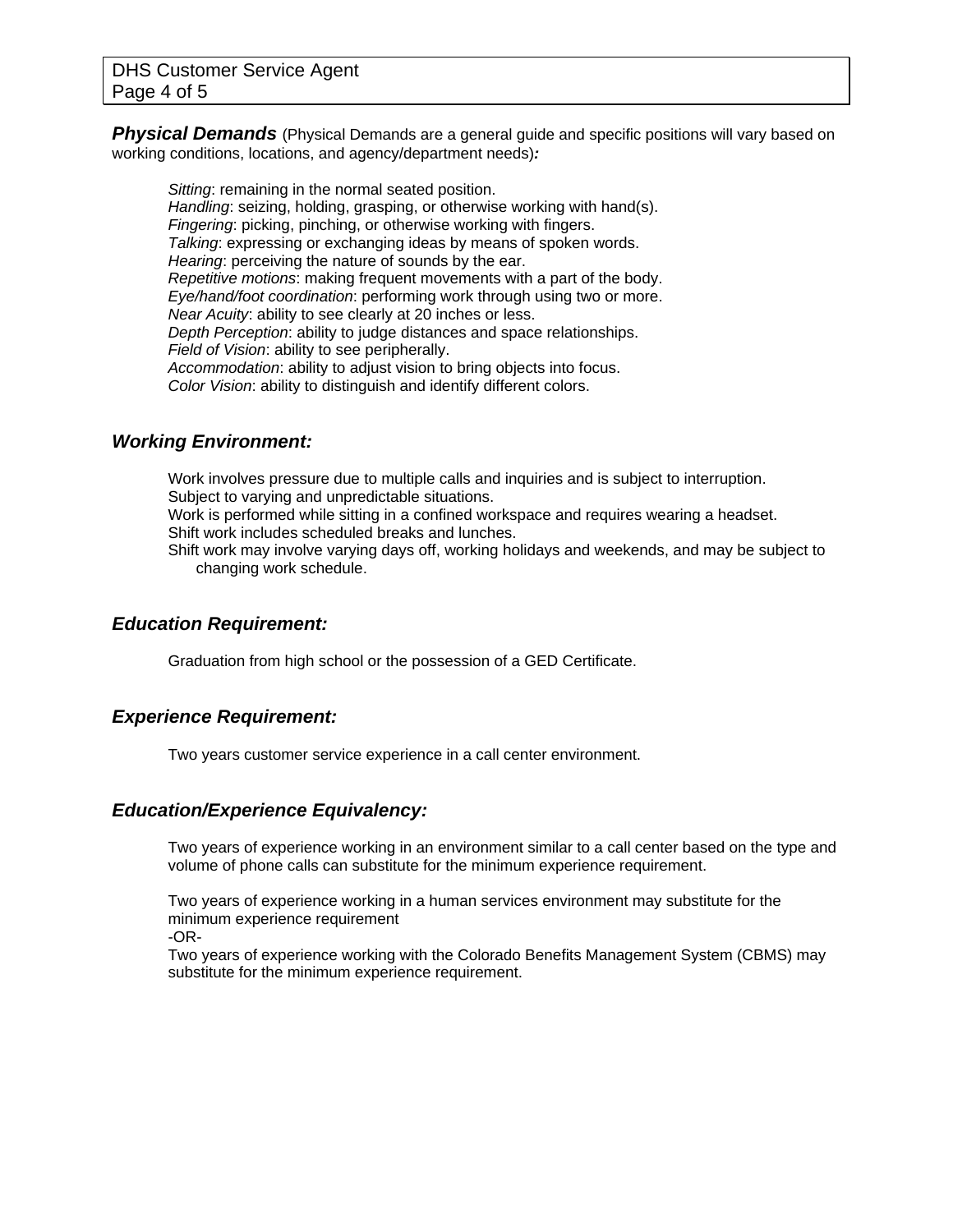# **CLASS DETAIL**

| <b>FLSA CODE:</b>        | Non-exempt                    |
|--------------------------|-------------------------------|
| <b>ESTABLISHED DATE:</b> | xx/xx/2011                    |
| <b>ESTABLISHED BY:</b>   | Melissa Fisher                |
| <b>REVISED DATE:</b>     |                               |
| <b>REVISED BY:</b>       |                               |
| <b>CLASS HISTORY:</b>    | This is a new classification. |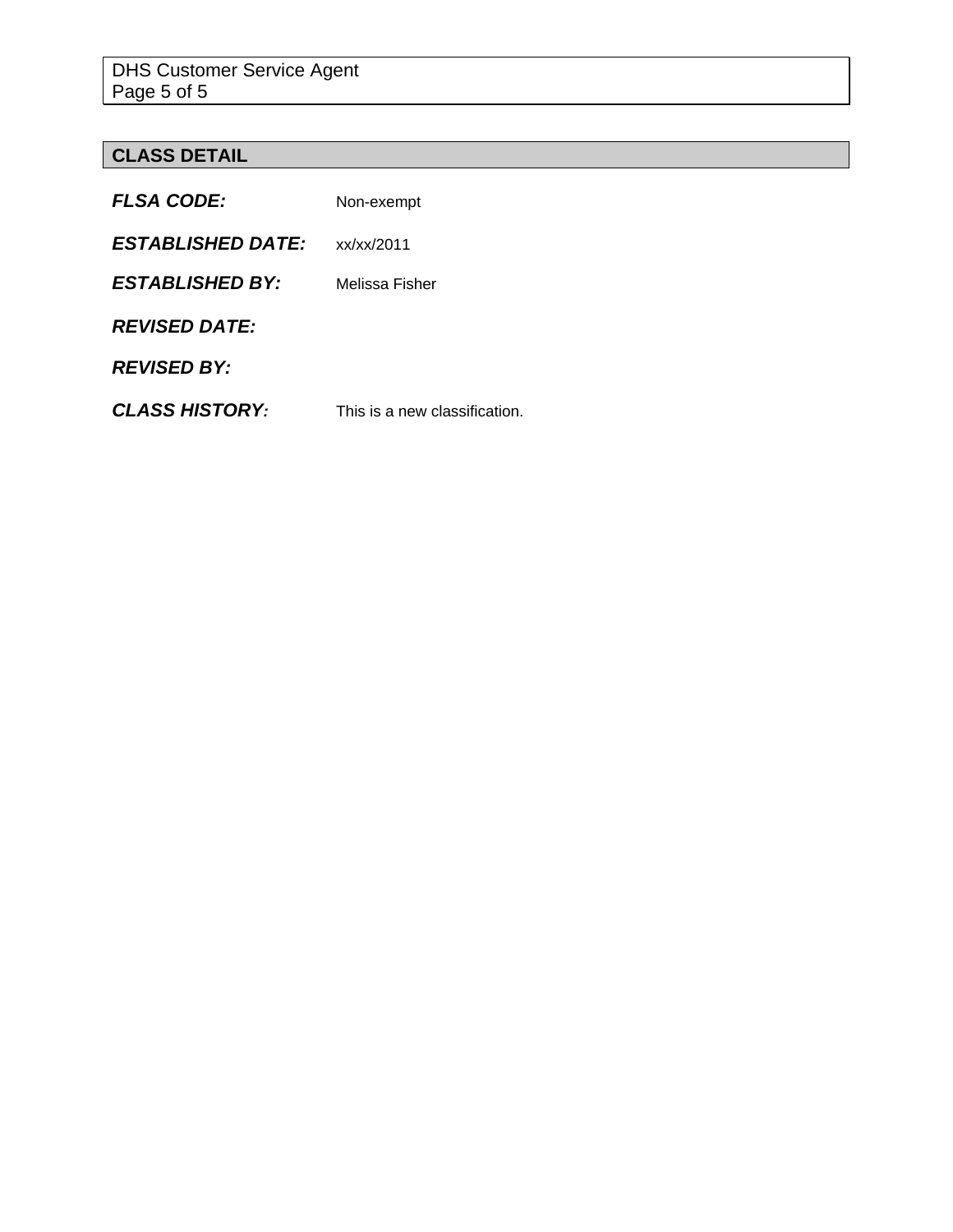

# Career Service Authority

Page 1 of 5

# Lead Customer Service Agent

# **GENERAL STATEMENT OF CLASS DUTIES**

Performs permanently assigned lead work responsibilities and provides comprehensive customer service, in a contact center environment, by responding to a variety of customer requests for information while providing thorough, complex, and accurate information regarding services and procedures in the City and County of Denver.

### **DISTINGUISHING CHARACTERISTICS**

The Lead Customer Service Agent is distinguished from the *311 Customer Service Agent* classification, which provides comprehensive customer service, in a contact center environment, by responding to a variety of customer requests for information while providing thorough, complex, and accurate information regarding services and procedures in the City and County of Denver.

The Lead Customer Service Agent is distinguished from the *DHS Customer Service Agent*, which provides comprehensive customer service, in a contact center environment, by responding to a variety of complex customer requests for information on programs and services offered by the Denver Department of Human Services (DDHS).

Next, the Lead Customer Service Agent is distinguished from the *311 Customer Service Specialist*, which, in addition to providing comprehensive customer service by responding to a variety of customer inquiries for information, also performs duties that assist the continuous improvement of 311 Call Center services, maintenance of a high level of customer service, and the further development of 311 Call Center capabilities.

Finally, the Lead Customer Service Agent is distinguished from the *Lead Emergency Communications Operator*, which performs permanently assigned lead-work and full performance emergency and nonemergency telephone assistance to individuals who are calling Denver 911 for police, emergency medical services, and/or fire and provides emergency medical dispatch triage and instructions over the phone.

# *Guidelines, Difficulty and Decision Making Level:*

Guidelines are generally but not always clearly applicable, requiring the employee to exercise judgment in selecting the most pertinent guideline, interpret precedents, adapt standard practices to differing situations, and recommend alternative actions in situations without precedent.

Duties assigned are generally complex and may be of substantial intricacy. Work assignment is performed within an established framework under general instructions but requires simultaneous coordination of assigned functions or projects in various stages of completion.

Employee is responsible for determining time, place, and sequence of actions to be taken. Unusual problems or proposed deviations from guidelines, practices, or precedents may be discussed with the supervisor before being initiated.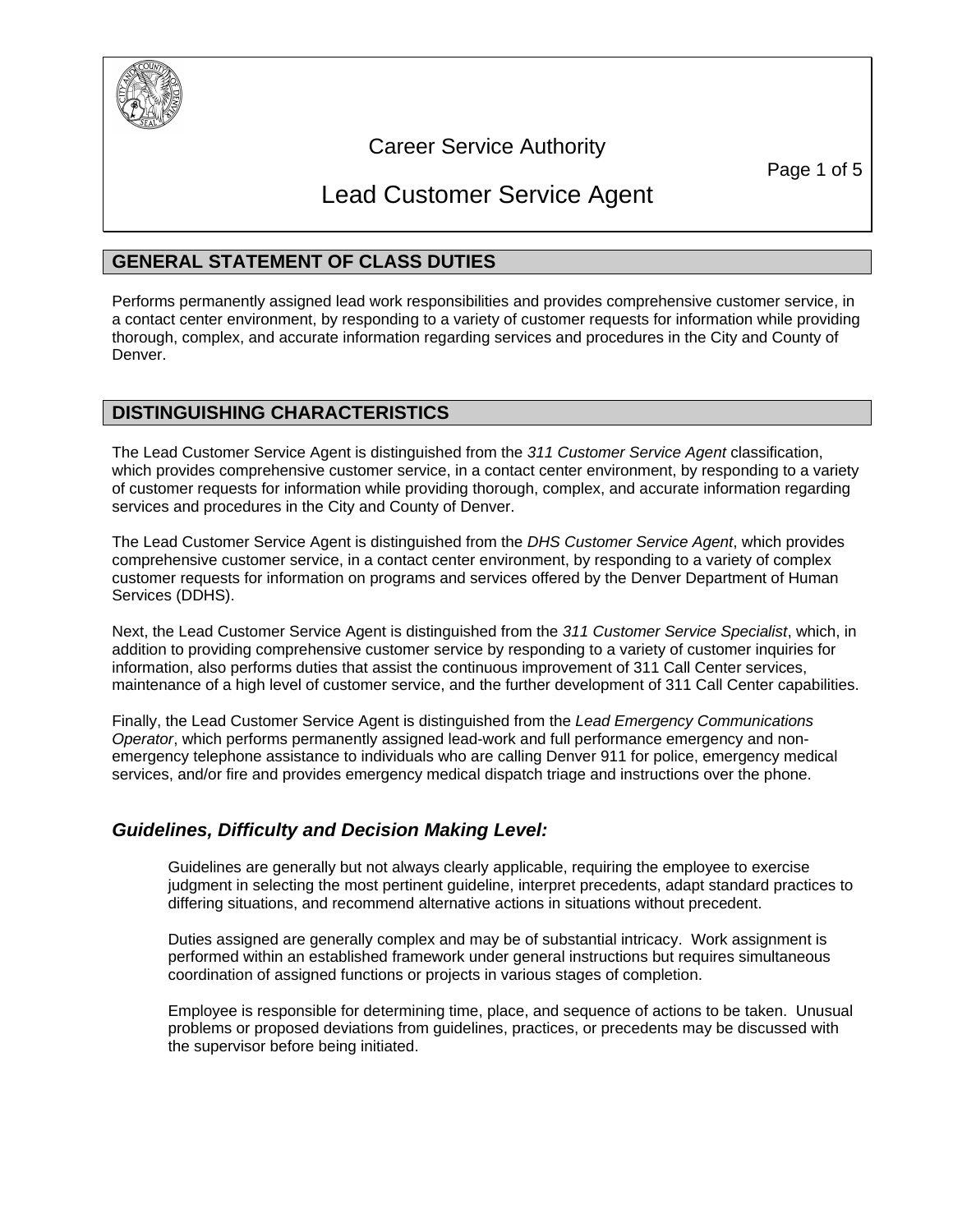### *Level of Supervision Received and Quality Review:*

Under general supervision, the employee receives assignments and is expected to carry them through to completion with substantial independence. Work is reviewed for adherence to instructions, accuracy, completeness, and conformance to standard practice or precedent. Recurring work clearly covered by guidelines may or may not be reviewed.

### *Interpersonal Communications and Purpose:*

Contacts with the public or employees where explanatory or interpretive information is exchanged, defended, and gathered and discretion and judgment are required within the parameters of the job function.

### *Level of Supervision Exercised:*

Performs permanently assigned lead work on a different shift or in a different location from the work unit supervisor or in a work unit where the first line supervisor's span of control is ten or more employees.

# **ESSENTIAL DUTIES**

Monitors and documents contact center metrics (e.g. call length or number of calls in queue) and agent statistics, including amount of time spent taking calls; determines work priorities and develops or modifies work schedules to provide adequate staff coverage.

Ensures established performance standards are met or exceeded by conducting quality assurance sessions with staff and working to correct any deficiencies observed; provides work instruction and guidance towards a common team goal.

Acts as a liaison between the customer and department or agency staff by following up on escalated customer requests or complaints and solving problems related to service issues; provides operational and emergency updates to both internal staff and partner department and agency staff.

Resolves problems encountered during daily operations and determines appropriate solutions.

Identifies and recommends process improvement changes that will effectively and efficiently enhance customer service delivery; assists with the training and development of staff, when necessary.

Contributes to the development of the performance enhancement plan, documents performance, provides performance feedback, and furnishes information for the formal performance evaluation.

Responds orally to informal grievances and relays information to the supervisor.

Documents situations which may be cause for disciplinary action and provides this information to the supervisor.

Assists customers with inquiries or problems related to city or department procedures and services, by conducting research and explaining applicable regulations, policies, procedures or standards based on a comprehensive knowledge of city or department procedures and services.

Creates or accesses cases in the Customer Relationship Management (CRM) module of PeopleSoft to enter information on customer inquiries or problems and to provide updates on previously created cases; enters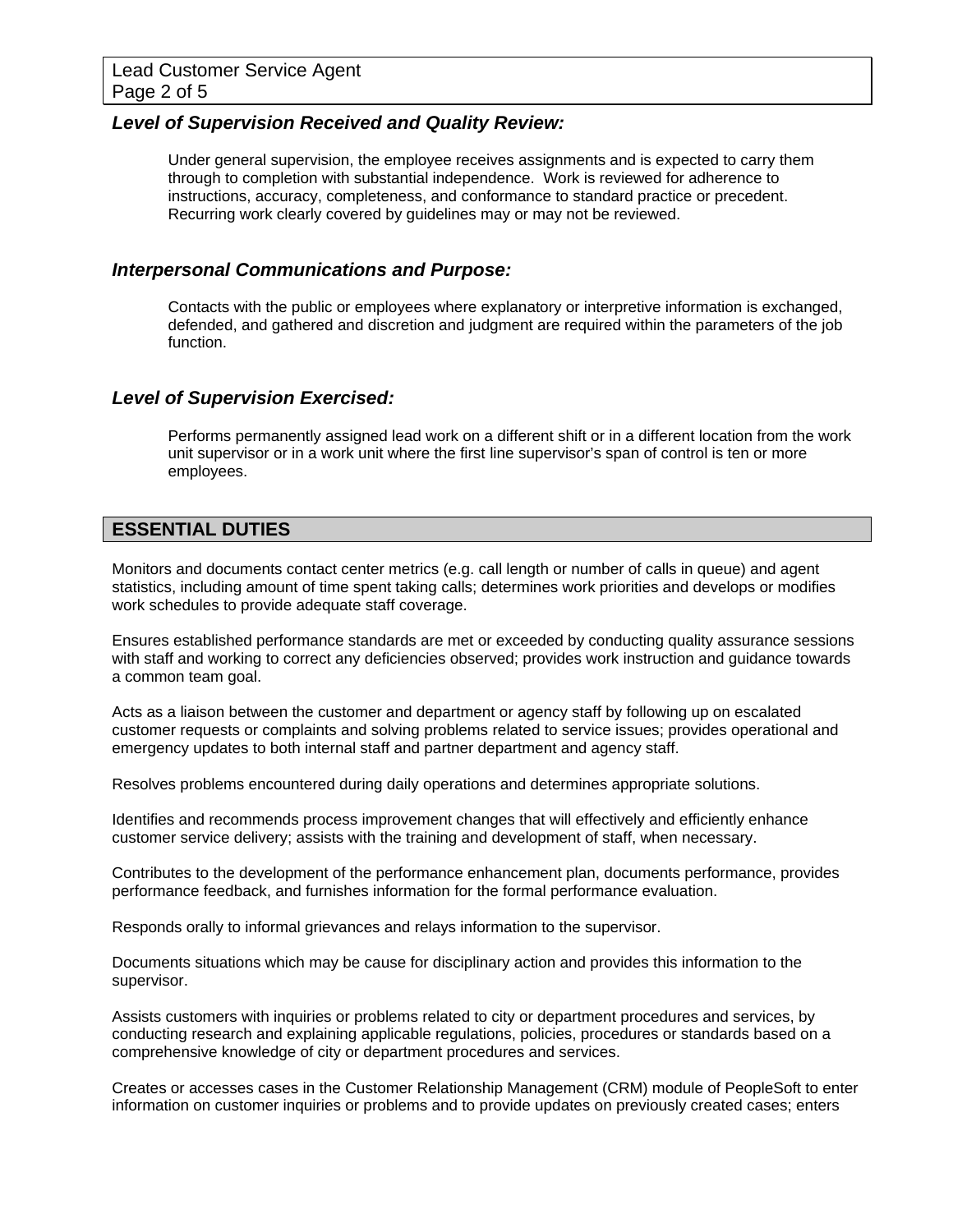### Lead Customer Service Agent Page 3 of 5

resolutions provided to customers and assigns cases or creates service orders for various partner departments and agencies.

Provides complete and accurate information to customers, which may involve explaining applicable regulations, policies, procedures or standards based on a comprehensive knowledge of city or department procedures and services.

By position, performs work on special projects that support the goals and objectives of the 311 operations.

Performs other related duties as assigned.

Any one position may not include all of the duties listed. However, the allocation of positions will be determined by the amount of time spent in performing the essential duties listed above.

### **MINIMUM QUALIFICATIONS**

*Competencies, Knowledges & Skills:* 

- **Customer Service** Works and communicates with customers to exceed their expectations and is committed to providing quality service.
- **Integrity/Honesty -** Displays high standards of ethical conduct, understands the impact of violating these standards on an organization, self, and others, chooses an ethical course of action, and is trustworthy.
- **Interpersonal Skills-** Shows understanding, courtesy, tact, empathy, concern; develops and maintains relationships; may deal with people who are difficult, hostile, distressed; relates well to people from varied backgrounds and situations; is sensitive to individual differences.
- **Reading-** Understands and interprets written material, including technical information, rules, regulations, instructions, reports, charts, graphs or tables; applies what is learned from written materials to specific situations.
- **Listening -** Receives, attends to, interprets, and responds to verbal messages and other cues such as body language in ways that are appropriate to listeners and situations.
- **Written Communication-** Expresses facts and ideas in writing in a succinct and organized manner.
- **Oral Communication-** Expresses ideas and facts to individuals or groups effectively, makes clear and convincing oral presentations, listens to others and facilitates an open exchange of ideas.
- **Teamwork-** Encourages and facilitates cooperation, pride, trust and group identity; fosters commitment and team spirit; works with others to achieve goals.
- **Flexibility-** Is open to change and new information; adapts behavior and work methods in response to new information, changing conditions, or unexpected obstacles; effectively deals with ambiguity.
- **Memory** Recalls information that has been presented previously.
- **Problem Solving** Identifies problems; determines accuracy and relevance of information; uses sound judgment to generate and evaluate alternatives, and to make recommendations.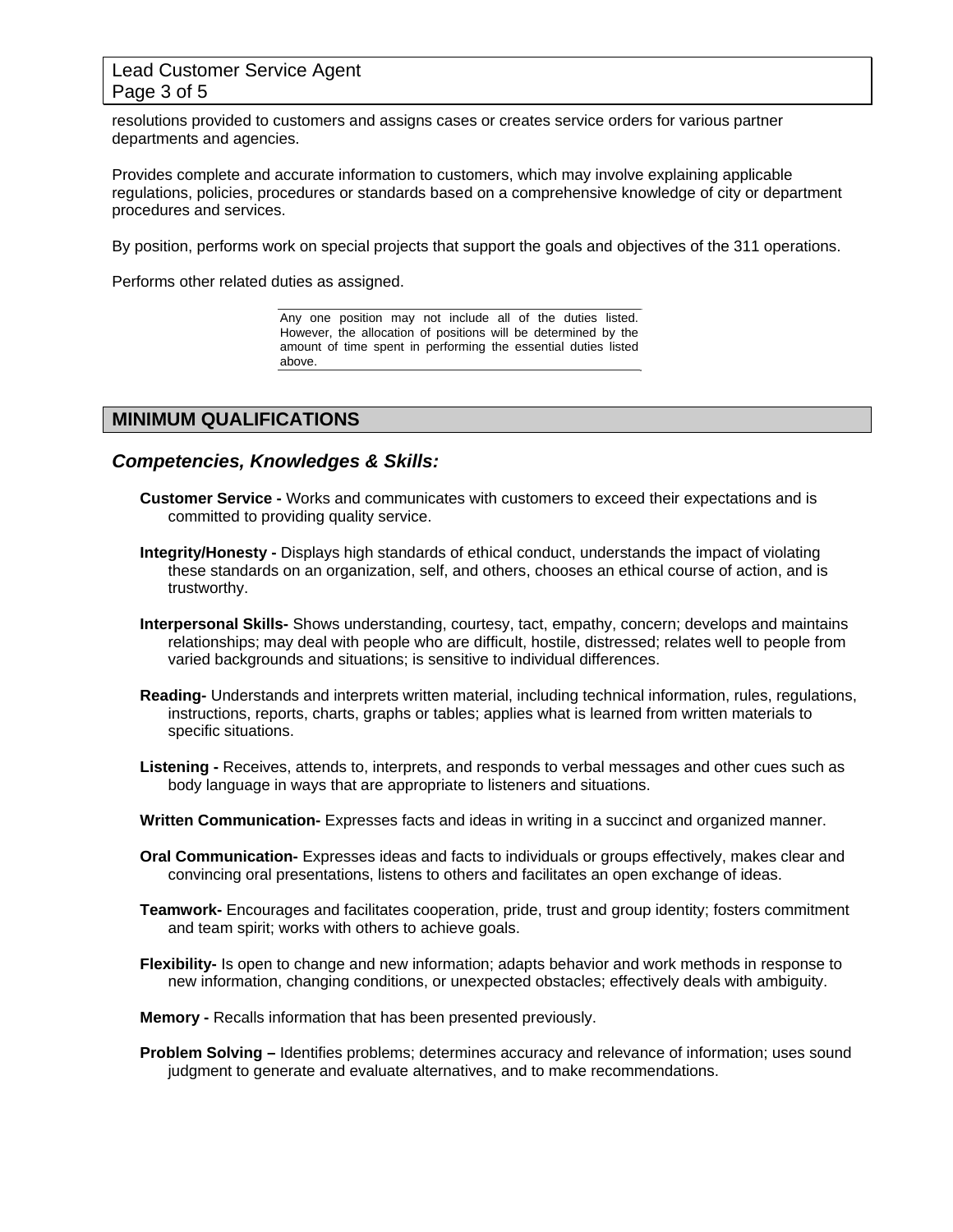- **Reasoning-** Identifies rules, principles, or relationships that explain facts, data, or other information; analyzes information and makes correct inferences or draws accurate conclusions.
- **Self Management-** Sets well-defined and realistic personal goals; displays a high level of initiative, effort and commitment towards completing assignments in a timely manner; works with minimal supervision; is motivated to achieve; demonstrates responsible behavior.
- **Technical Competence**-Uses knowledge that is acquired through formal training and/or extensive onthe-job experience to perform one's job; works with, understands, and evaluates technical information related to the job; advises others on technical issues.
- **Leadership-** Interacts with others to influence, motivate, and challenge them; adapts leadership styles to a variety of situations.
- **Decision Making-** Specifies goals and obstacles to achieving those goals, generates alternatives, considers risks and evaluates and chooses the best alternative in order to make a determination, draw conclusions or solve a problem.
- **Information Management** Identifies a need for and knows where or how to gather information; organizes and maintains information or information management systems.
- Knowledge of supervisory principles and practices sufficient to be able to perform a variety of lead work functions.
- Knowledge of supervisory principles and practices sufficient to be able to contribute to the development of an employee performance plan and document employee performance.
- Knowledge of standard customer service delivery practices and procedures sufficient to be able to process various types of phone/email contacts associated with customer service duties.

**Physical Demands** (Physical Demands are a general guide and specific positions will vary based on working conditions, locations, and agency/department needs)*:* 

*Sitting*: remaining in the normal seated position. *Handling*: seizing, holding, grasping, or otherwise working with hand(s). *Fingering*: picking, pinching, or otherwise working with fingers. *Talking*: expressing or exchanging ideas by means of spoken words. *Hearing*: perceiving the nature of sounds by the ear. *Repetitive motions*: making frequent movements with a part of the body. *Eye/hand/foot coordination*: performing work through using two or more. *Near Acuity*: ability to see clearly at 20 inches or less. *Depth Perception*: ability to judge distances and space relationships. *Field of Vision*: ability to see peripherally. *Accommodation*: ability to adjust vision to bring objects into focus. *Color Vision*: ability to distinguish and identify different colors.

### *Working Environment:*

Work involves pressure due to multiple calls and inquiries and is subject to interruption. Subject to varying and unpredictable situations.

Work is performed while sitting in a confined workspace and requires wearing a headset. Shift work includes scheduled breaks and lunches.